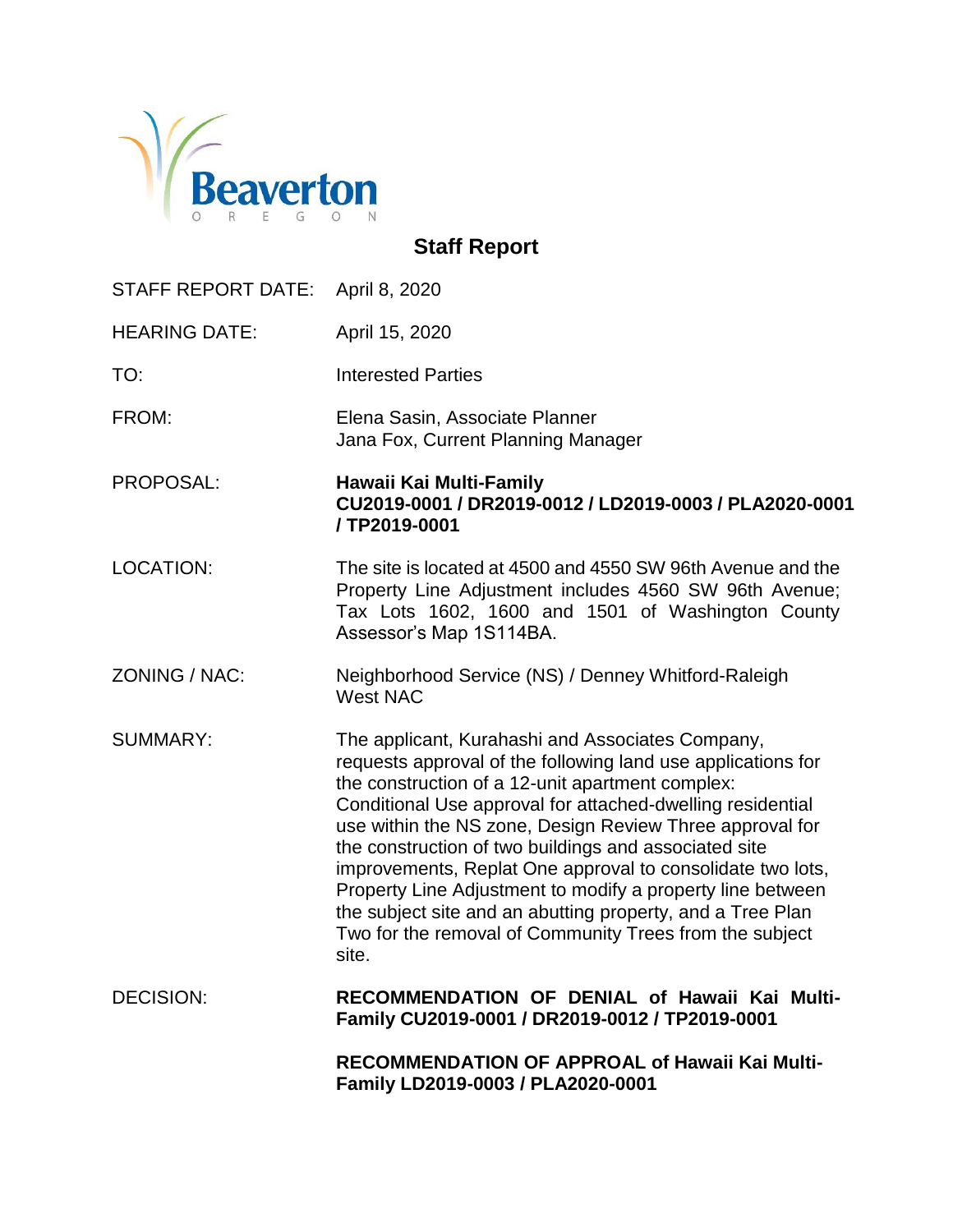| <b>PROPERTY OWNERS:</b> | Kainui Investments LLC<br>Mike & Roxanne Martin<br>2280 Hammerle St.<br>West Linn, OR 97068           |
|-------------------------|-------------------------------------------------------------------------------------------------------|
|                         | Gerald & Deanna Cundari<br>4520 SW 75 <sup>th</sup> Ave<br>Portland, OR 9725                          |
| <b>APPLICANT:</b>       | Kurahashi and Associates Company<br>Greg Kurahashi<br>4470 SW Hall Blvd, Ste C<br>Beaverton, OR 97005 |

#### **BACKGROUND FACTS**

#### **Key Application Dates**

| <b>Application</b> | <b>Submittal Date</b> | <b>Applicant Deemed</b><br><b>Themselves</b><br><b>Complete</b> | $120$ -Day*   | 365-Day**        |
|--------------------|-----------------------|-----------------------------------------------------------------|---------------|------------------|
| CU2019-0001        | January 31, 2019      | July 30, 2019                                                   | July 29, 2020 | July 29, 2020    |
| DR2019-0012        | January 31, 2019      | July 30, 2019                                                   | July 29, 2020 | July 29, 2020    |
| LD2019-0001        | January 31, 2019      | July 30, 2019                                                   | July 29, 2020 | July 29, 2020    |
| PLA2020-0001       | January 13, 2020      | January 13, 2020                                                | July 29, 2020 | January 12, 2021 |
| TP2019-0001        | January 31, 2019      | July 30, 2019                                                   | July 29, 2020 | July 29, 2020    |

\* Pursuant to Section 50.25.9 of the Development Code this is the latest date, without a continuance, by which a final written decision on the proposal can be made.

\*\* This is the latest date, with a continuance, by which a final written decision on the proposal can be made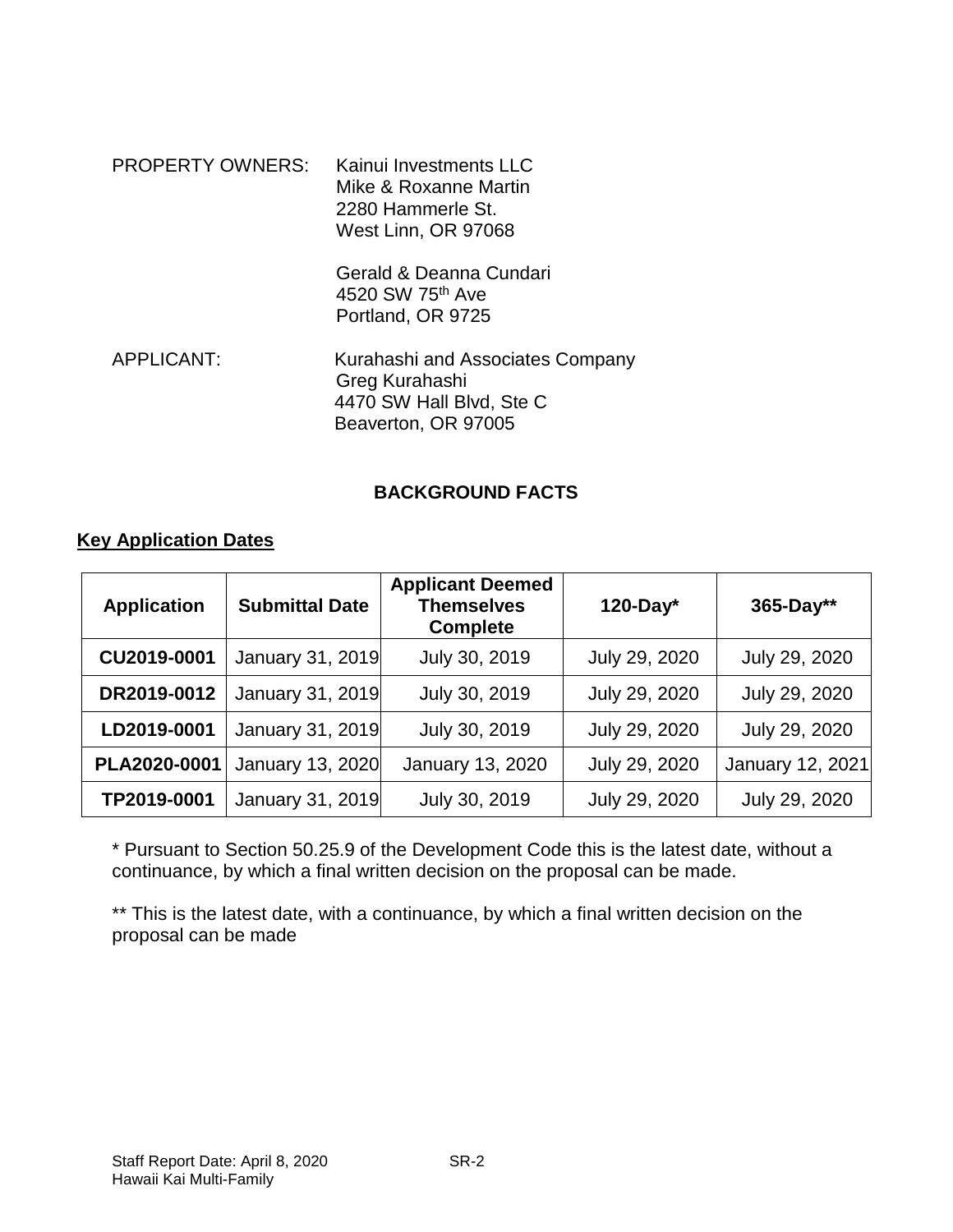## **Existing Conditions Table**

| Zoning                                    | Neighborhood Service (NS)                                                                                                                           |                                                           |  |
|-------------------------------------------|-----------------------------------------------------------------------------------------------------------------------------------------------------|-----------------------------------------------------------|--|
| <b>Current</b><br><b>Development</b>      | Two single family dwellings, one on each of the two primary tax lots. A<br>commercial building is located on the site of the proposed PLA property. |                                                           |  |
| <b>Site Size &amp;</b><br><b>Location</b> | The subject proposal is located at 4500 and 4550 SW 96 <sup>th</sup> Avenue. The site<br>area is approximately 0.43 acres.                          |                                                           |  |
| <b>NAC</b>                                | Denney Whitford / Raleigh West                                                                                                                      |                                                           |  |
| <b>Surrounding</b>                        | Zoning:<br>North: Urban Medium Density (R2)<br>South: Neighborhood Service (NS)                                                                     | Uses:<br>North: Attached Residential<br>South: Commercial |  |
| <b>Uses</b>                               | <b>East: Neighborhood Service (NS)</b>                                                                                                              | East: Commercial                                          |  |
|                                           | West: Neighborhood Service (NS)                                                                                                                     | <b>West: Commercial</b>                                   |  |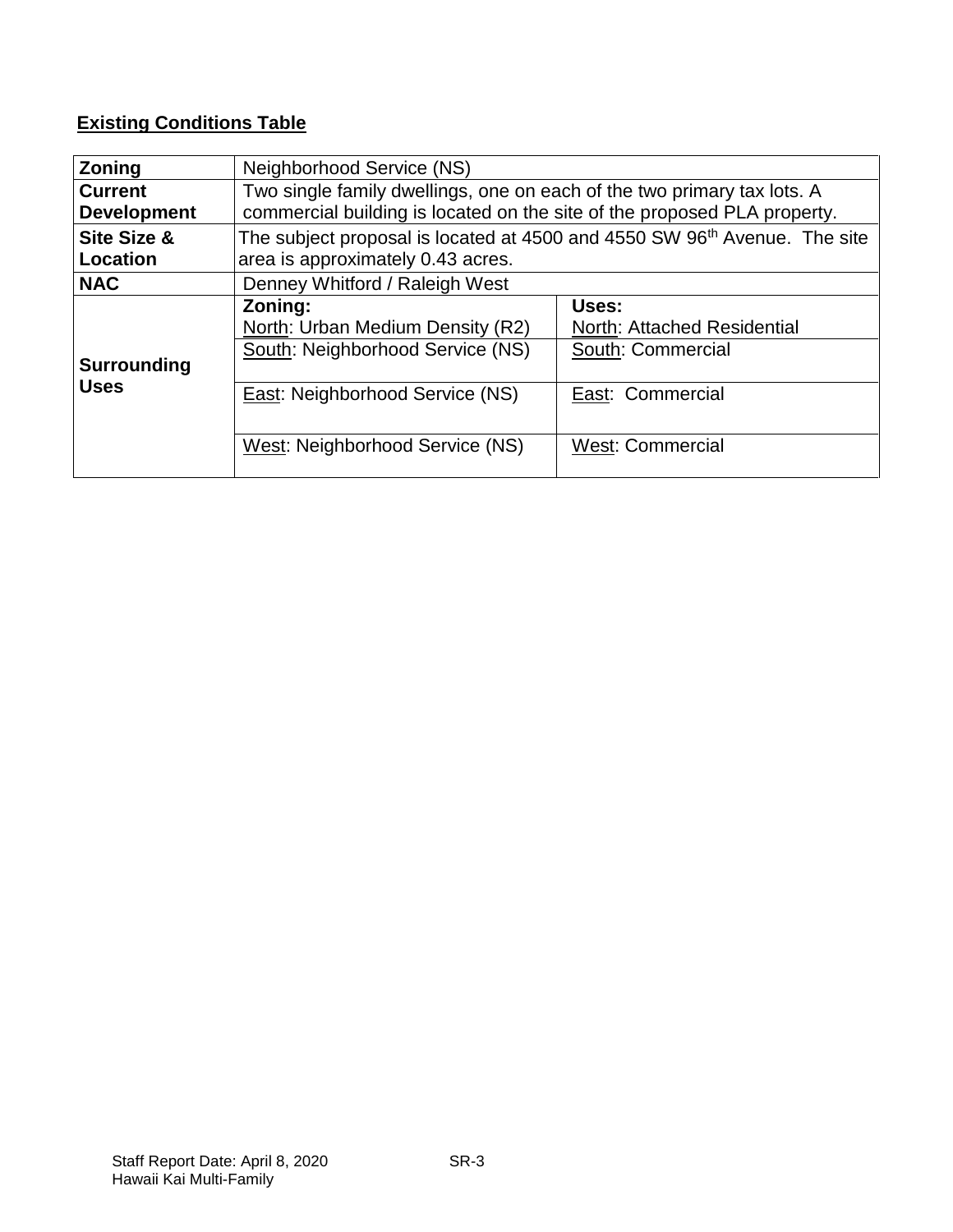## **DESCRIPTION OF APPLICATION AND TABLE OF CONTENTS**

|               |                                                                                         | Page No.                         |
|---------------|-----------------------------------------------------------------------------------------|----------------------------------|
| Attachment A: | <b>Facilities Review Committee Technical Review and</b><br><b>Recommendation Report</b> | $FR1 - FR15$                     |
| Attachment B: | Conditional Use (CU2020-0001)                                                           | CU <sub>1</sub> -CU <sub>3</sub> |
| Attachment C: | Design Review Three (DR2019-0012)                                                       | DR1-DR23                         |
| Attachment D: | Replat One for Lot Consolidation (LD2019-0003)                                          | $LD1 - LD3$                      |
| Attachment E: | Property Line Adjustment (PLA2020-0001)                                                 | $PLA1 - PLA3$                    |
| Attachment F: | Tree Plat Two (TP2019-0001)                                                             | $TP1 - TP5$                      |
| Attachment G: | Recommended Conditions of Approval                                                      | $COA1 - COA2$                    |

## **Exhibits**

## **Exhibit # Materials submitted by Staff**

- Exhibit 1.1 Vicinity Map (page SR-5 of this report)
- Exhibit 1.2 Aerial Map (page SR-6 of this report)

#### **Public Comment**

No public comments received as of the date of Staff Report issuance.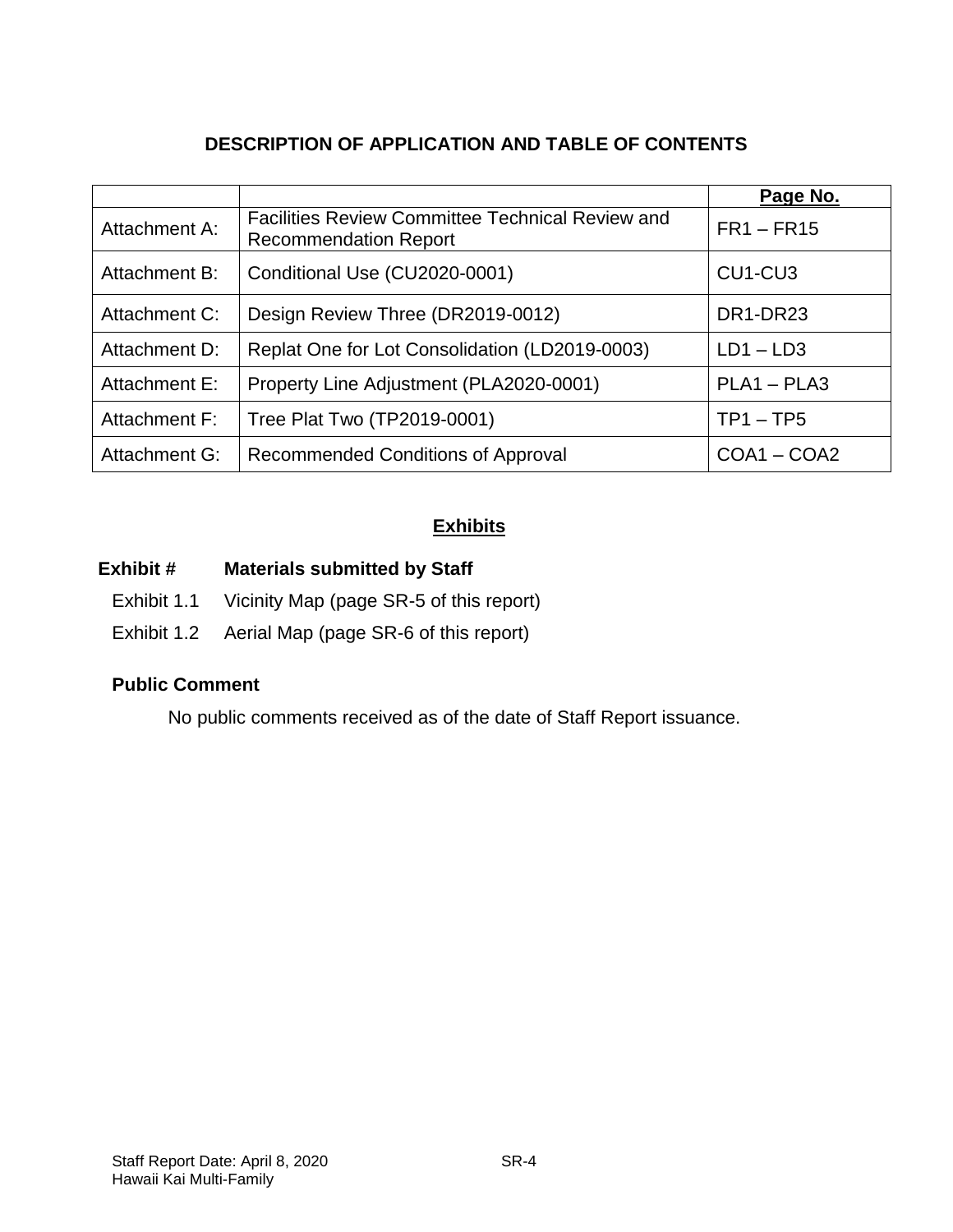

**Hawaii Kai Multi-Family CU2019-0001 / DR2019-0012 / LD2019-0003 / PLA2020-0001 / TP2019-0001**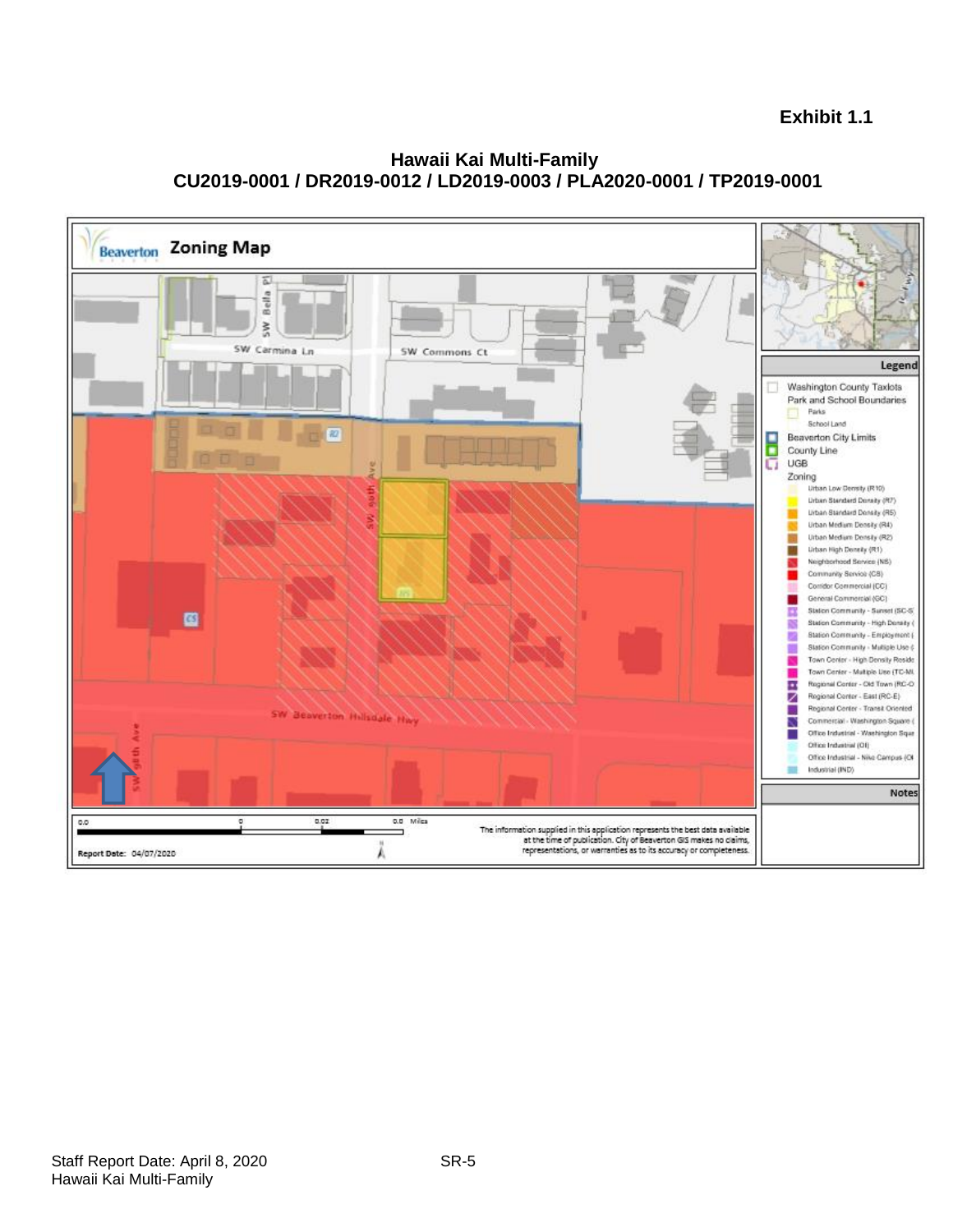#### **Hawaii Kai Multi-Family CU2019-0001 / DR2019-0012 / LD2019-0003 / PLA2020-0001 / TP2019-0001**

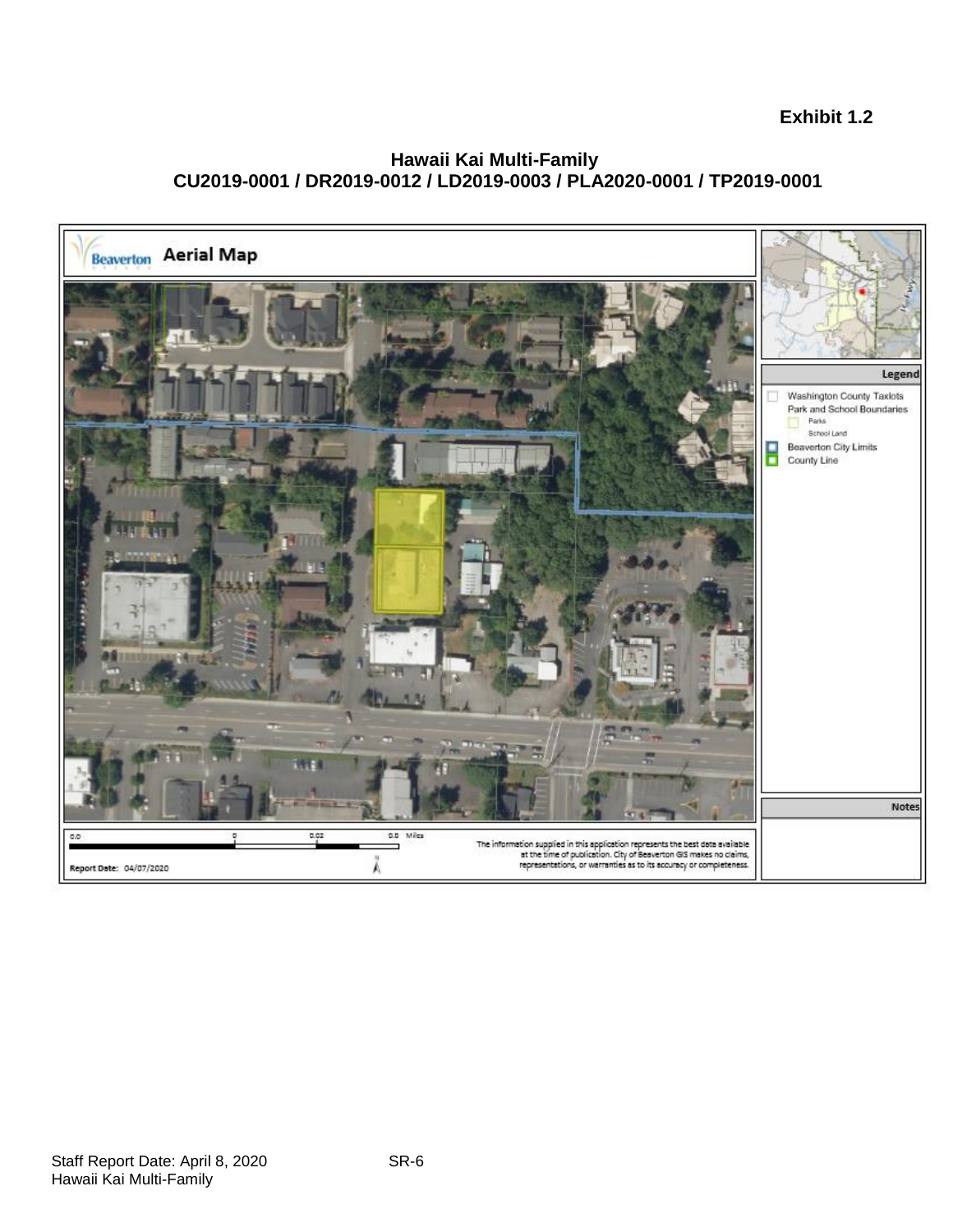## **FACILITIES REVIEW COMMITTEE TECHNICAL REVIEW AND RECOMMENDATIONS Hawaii Kai Multifamily (CU2019-0001 / DR2019-0012 / LD2019-0003 / PLA2020-0001 / TP2019-0001)**

#### **Section 40.03.1 Facilities Review Committee:**

The Facilities Review Committee (Committee) has conducted a technical review of the application, in accordance with the criteria contained in Section 40.03 of the Development Code. The Committee's findings and recommended conditions of approval are provided to the decision- making authority. As they will appear in the Staff Report, the Facilities Review Conditions may be re-numbered and placed in different order.

The decision-making authority will determine whether the application as presented meets the Facilities Review approval criteria for the subject application and may choose to adopt, not adopt, or modify the Committee's findings, below.

#### **The Facilities Review Committee Criteria are reviewed for all criteria that are applicable to the submitted application as identified below:**

- **All twelve (12) criteria are applicable to the Conditional Use (CU2019-0001) and Design Review Three (DR2019-0012) applications.**
- *A.* **All critical facilities and services related to the proposed development have, or can be improved to have, adequate capacity to serve the proposed development at the time of its completion.**

Chapter 90 of the Development Code defines "critical facilities" to be services that include public water, public sanitary sewer, storm water drainage and retention, transportation, and fire protection. The Committee finds that the proposal includes, or can be improved to have, necessary on-site and off-site connections and improvements to public water, public sanitary sewer and storm water drainage facilities.

#### Public Water, Sanitary Sewer and Storm

The City of Beaverton (City) is the sanitary sewer and storm drainage provider to the site. West Slope District is the water service provider (the applicant erroneously references Metzger Water District). Public facilities are within the vicinity of the subject site. Two 30-inch stormwater mains cross the northern portion of the site diagonally, with existing manholes on the site and in the abutting right-of-way (SW 96<sup>th</sup> Avenue). An 18-inch sanitary line also runs through the site in the north. Public utilities located on private property must be located within easements. The Facilities Review Committee recommend a condition of approval requiring the applicant to submit plans prior to Site Development permit issuance, clearly showing the existing easement for both the existing storm and sanitary sewers on the site plan.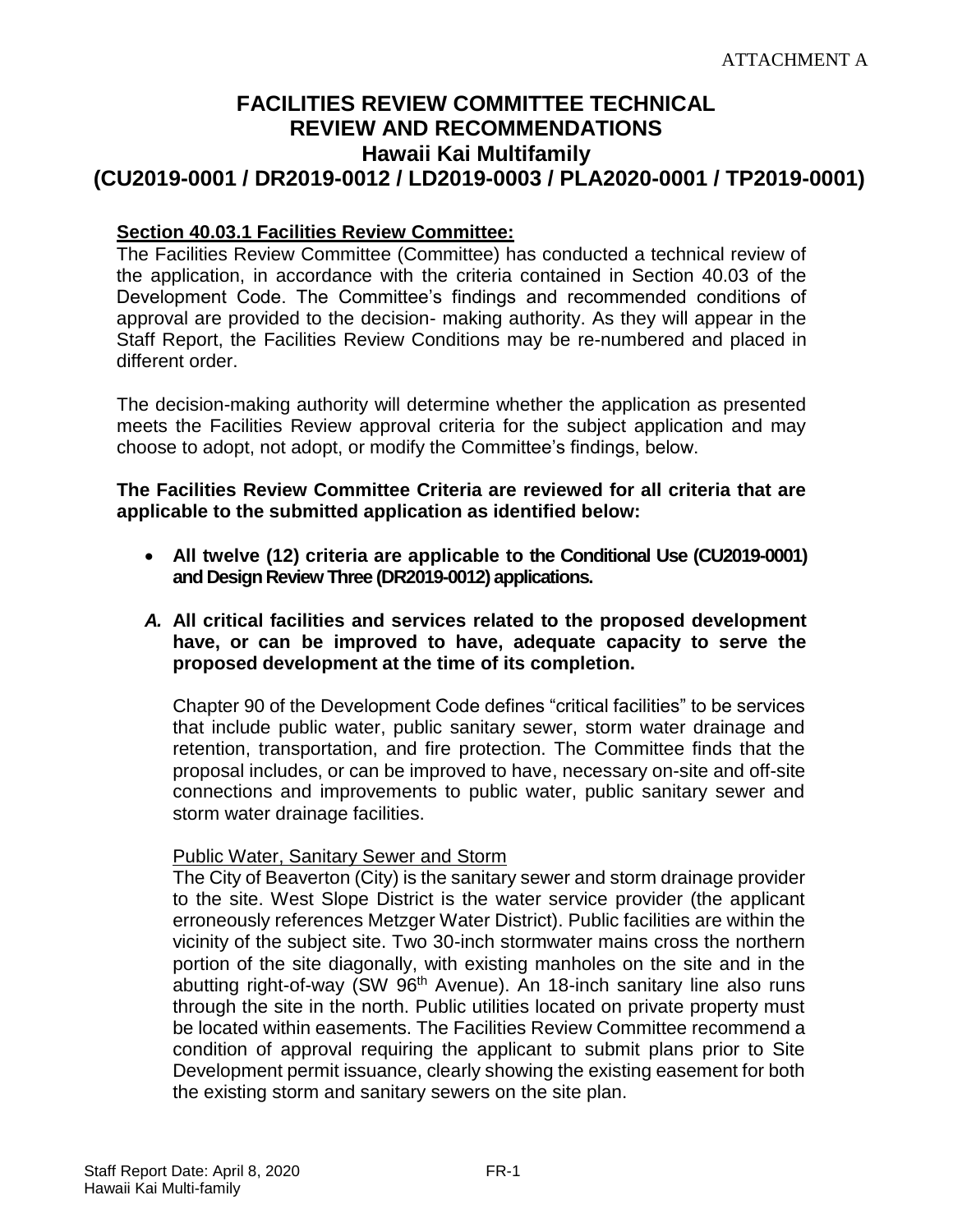The applicant explains that the stormwater from the roofs of the two proposed buildings is collected by rain drains which connect to the storm lines that then drain to a Storm Filter Catch Basin. The applicant's plans show stormwater lines running from the south side of the site, and from the parking lot, to the onsite Contech stormwater filter. The applicant further explains that an orifice structure per CWS Drawing 270 (flow control structure) will be located upstream from the catch basin to control the flow "and to back up to detain flow to pre development conditions". The applicant states that permeable surfaces are used for the small plaza area and for the children's play area draining to underground gravel chambers. The applicant also states that water quantity is not required and proposes to discharge stormwater into the floodplain. The applicant's narrative provides differing information and at times conflicts with the submitted plans. The applicant's stormwater plans and analysis will be reviewed in detail during the Site Development Permit process to ensure compliance with City of Beaverton and Clean Water Services standards.

The applicant's utility plan appears to show both existing utilities as well as proposed utilities. The Facilities Review Committee recommend a condition of approval that the existing culvert and ditch inlet located in SW 96th Avenue be removed and replaced with a storm sewer system that can capture and convey the stormwater from the post development sub-basin.

The applicant has submitted a Service Provider Letter (SPL) from Clean Water Services (CWS).

An existing 8-inch sanitary sewer main parallel to the site is also located within SW 96th Avenue. The applicant's plans show the two proposed buildings connect to the sanitary sewer main in SW 96th Avenue.

The subject site is located within the West Slope Water District, however, City maps indicate that Tualatin Valley Water District (TVWD) also has water lines located within SW 96<sup>th</sup> Avenue adjacent to the site. Although the West Slop Water District does not issue service provider letters, the Facilities Review Committee recommend a condition of approval that requires the applicant to demonstrate that concurrence from TVWD was received for the proposed relocation of a TVWD riser in SW 96<sup>th</sup> Avenue. The applicant's plans show a public water main located in SW 96<sup>th</sup> abutting the site. In review of the proposal, the Facilities Review Committee, has determined that by meeting the conditions of approval at the end of this report, the proposal does not impact the level of facilities and services available. The capacity of the existing systems is adequate to support the increase uses of these critical facilities.

#### **Transportation**

The subject site is located along SW 96<sup>th</sup> Avenue, a Neighborhood Route, within Washington County's operational jurisdiction. The County has reviewed the proposal and has provided draft conditions of approval. Direct and efficient vehicular and pedestrian access connections are proposed to SW 96<sup>th</sup>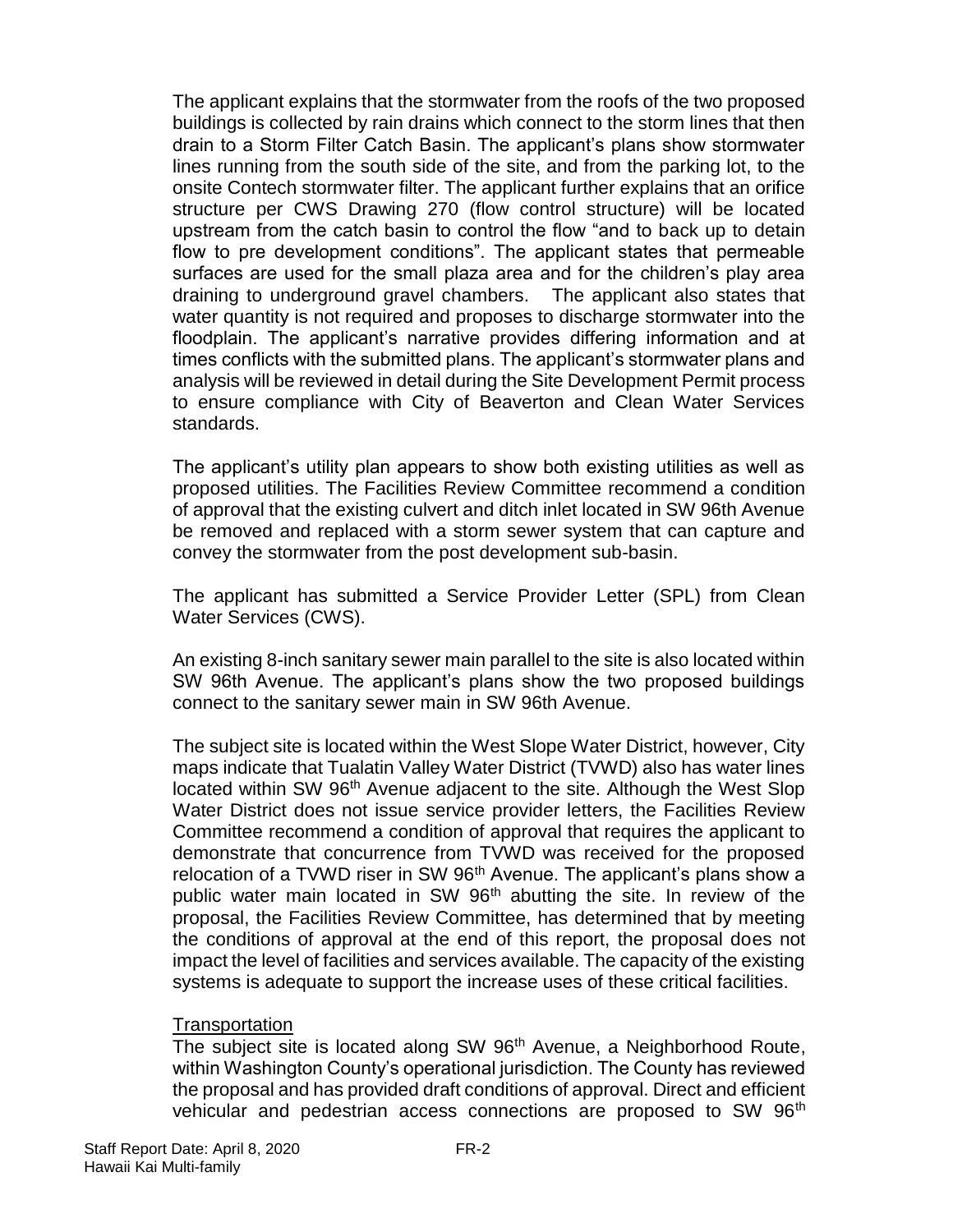Avenue. In this location, SW 96<sup>th</sup> Avenue has a Washington County NR-3 designation, requiring a total right-of-way width of 60 feet. The applicant is required to accommodate the required right-of-way width and make half-street improvements, therefore, the applicant is proposing to place six feet of the subject site within a public access easement to complete a 30 foot-wide half street cross section as needed. Sidewalks along streets and primary building elevations in Commercial and Multiple Use zones must provide 10-foot wide curb-tight sidewalks, with a minimum unobstructed width of five feet (Section 60.05.20.7.A). The applicant's plans show a 12-foot wide sidewalk with an unobstructed path exceeding five feet. However, it is not clear on all of the applicant's plans that six feet of the required right-of-way will be accommodated within an easement, therefore, the Facilities Review Committee recommend a condition of approval requiring the applicant to submit plans showing a consistent easement of six feet along the site's frontage and right-of-way improvements that include a minimum 10-foot wide sidewalk with five feet of unobstructed width.

A Traffic Impact Analysis (TIA) was not required for the proposed 12-unit development, as the development is not expected to generate 300 or more vehicle trips in a day (Section 60.55.20.2.A).

#### Fire Protection

Fire protection will be provided to the site by Tualatin Valley Fire and Rescue (TVF&R). The applicant has provided a copy of a TVF&R Service Provider Permit #2020-0011, which did not include conditions of approval. Compliance with TVF&R approved plans will be verified at the time of Site Development Permit issuance.

**Therefore, the Committee finds that by meeting the conditions of approval the proposal meets the criterion for approval.**

*B.* **Essential facilities and services related to the proposed development are available, or can be made available, with adequate capacity to serve the development prior to its occupancy. In lieu of providing essential facilities and services, a specific plan may be approved if it adequately demonstrates that essential facilities, services, or both will be provided to serve the proposed development within five (5) years of occupancy.**

Chapter 90 of the Development Code defines "essential facilities" to be services that include schools, transit improvements, police protection, and pedestrian and bicycle facilities in the public right-of-way. The applicant's plans and materials were shared with Beaverton School District, Tualatin Hills Park and Recreation District (THPRD), City Transportation staff and City Police Department.

#### **Schools**

The applicant has provided a copy of a Service Provider Statement from the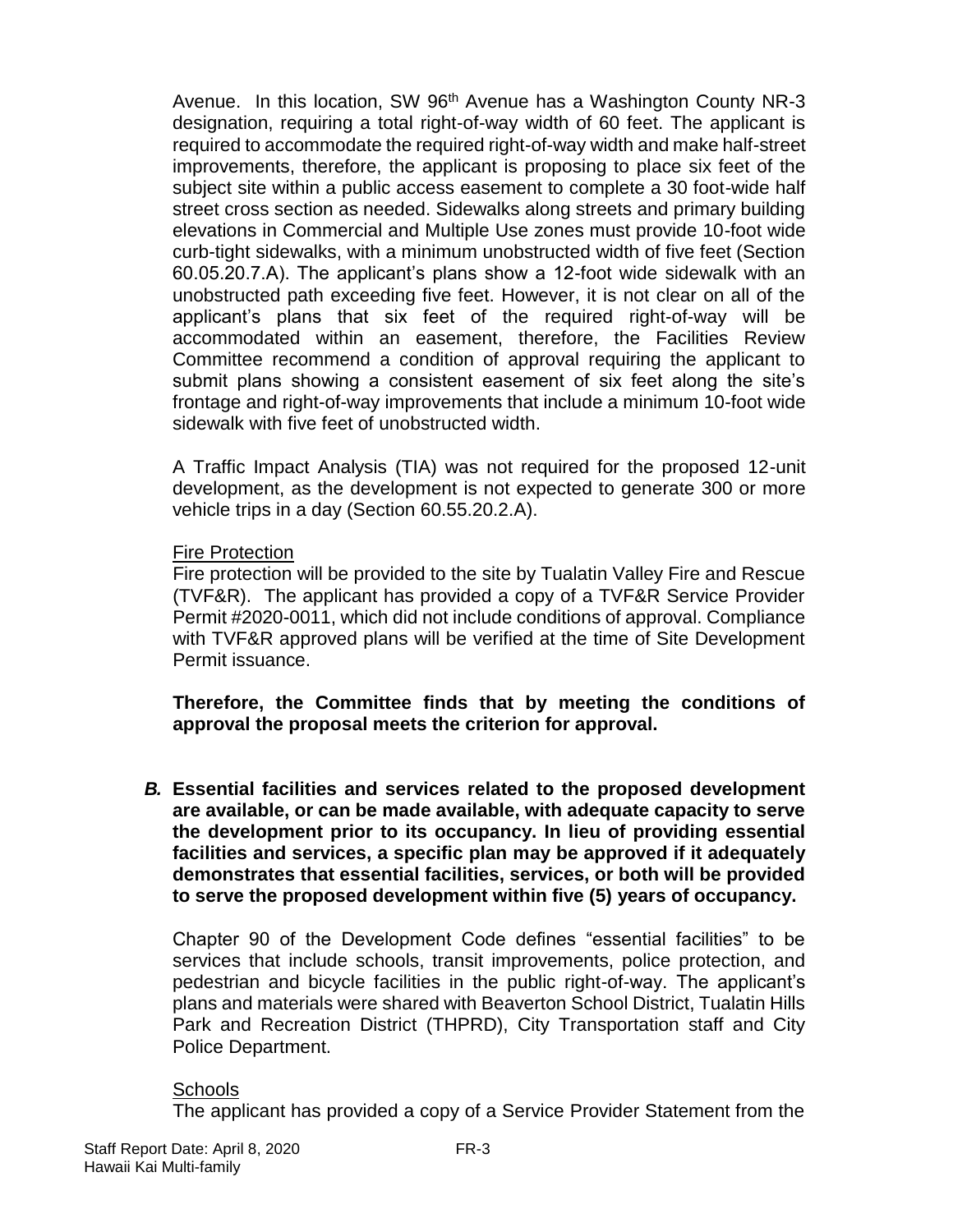Beaverton School District (District), which states that the District believes it will have sufficient capacity to accommodate new students from the proposed development. The District has been notified of the proposed development and has not provided written comments or conditions.

#### Transit Improvements

The subject is located approximately 530 feet from the nearest bus stop, route 54 on Beaverton Hillsdale Highway, which provides frequent service between Beaverton Transit Center and Portland City Center.

#### Police

To the date of this report Beaverton Police have not provided comments or recommendations to the Committee. Beaverton Police will serve the development site and any comments will be shared with the applicant.

#### Pedestrian and Bicycle Facilities

The subject site is adjacent to SW 96<sup>th</sup> Avenue, a Neighborhood Route within Washington County's operational jurisdiction. To provide the standard rightof-way width, an additional six feet is required. The applicant's plans show the required six feet is proposed to be accommodated on the subject site within an easement. The applicant's plans show a 12-foot wide curb-tight sidewalk, exceeding the minimum 10 feet required, along the site's frontage, with at least five feet of unobstructed width. As previously mentioned, it is not clear on all of the applicant's plans that six feet of the required right-of-way will be accommodated within an easement, therefore, the Facilities Review Committee recommend a condition of approval requiring the applicant to submit plans showing a consistent easement of six feet along the site's frontage and right-of-way improvements that include a minimum 10-foot wide sidewalk with five feet of unobstructed width.

The applicant's plans show one pedestrian connection is proposed between the onsite buildings and abutting right-of-way. Bike lanes are not proposed nor required. The applicant's plans show two short-term bike parking spaces located near the ADA stall and within approximately 50 feet of each entrance. The applicant has not submitted a bike rack detail that includes dimensions, therefore the Facilities Review Committee recommend a condition of approval that the applicant submit revised dimensioned site plans that demonstrate the minimum required off-street bicycle parking is provided on site (according to the minimum rates listed in the parking table in BDC 60.30.10.5) and that the layout and design for the short term bicycle parking meets the minimum design standards in the City's Engineering Design Manual, Section 340. For long-term bike parking, the applicant states that a vertical dual bike storage rack will be provided in each unit.

#### Parks

The site will be served by the Tualatin Hills Park and Recreation District (THPRD). The applicant's materials were shared with THPRD who have not provided comments or recommendations to the Facilities Review Committee.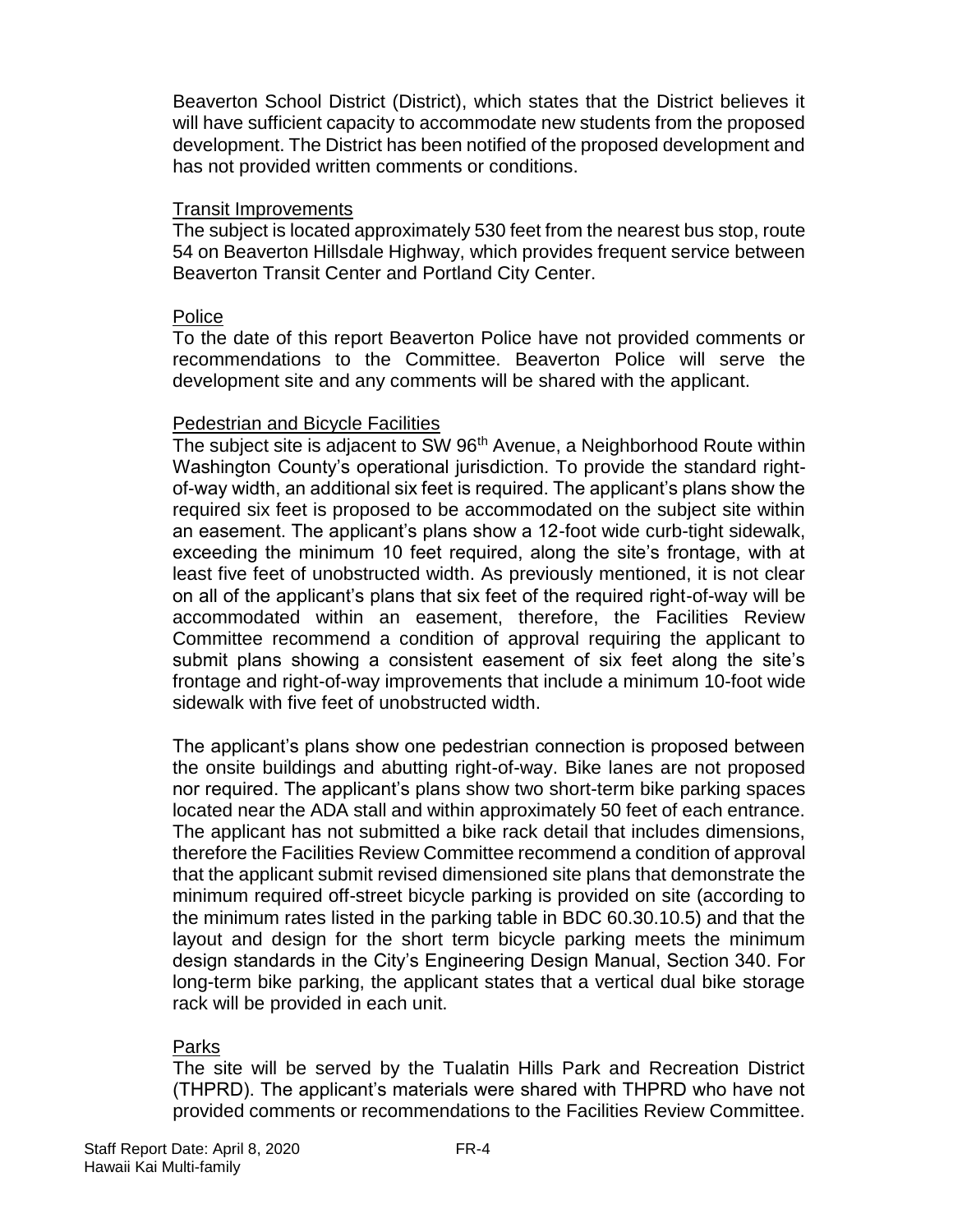The Committee has reviewed the proposal and has found that the essential facilities and services to serve the site are adequate to accommodate the proposal as conditioned.

**Therefore, the Committee finds that by meeting the conditions of approval the proposal meets the criterion for approval.**

*C.* **The proposed development is consistent with all applicable provisions of Chapter 20 (Land Uses) unless the applicable provisions are modified by means of one or more applications which shall be already approved or which shall be considered concurrently with the subject application; provided, however, if the approval of the proposed development is contingent upon one or more additional applications, and the same is not approved, then the proposed development must comply with all applicable provisions of Chapter 20 (Land Uses).**

Staff cites the Code Conformance Analysis chart at the end of the Facilities Review Report, which evaluates the project as it relates to applicable code requirements of Chapter 20 for the Neighborhood Service (NS) zone, as applicable to the aforementioned criterion. As demonstrated in the chart, the development proposal does not meet all applicable setbacks, specifically the southern building does not appear to meet the side setbacks in the southeast corner of the site.

**Therefore, the Committee finds that the proposal does not meet the criterion for approval.**

*D.* **The proposed development is consistent with all applicable provisions of Chapter 60 (Special Requirements) and all improvements, dedications, or both, as required by the applicable provisions of Chapter 60 (Special Requirements), are provided or can be provided in rough proportion to the identified impact(s) of the proposed development.** 

The Committee cites the Code Conformance Analysis chart at the end of this report, which evaluates the proposal as it relates the applicable Code requirements of Chapter 60, as applicable to the above mentioned criteria. Staff will provide findings for the applicable Design Review Standards and Guidelines (Code Section 60.05) and well as provisions applicable to Land Division applications, within the Design Review (DR2019-0012) and Land Division (LD2019-0003) sections of the staff report.

#### Off-Street Parking (Section 60.30)

The standard parking ratio for attached dwellings outside of multiple-use zones is 1.25 spaces per one-bedroom unit and 1.5 for two-bedroom units. The subject proposal includes four two-bedroom units and eight one-bedroom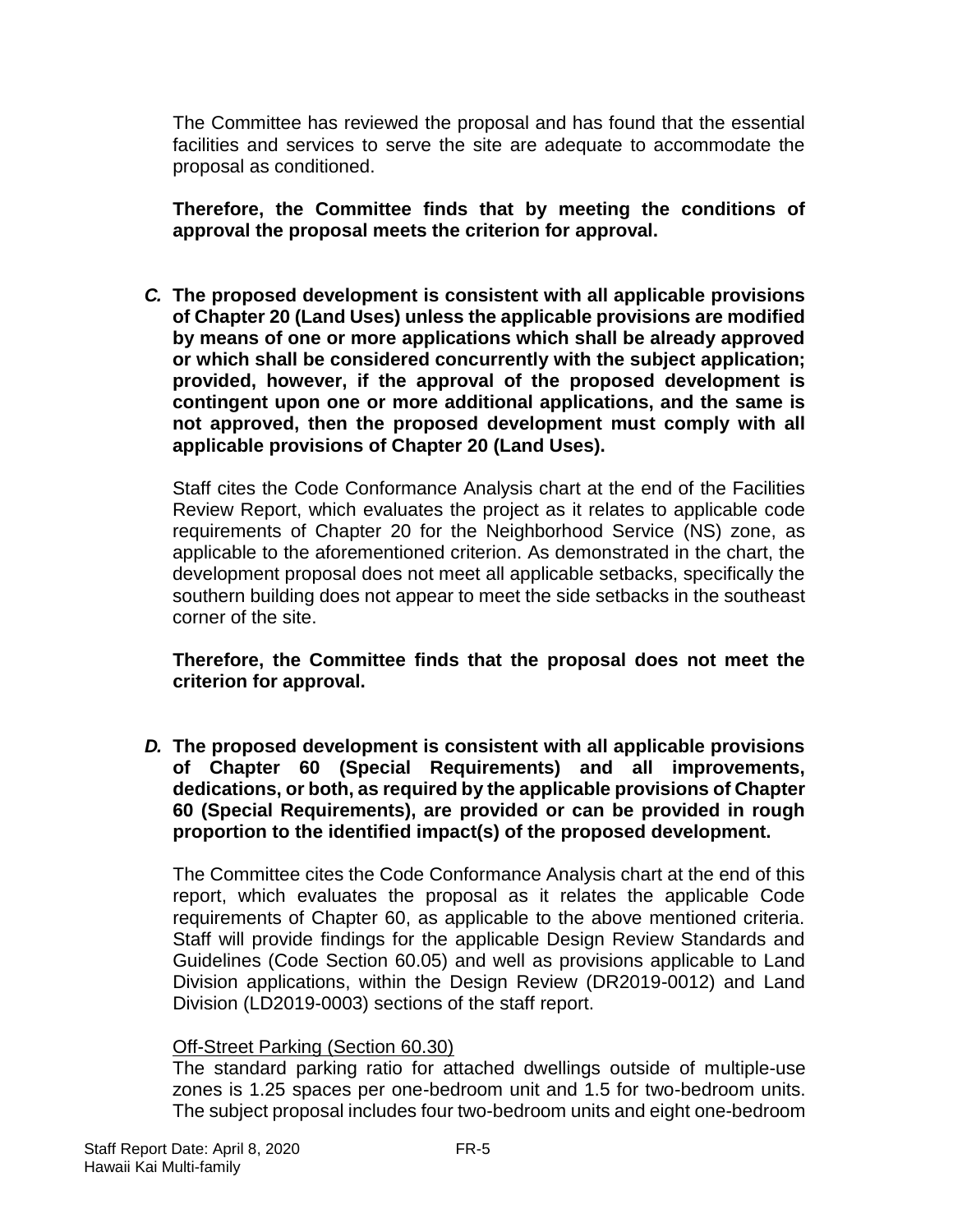units, requiring a minimum of 16 parking spaces for the proposed multi-family development.

The applicant's plans show 2 short-term bicycle parking stall located near the proposed ADA stall location and within approximately 50 feet of both primary building entrances.

The applicant states a vertical dual bike storage rack will be provided in each unit to accommodate the 12 long-term bike parking stalls required for the proposed development. However, the applicant has not submitted a bike rack detail that includes dimensions, therefore the Facilities Review Committee recommend a condition of approval that the applicant submit revised dimensioned site plans that demonstrate the minimum required off-street bicycle parking is provided on site (according to the minimum rates listed in the parking table in BDC 60.30.10.5) and that the layout and design for the short term bicycle parking meets the minimum design standards in the City's Engineering Design Manual, Section 340. For long-term bike parking, the applicant states that a vertical dual bike storage rack will be provided in each unit.

#### Street and Bicycle and Pedestrian Connection Requirements (Section 60.55.25)

The subject site abuts SW 96<sup>th</sup> Avenue to the west, a right-of-way under the jurisdiction of Washington County and therefore subject to Washington County's standards. The County has reviewed the proposal and has provided draft conditions of approval which are included in this report.

An additional six-feet of right-of-way is required to meet the County's requirement for an NR-3 Neighborhood Route, having a total right-of-way width of 60 feet. To accommodate the required street section and half-street street improvements, the applicant proposed to place the additional six-feet necessary within an easement on the subject site. As previously mentioned, it is not clear on all of the applicant's plans that six feet of the required rightof-way will be accommodated within an easement, therefore, the Facilities Review Committee recommend a condition of approval requiring the applicant to submit plans showing a consistent easement of six feet along the site's frontage and right-of-way improvements that include a minimum 10-foot wide sidewalk with five feet of unobstructed width.

The applicant's plans show the proposed pedestrian improvements extend to the boundaries of the site. The applicant's plans show walkways internal to the site are provided at primary building entrances and through the parking lot, connecting the proposed buildings to the abutting public circulation system in a direct and efficient manner. The development's frontage is approximately 186 feet in length therefore only one walkway into the site is required (Section 60.55.25.10.B). The applicable Washington County road section does not require bike lanes here and the applicant is not proposing bike lanes along the site's frontage.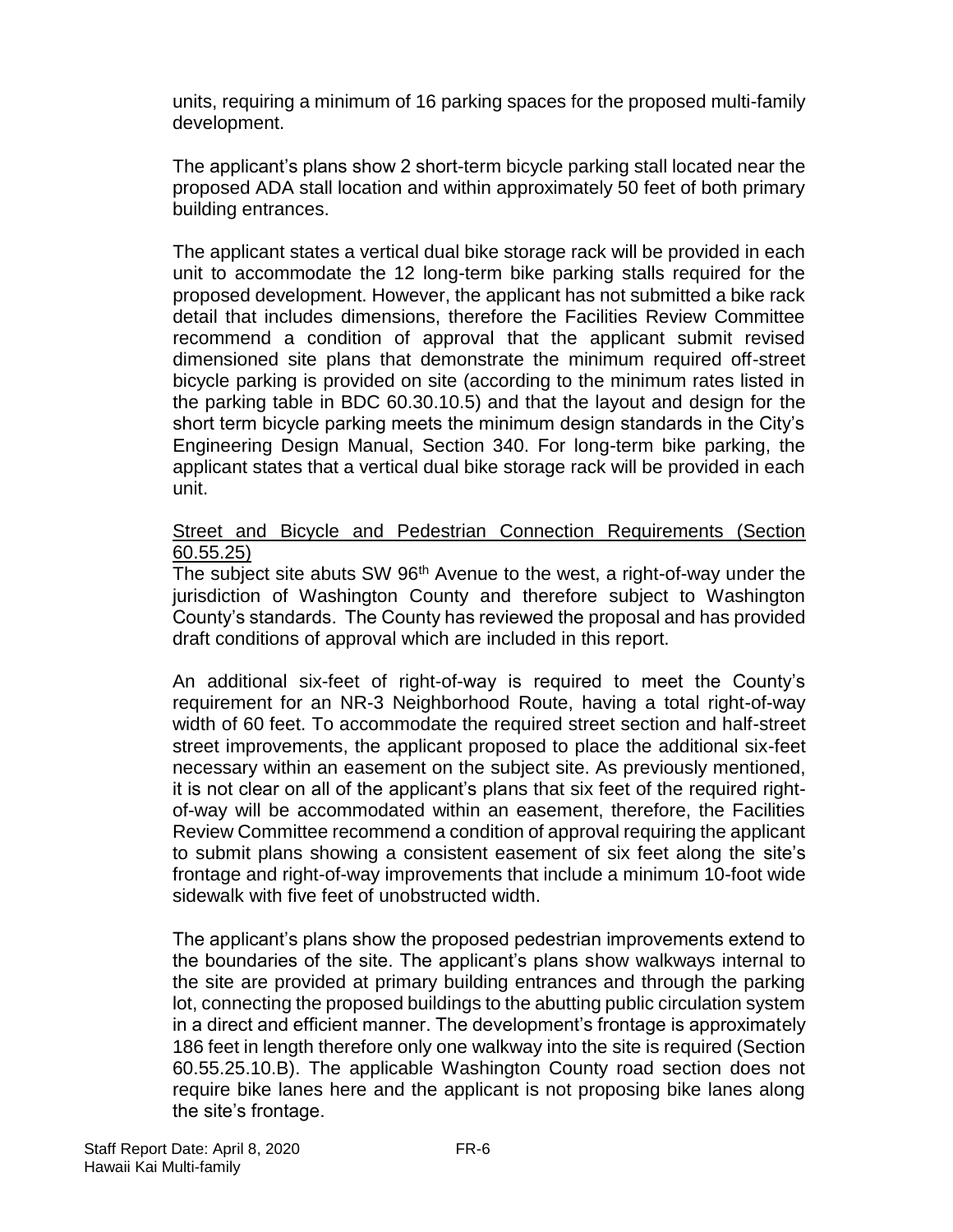#### Transportation Facilities (Section 60.55)

As noted above in the response to Facilities Review Criterion A, B and D above, the subject site is adjacent to SW 96<sup>th</sup> Avenue, an existing local street, within Washington County's jurisdiction. Access spacing and the right-of-way width has been reviewed by Washington county staff who have provided conditions of approval. The Committee recommends Washington County's conditions of approval be incorporated into the conditions of approval.

#### Trees and Vegetation (Section 60.60)

The applicant states that 13 out of 13 Community Trees are proposed for removal. However, the applicant's tree inventory show that only eight of the trees found on-site meet the Beaverton Development Code's definition of Community Tree. Those trees identified in the applicant's inventory as "street trees" are in this case also considered Community Trees. No Protected Trees (Significant Individual Trees, Historic Trees, Mitigation Trees and trees within a Significant Natural Resource Area (SNRA) or Significant Grove) are found onsite. The applicant has submitted a Sensitive Area Pre-Screening Site Assessment conducted by Clean Water Services, dated January 30, 2020, which does not indicate the presence of sensitive areas on the subject site.

#### Utility Undergrounding (Section 60.65)

The applicant has provided a preliminary utility plan demonstrating the undergrounding of the proposed utilities. However, the applicant also states that a power pole on the abutting property to the east (1S114BA01501) may need to be moved. In the event this power pole is affected, it shall be undergrounded. The Committee recommends a standard condition of approval requiring that utility lines are placed underground, consistent with Section 60.65.

**Therefore, the Committee finds that by meeting the conditions of approval the proposal meets the criterion for approval.**

*E.* **Adequate means are provided or can be provided to ensure continued periodic maintenance and necessary normal replacement of the following private common facilities and areas, as applicable: drainage facilities, roads and other improved rights-of-way, structures, recreation facilities, landscaping, fill and excavation areas, screening and fencing, ground cover, garbage and recycling storage areas, and other facilities not subject to maintenance by the City or other public agency.**

The applicant states that the proposed facilities will be owned and maintained by the apartment complex owners.

The applicant's plans indicate that a retaining wall is proposed to cross property lines between the subject site and the lot to the east (1S114BA01501). The Facilities Review Committee recommend a condition of approval requiring the applicant to submit a maintenance agreement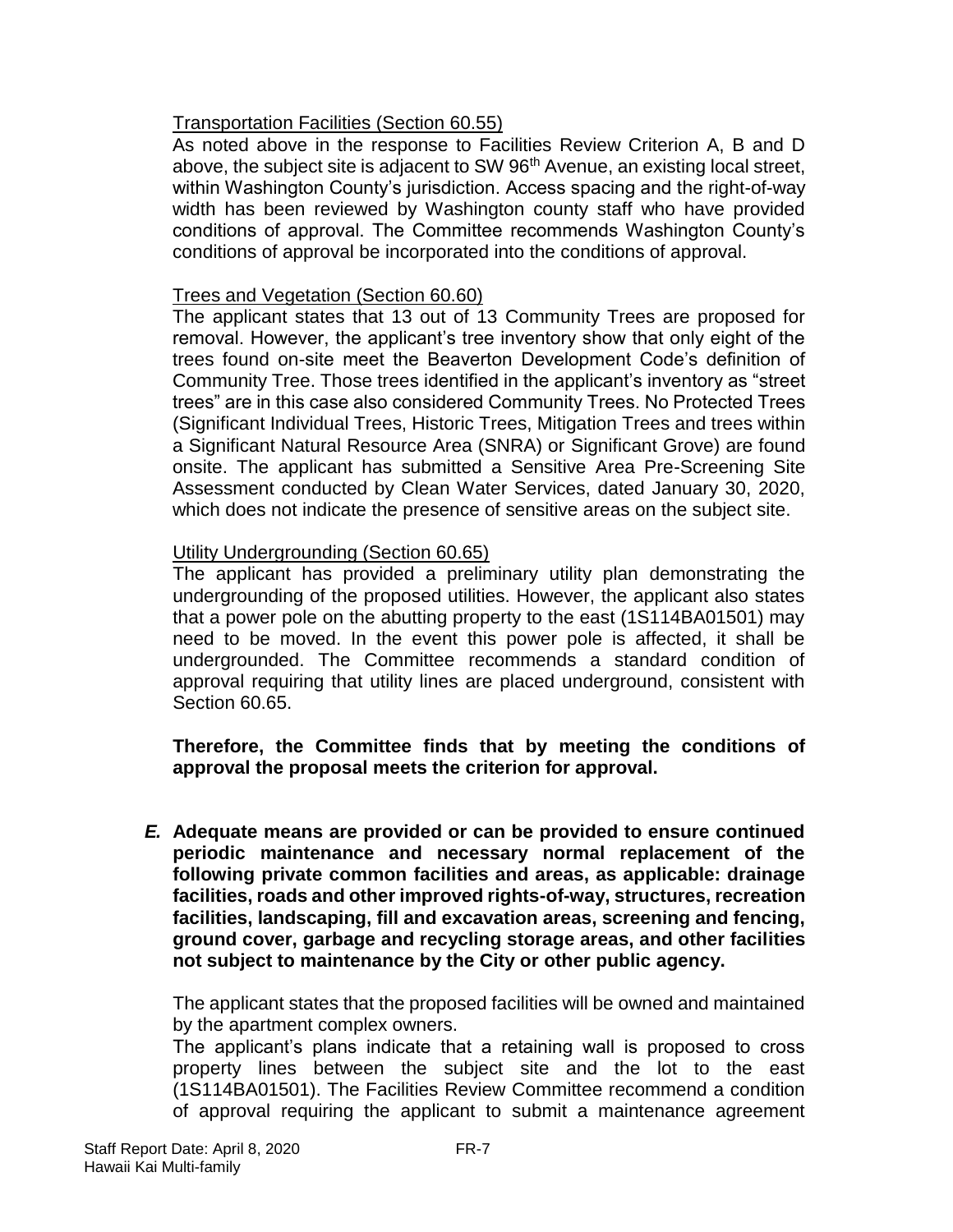specifying the maintenance responsibility of the proposed retaining wall, prior to final plat.

**Therefore, the Committee finds that by meeting the conditions of approval, the proposal meets the criterion.**

#### *F.* **There are safe and efficient vehicular and pedestrian circulation patterns within the boundaries of the development.**

In review of Criterion F, staff incorporates the findings prepared in response to A, B and D above. The applicant states that that two five-foot wide pedestrian walkways are proposed through the site and shall be scored concrete. However, the applicant's plans do not show the differentiating materials therefore the Facilities Review Committee recommend a condition of approval that the applicant submit revised plans demonstrating compliance with Section 60.05.20.3.E-F, prior to Site Development permit issuance.

**Therefore, the Committee finds that by meeting the condition of approval the proposal meets the criterion for approval.**

#### *G.* **The development's on-site vehicular and pedestrian circulation systems connect to the surrounding circulation systems in a safe, efficient, and direct manner.**

In review of Criterion G, staff incorporates the findings prepared in response to A, B, D and F above. The applicant's plans show a pedestrian path connects onsite buildings to the abutting public right-of-way and to an onsite open space area proposed within the northwest corner of the site. Additionally, the Facilities Review Committee recommend a condition of approval that the applicant submit plans demonstrating that the onsite walkways be differentiated by the use of a different material than the onsite drive aisle, as outlined in Section 60.05.20.3.E-F. By meeting the recommended condition of approval, the development's on-site vehicular and pedestrian circulation systems can connect to the surrounding circulation systems in a safe, efficient and direct manner.

#### **Therefore, the Committee finds that by meeting the condition of approval, the proposal meets the criterion for approval.**

*H.* **Structures and public facilities serving the development site are designed in accordance with adopted City codes and standards and provide adequate fire protection, including, but not limited to, fire flow.** The applicant states all public facilities have been shown and will be designed to meet Washington County requirements and Tualatin Valley Fire and Rescue (TVF&R) standards or as already coordinated with TVF&R and West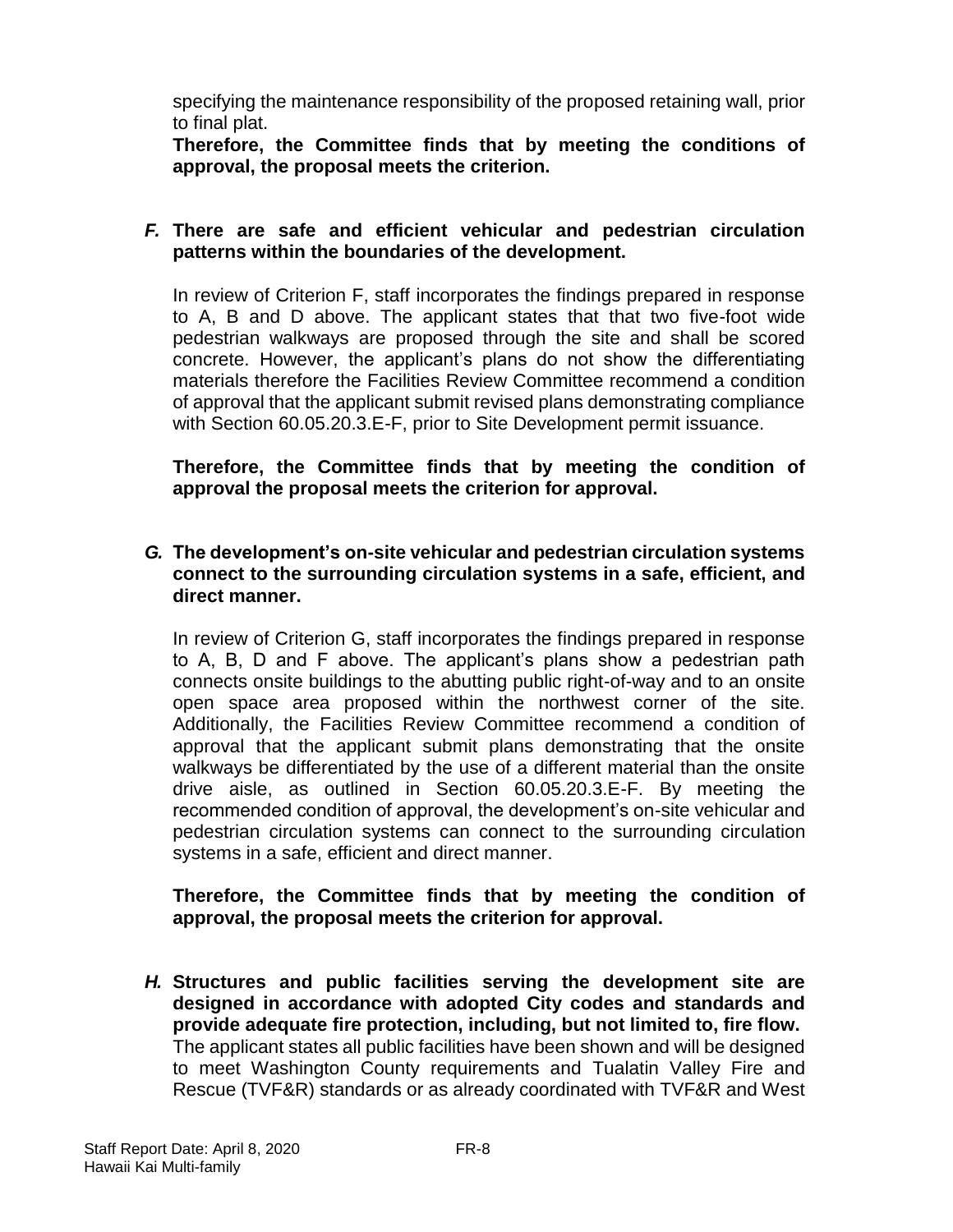Slope Water District. TVF&R has reviewed the proposed development and has provided a Service Provider Permit.

The proposal will also need to show compliance to the City's Building Code Standards prior to issuance of site development and building permits, which includes compliance with TVF&R standards.

**Therefore, the Committee finds that by meeting the conditions of approval the proposal meets the criterion for approval.**

*I.* **Structures and public facilities serving the development site are designed in accordance with adopted City codes and standards and provide adequate protection from crime and accident, as well as protection from hazardous conditions due to inadequate, substandard or ill-designed development.**

The Committee finds that review of the construction documents at the building and site development permit stages will ensure protection from hazardous conditions due to inadequate, substandard or ill-designed development.

**Therefore, the Committee finds that the proposal meets the criterion for approval.**

*J.* **Grading and contouring of the development site is designed to accommodate the proposed use and to mitigate adverse effect(s) on neighboring properties, public right-of-way, surface drainage, water storage facilities, and the public storm drainage system.**

The applicant states that the proposed improvements meld into existing adjacent improvements improving storm drainage conditions, flood plain issues of grading and traffic conditions where possible and add waterline improvements to the West Slope Water District.

The applicant's grading plan is difficult to read and therefore compliance with Facilities Review criterion J and other grading standards cannot be determined. Without the ability to determine if the proposed grading complies with Development Code standards, affirmative findings cannot be made.

**Therefore, the Committee finds that the proposal does not meet the criterion for approval.**

*K.* **Access and facilities for physically handicapped people are incorporated into the development site and building design, with particular attention to providing continuous, uninterrupted access routes.**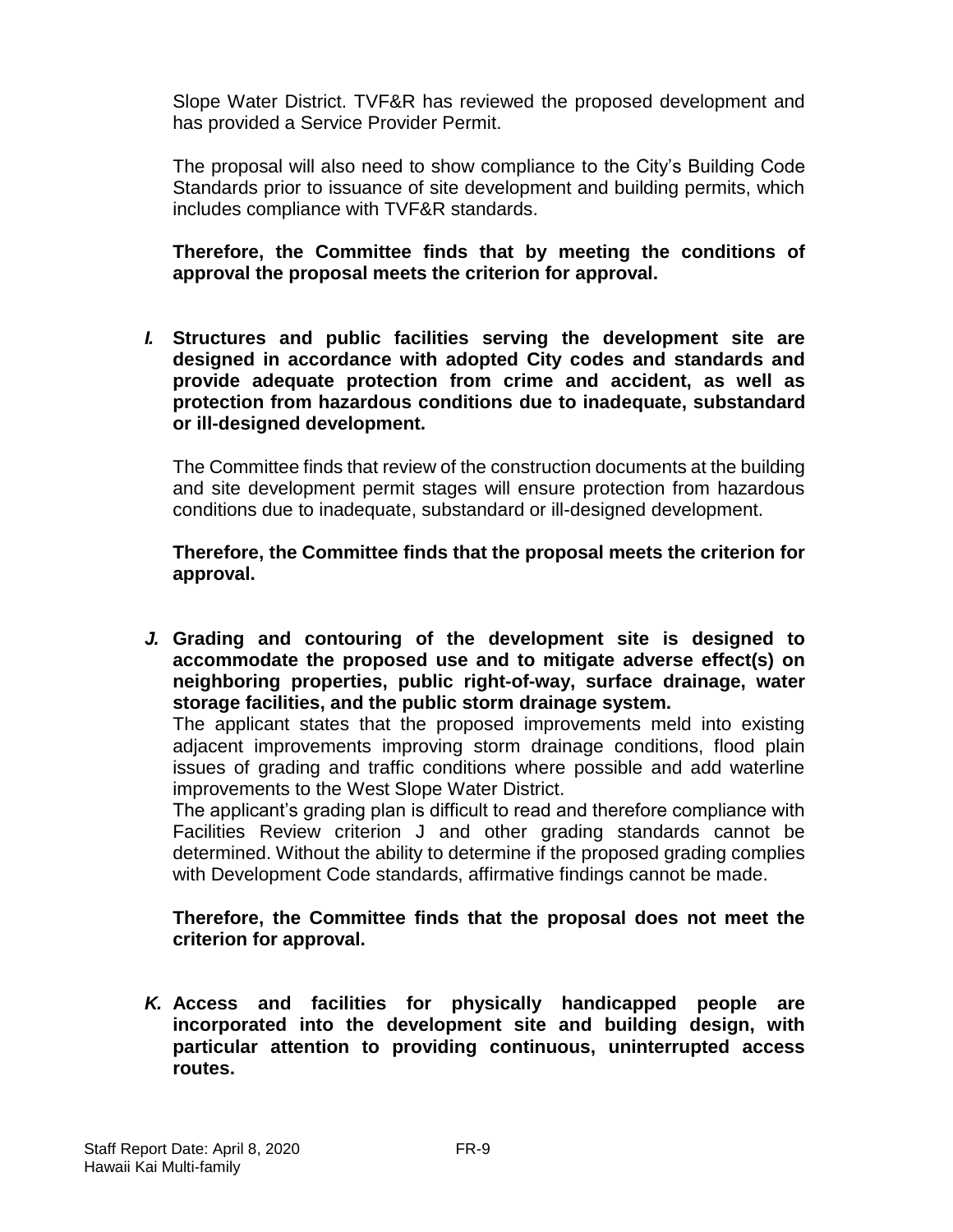The applicant states that all access and facilities for physically handicapped people have been incorporated into the development site improvements and building design. The development will be required to meet all applicable accessibility standards of the International Building Code, the Fire Code, and other standards as required by the American Disabilities Act (ADA). Compliance with ADA requirements are reviewed at the time of Building permit application. Conformance with the technical design standards for Code accessibility requirements are to be shown on the approved construction plans associated with Site Development and Building Permit approvals. The Committee finds that as proposed, it appears that the general site layout can meet accessibility requirements.

**Therefore, the Committee finds that the proposal meets the criterion for approval.**

#### *L.* **The application includes all required submittal materials as specified in Section 50.25.1 of the Development Code.**

The application was submitted on January 31, 2019. The applicant deemed the application complete on July 30, 2019. In the review of the materials during the application review, the Committee finds that all applicable application submittal requirements, identified in Section 50.25.1 are not contained within this proposal. The applicant has not provided sufficient and/or consistent evidence in the application materials needed to determine compliance with applicable criteria, such as setbacks and grading.

#### **Therefore, the Committee finds that the proposal does not meet the criterion for approval.**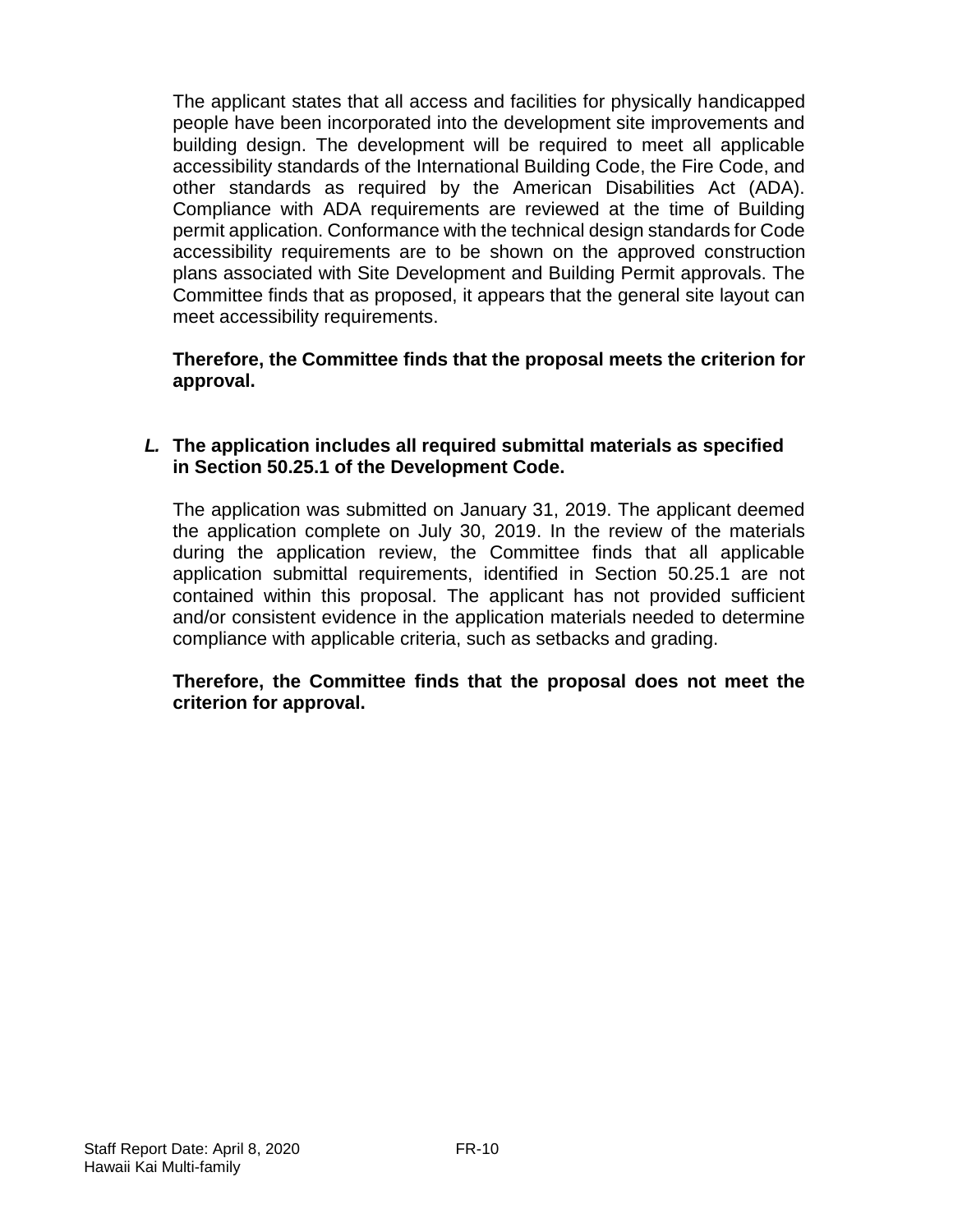## **Code Conformance Analysis Chapter 20 Use and Site Development Requirements Neighborhood Service (NS) Zoning District**

| <b>CODE STANDARD</b>                                 | <b>CODE</b><br><b>REQUIREMENT</b>                      | <b>PROJECT PROPOSAL</b>                                                                                                                                                                                                                                                                                                                                                                                                                                                                                                        | <b>MEETS</b><br>CODE?                                       |
|------------------------------------------------------|--------------------------------------------------------|--------------------------------------------------------------------------------------------------------------------------------------------------------------------------------------------------------------------------------------------------------------------------------------------------------------------------------------------------------------------------------------------------------------------------------------------------------------------------------------------------------------------------------|-------------------------------------------------------------|
|                                                      | <b>Development Code 20.10.20</b>                       |                                                                                                                                                                                                                                                                                                                                                                                                                                                                                                                                |                                                             |
| Use - Attached<br><b>Residential</b>                 | Conditional                                            | The proposal includes two<br>buildings, with six units within<br>each building, for a total of 12<br>units.                                                                                                                                                                                                                                                                                                                                                                                                                    | See<br>CU2019-<br>0001<br>Section of<br><b>Staff Report</b> |
|                                                      |                                                        | Development Code Section 20.10.15 (Residential Urban Medium Density)                                                                                                                                                                                                                                                                                                                                                                                                                                                           |                                                             |
| Minimum Land Area -<br><b>Residential (Attached)</b> | $1,000$ square<br>feet/unit                            | Approximately 18,862 square<br>feet or approximately 1,571<br>square feet per unit.                                                                                                                                                                                                                                                                                                                                                                                                                                            | Yes                                                         |
| <b>Lot Dimensions</b>                                | Min. Width $= 70$<br>feet<br>Min. Depth $=100$<br>feet | Proposed<br>Width<br>$=$<br>approximately 186 feet<br>Proposed Depth $= 100$ feet                                                                                                                                                                                                                                                                                                                                                                                                                                              | Yes                                                         |
| <b>Minimum Yard Setbacks</b>                         | $Front = 20$<br>$Side = 10$<br>$Rear = zero$           | Proposed Front: 26 feet<br>Rear: Zero<br>Side: The<br>applicant<br>has<br>line<br>proposed a property<br>adjustment<br>between<br>the<br>subject site and abutting lot to<br>east (1S114BA01501)<br>the<br>however the applicant's plans<br>difficult to<br>read<br>and<br>are<br>compliance<br>with<br>all<br>side<br>setbacks<br>be<br>cannot<br>determined.                                                                                                                                                                 | <b>No</b>                                                   |
| <b>Maximum Building</b><br>Height                    | 35 feet                                                | The applicant states that the<br>proposed structures are 35<br>feet in height. The applicant's<br>architectural elevations show<br>the proposed buildings are<br>approximately 33.5 feet in<br>height, yet elsewhere in the<br>applicant's<br>materials,<br>the<br>applicant states the proposed<br>buildings have a height of 35<br>feet plus a one-foot parapet<br>above the<br>35 feet. The<br><b>Facilities Review Committee</b><br>recommend a condition of<br>approval that the applicant<br>submit revised plans<br>and | Yes, w/COA                                                  |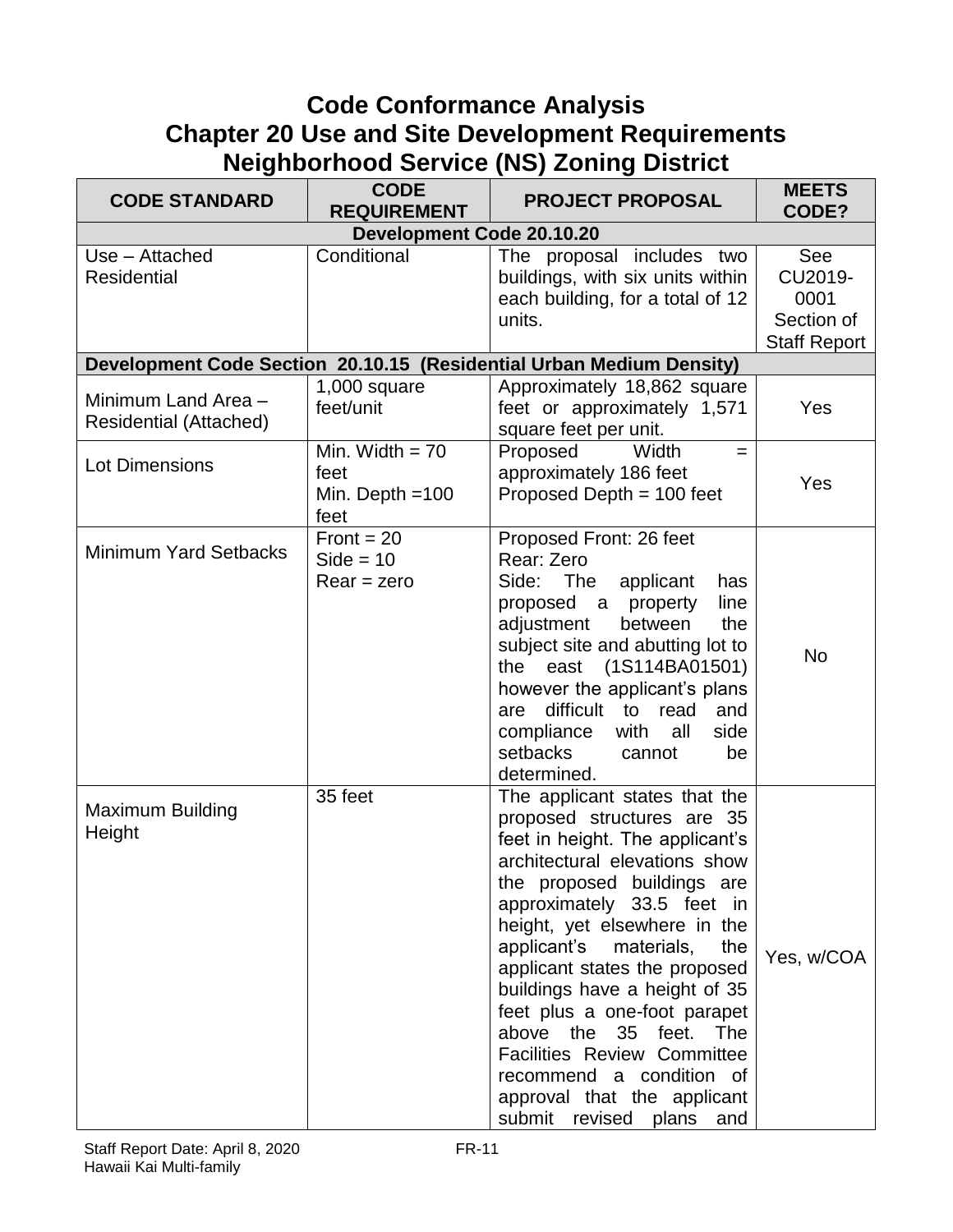| narrative that consistently |
|-----------------------------|
| demonstrate the proposed    |
| buildings do not exceed 35  |
| feet in height, including   |
| parapet walls.              |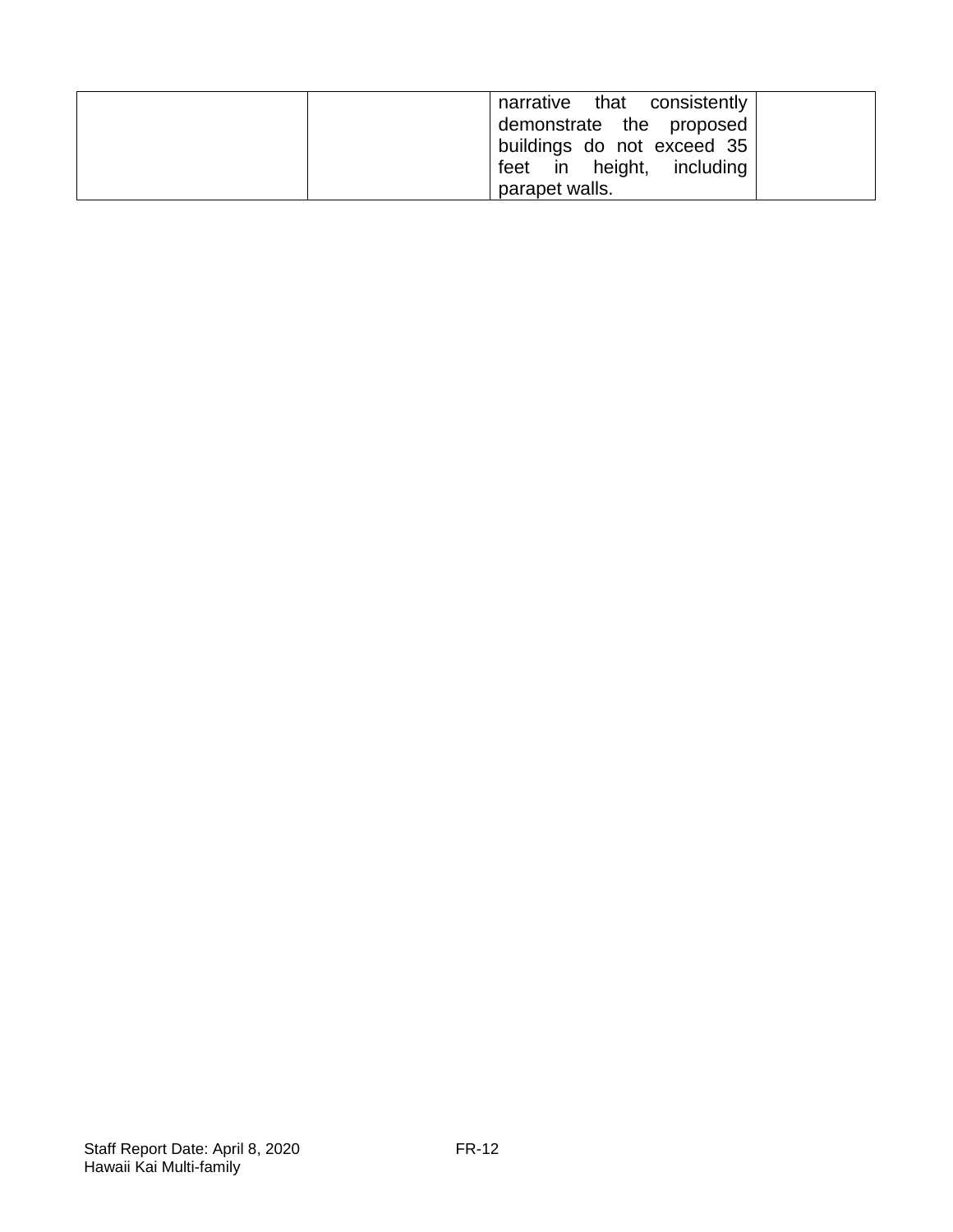# **Chapter 60 Special Requirements**

| <b>CODE</b><br><b>STANDARD</b>                                      | <b>CODE</b><br><b>REQUIREMENT</b>                                            | <b>PROJECT PROPOSAL</b>                                                                                                                                                                                                                                                                                                                                                                                                                                                             | <b>MEETS</b><br>CODE?                             |
|---------------------------------------------------------------------|------------------------------------------------------------------------------|-------------------------------------------------------------------------------------------------------------------------------------------------------------------------------------------------------------------------------------------------------------------------------------------------------------------------------------------------------------------------------------------------------------------------------------------------------------------------------------|---------------------------------------------------|
|                                                                     |                                                                              | <b>Development Code Section 60.05</b>                                                                                                                                                                                                                                                                                                                                                                                                                                               |                                                   |
| <b>Design Review</b><br>Principles,<br>Standards, and<br>Guidelines | Requirements for<br>new development<br>and redevelopment.                    | The applicant has requested to<br>be reviewed under a combination<br>of Design Review Standards and<br>Guidelines.                                                                                                                                                                                                                                                                                                                                                                  | See DR2019-<br>0012 Section<br>of Staff<br>Report |
|                                                                     |                                                                              | <b>Development Code Section 60.10</b>                                                                                                                                                                                                                                                                                                                                                                                                                                               |                                                   |
| Floodplain<br>Regulations                                           | Requirements for<br>development within<br>floodplains.                       | The northern portion of the<br>subject site is located within a<br>floodplain. The applicant's plans<br>show development is proposed<br>within the floodplain but no<br>habitable buildings are shown<br>within the mapped floodplain<br>area. The Facilities Review<br>Committee recommend a number<br>of conditions requiring the<br>applicant to provide additional<br>information or analysis as needed<br>to demonstrate compliance with<br>applicable floodplain regulations. | Yes, w/COA                                        |
|                                                                     |                                                                              | <b>Development Code Section 60.15</b>                                                                                                                                                                                                                                                                                                                                                                                                                                               |                                                   |
| <b>Land Division</b><br>Standards                                   | Grading and tree<br>protection standards<br>pertaining to land<br>divisions. | The subject site consists of two<br>tax lots. The applicant has<br>submitted a Replat One<br>(LD2019-0003) to request the<br>consolidation of the two lots and<br><b>Property Line Adjustment</b><br>(PLA2020-0001) to adjust the<br>shared property line between<br>the subject site and abutting lot<br>to the east (1S114BA01501).<br><b>Applicable Land Division</b><br>Standards will be reviewed in<br>greater detail in that section of<br>the staff report.                 | See LD2019-<br>0003 Section<br>of Staff<br>Report |
| <b>Development Code Section 60.30</b>                               |                                                                              |                                                                                                                                                                                                                                                                                                                                                                                                                                                                                     |                                                   |
| Off-street motor vehicle Required: 16<br>parking                    | <b>Total Minimum</b><br><b>Attached Dwellings:</b><br>Min.: 17 spaces        | The applicant's plans<br>show 16 parking spaces<br>on the subject site.                                                                                                                                                                                                                                                                                                                                                                                                             | Yes                                               |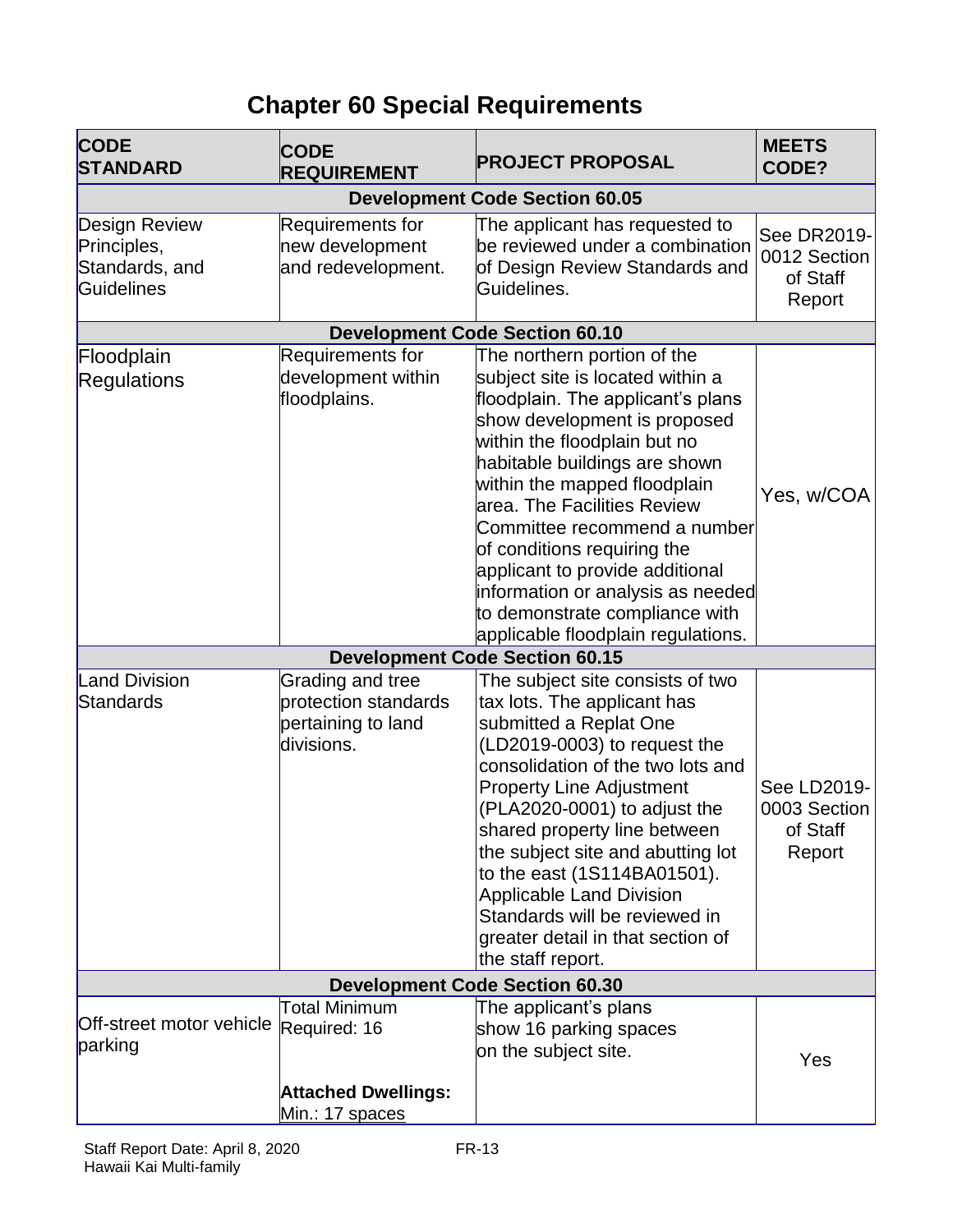|                                                                                            | Eight one bedroom units<br>$x$ 1.25 spaces = 10<br>spaces<br>Four two bedroom units<br>$\times$ 1.5 spaces = 6 spaces<br>Max.: 22 spaces<br>Eight one bedroom units<br>$x 1.8$ spaces = 14<br>spaces<br>Four two bedroom units<br>$\times$ 2.0 spaces = 6 spaces |                                                                                                                                                                                                                                                                                                                                                                                                                                                                                                       |            |
|--------------------------------------------------------------------------------------------|------------------------------------------------------------------------------------------------------------------------------------------------------------------------------------------------------------------------------------------------------------------|-------------------------------------------------------------------------------------------------------------------------------------------------------------------------------------------------------------------------------------------------------------------------------------------------------------------------------------------------------------------------------------------------------------------------------------------------------------------------------------------------------|------------|
| <b>Required Bicycle</b><br>Parking<br><b>Short Term and Long</b><br>Term                   | <b>Attached Dwellings</b><br>$(12 \text{ units})$<br>Short term: 2 spaces<br>Long Term: 1 space<br>per unit                                                                                                                                                      | The Facilities Review<br>Committee refers to<br>findings provided in<br>response to criterion D of<br>the Facilities Review report<br>herein. Additionally, the<br>applicant has not<br>submitted a bike rack<br>detail that includes<br>dimensions, therefore the<br><b>Facilities Review</b><br>Committee recommend a<br>condition of approval that<br>the applicant submit<br>revised dimensioned site<br>plans that demonstrate<br>compliance with applicable<br>bicycle parking<br>requirements. | Yes, w/COA |
|                                                                                            |                                                                                                                                                                                                                                                                  | <b>Development Code Section 60.33</b>                                                                                                                                                                                                                                                                                                                                                                                                                                                                 |            |
| <b>Park and Recreation</b><br><b>Facilities and Service</b><br>Provision                   | <b>Annexation to THPRD</b>                                                                                                                                                                                                                                       | The applicant states that the<br>property is located within<br><b>THPRDs district therefore</b><br>annexation is not necessary.                                                                                                                                                                                                                                                                                                                                                                       | N/A        |
|                                                                                            |                                                                                                                                                                                                                                                                  | <b>Development Code Section 60.55</b>                                                                                                                                                                                                                                                                                                                                                                                                                                                                 |            |
| <b>Transportation Facilities Regulations</b><br>$P_{\text{tot}}$ Donort Doto: April 0 2020 | pertaining to the<br>construction or<br>reconstruction of<br>transportation<br>facilities.                                                                                                                                                                       | <b>Refer to Facilities Review</b><br>Committee findings herein.<br>$CD$ 44                                                                                                                                                                                                                                                                                                                                                                                                                            | Yes, w/COA |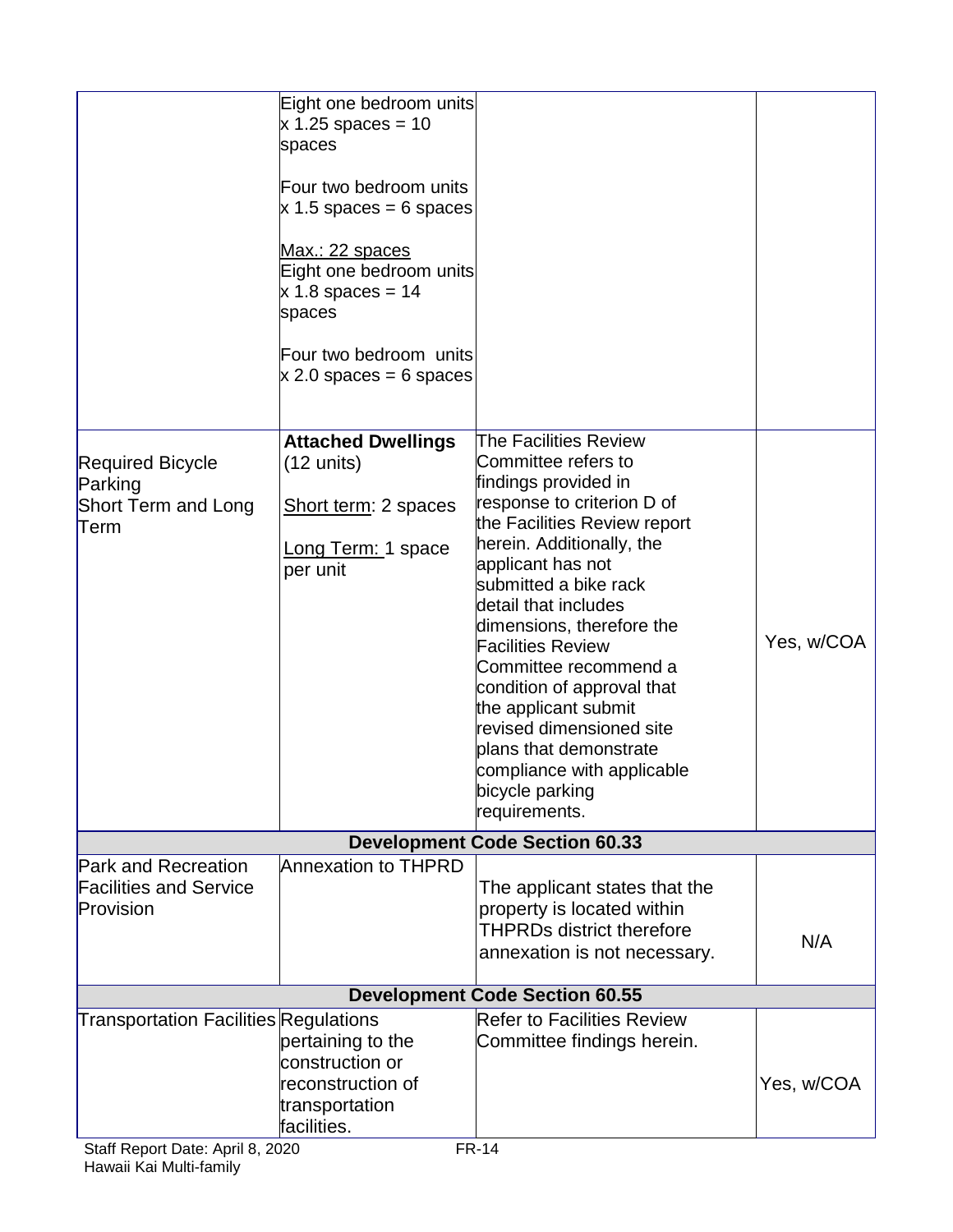|                                  |                                                                                                                                                                                                             | <b>Development Code Section 60.60</b>                                                                                                                                                                                                                       |                                                    |
|----------------------------------|-------------------------------------------------------------------------------------------------------------------------------------------------------------------------------------------------------------|-------------------------------------------------------------------------------------------------------------------------------------------------------------------------------------------------------------------------------------------------------------|----------------------------------------------------|
| <b>Trees &amp; Vegetation</b>    | Regulations pertaining<br>to the removal and<br>preservation of trees.                                                                                                                                      | No Protected Trees are<br>present on the subject site.<br>The applicant's plans<br>indicate the removal of 8<br>Community Trees from the<br>subject site. Mitigation is<br>not required for Community<br>Trees.                                             | See TP2019-<br>0001 Section<br>of Staff<br>Report. |
|                                  |                                                                                                                                                                                                             | <b>Development Code Section 60.65</b>                                                                                                                                                                                                                       |                                                    |
| <b>Utility Undergrounding</b>    | All existing overhead<br>utilities and any new<br>utility service lines<br>within the project and<br>along any existing<br>frontage, except high<br>voltage lines (>57kV)<br>must be placed<br>underground. | All utilities are required to be<br>placed underground in<br>accordance with standards<br>identified in Section 60.65.<br>The Committee proposes a<br>standard condition of approval<br>to ensure utility<br>undergrounding complies with<br>Section 60.65. | Yes, w/COA                                         |
|                                  |                                                                                                                                                                                                             | <b>Development Code Section 60.67</b>                                                                                                                                                                                                                       |                                                    |
| Significant Natural<br>Resources | Regulations pertaining<br>to Significant Natural<br>Resources                                                                                                                                               | <b>Significant Natural Resources</b><br>are not found on site.                                                                                                                                                                                              | N/A                                                |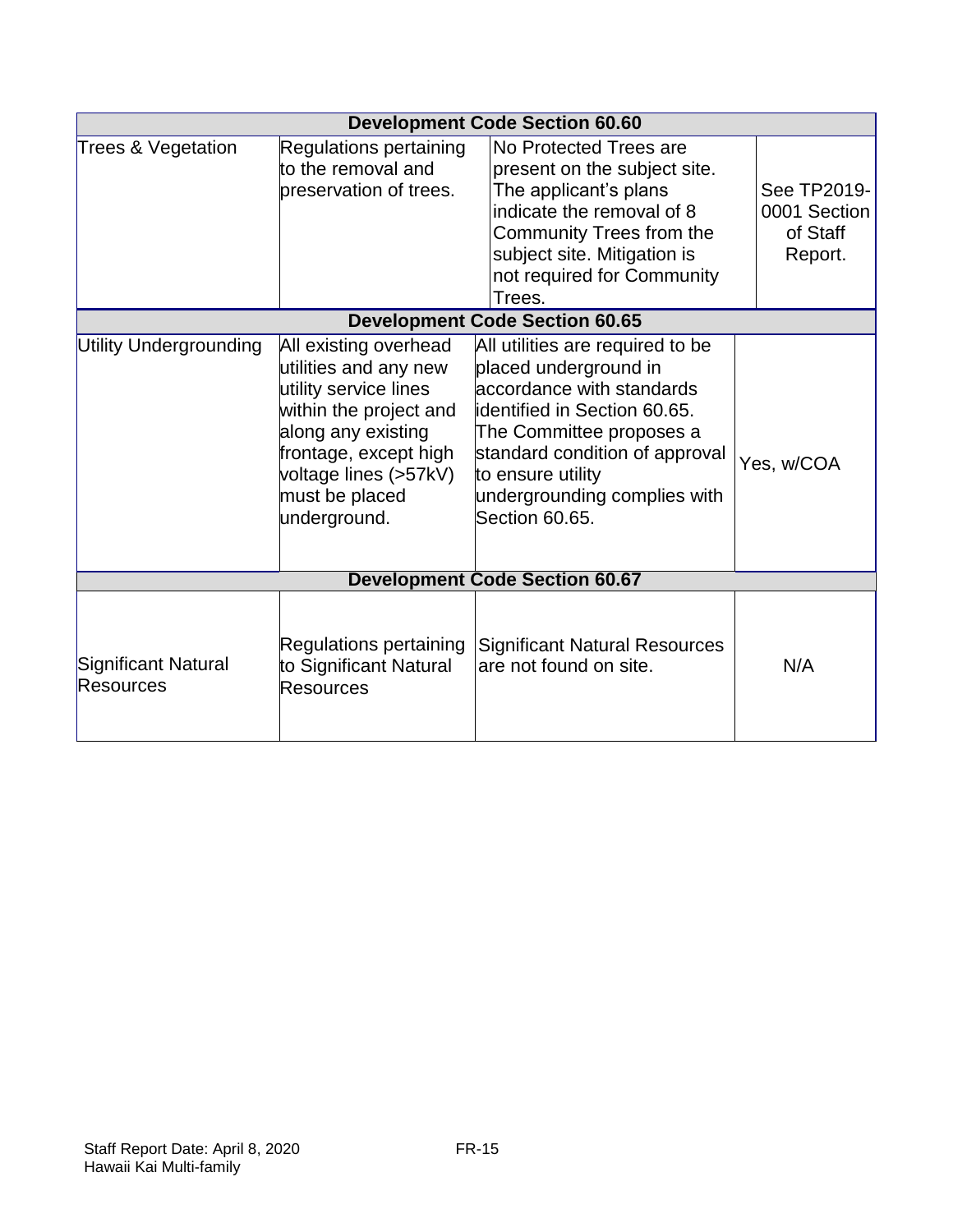#### **CU2019-0001 ANALYSIS AND FINDINGS FOR CONDITIONAL USE APPROVAL**

#### **Section 40.03.1 Facilities Review Approval Criteria:**

The applicant for development must establish that the application complies with all relevant *standards in conformance with Section 50.25.1.B and all the following criteria have been met:* 

#### **Facilities Review Approval Criteria Section 40.03.1.A-L**

Staff has reviewed the applicable Facilities Review criteria in Attachment A to this report. Staff cites the findings presented in Attachment A in response to the Facilities Review approval criteria. As identified in Attachment A, above, the proposal does not meet Criteria C, J, and L, and therefore does not meet the criterion for approval.

#### **Therefore, the Committee finds that the proposal does not meet the criteria.**

#### **Section 40.15.15.3.C New Conditional Use Approval Criteria:**

*In order to approve a New Conditional Use application, the decision-making authority shall make*  findings of fact based on evidence provided by the applicant demonstrating that all the following *criteria are satisfied:*

#### **1. The proposal satisfies the threshold requirements for a New Conditional Use application.**

The applicant proposes 12 units of attached residential housing in the Neighborhood Service (NS) zoning district. Attached residential housing is a Conditional Use in the NS zone, meeting threshold 1:

1. The proposed use is Conditionally permitted in the underlying zoning district and a prior Conditional Use approval for the proposed use is not already in effect.

#### **Therefore, staff finds the proposal meets the criterion for approval.**

*2. All City application fees related to the application under consideration by the decision making authority have been submitted.*

The applicant paid the required fee associated with a New Conditional Use application.

**Therefore, staff finds the proposal meets the criterion for approval.**

#### *3. The proposal complies with the applicable policies of the Comprehensive Plan.*

The pre-application conference notes as well as the incompleteness letter for Hawaii Kai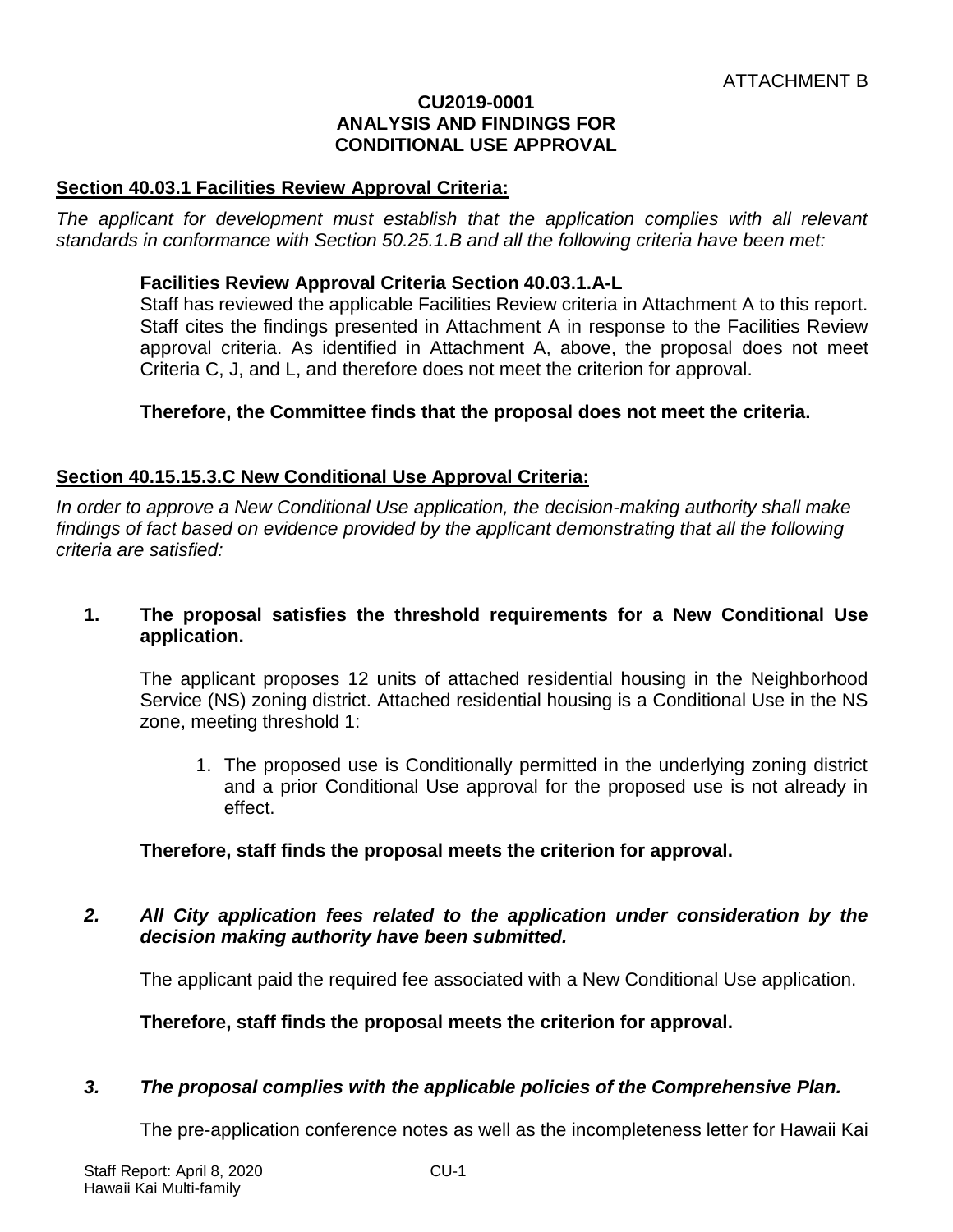Multi-family identified Comprehensive Plan criteria which are applicable to the proposal. The identified Comprehensive Plan criteria include:

- Goal 3.1.1: Policies a, c, l
- Goal 3.2.1: Policy a
- Goal 3.3.1: Policies a, b
- Goal 3.7.1: Policies a, b, c
- Goal 3.7.4: Policies a, d, e
- Goal 4.1.1: Policies a, b, c
- Goal 4.5.1: Policy a
- Goal 7.3.1.1: Policies a, c, e, f
- Goal 7.3.2.1: Policy a
- Goal 7.3.4.1: Policy a
- Goal 8.7.1: Policies a, c

The applicant in their response to this criterion does not address any comprehensive plan criteria but states "the proposed development complies with all zoning and applicable policies of the Comprehensive Plan for the area."

This statement does not sufficiently address the applicable comprehensive plan criteria and therefore staff finds that the approval criterion is not met as the applicant has failed to address the relevant criteria identified in the pre-application conference notes and completeness review letter.

#### **Therefore, staff finds the proposal does not meet the criterion for approval.**

#### *4. The size, dimensions, configuration, and topography of the site and natural and man-made features on the site can reasonably accommodate the proposal.*

The applicant states that the existing grading, improvements, and topography with minor changes can reasonably accommodate the propose use. The site can accommodate the proposed 12 dwelling units, a mix of 4 two-bedroom and 8 one-bedroom units with associated parking, and open space.

#### **Therefore, staff finds that the proposal meets the approval criterion.**

#### *5. The location, size, and functional characteristics of the proposal are such that it can be made reasonably compatible with and have a minimal impact on livability and appropriate use and development of properties in the surrounding area of the subject site.*

The applicant states that the development requires a flat site to be compatible with apartments and is compatible with surrounding uses such as condominiums and apartments. The subject site is set back from SW Beaverton Hillsdale Highway on SW 96<sup>th</sup> Avenue. The surrounding properties are mix of residential and commercial uses. While proposed apartment development is consistent with size and scale of surrounding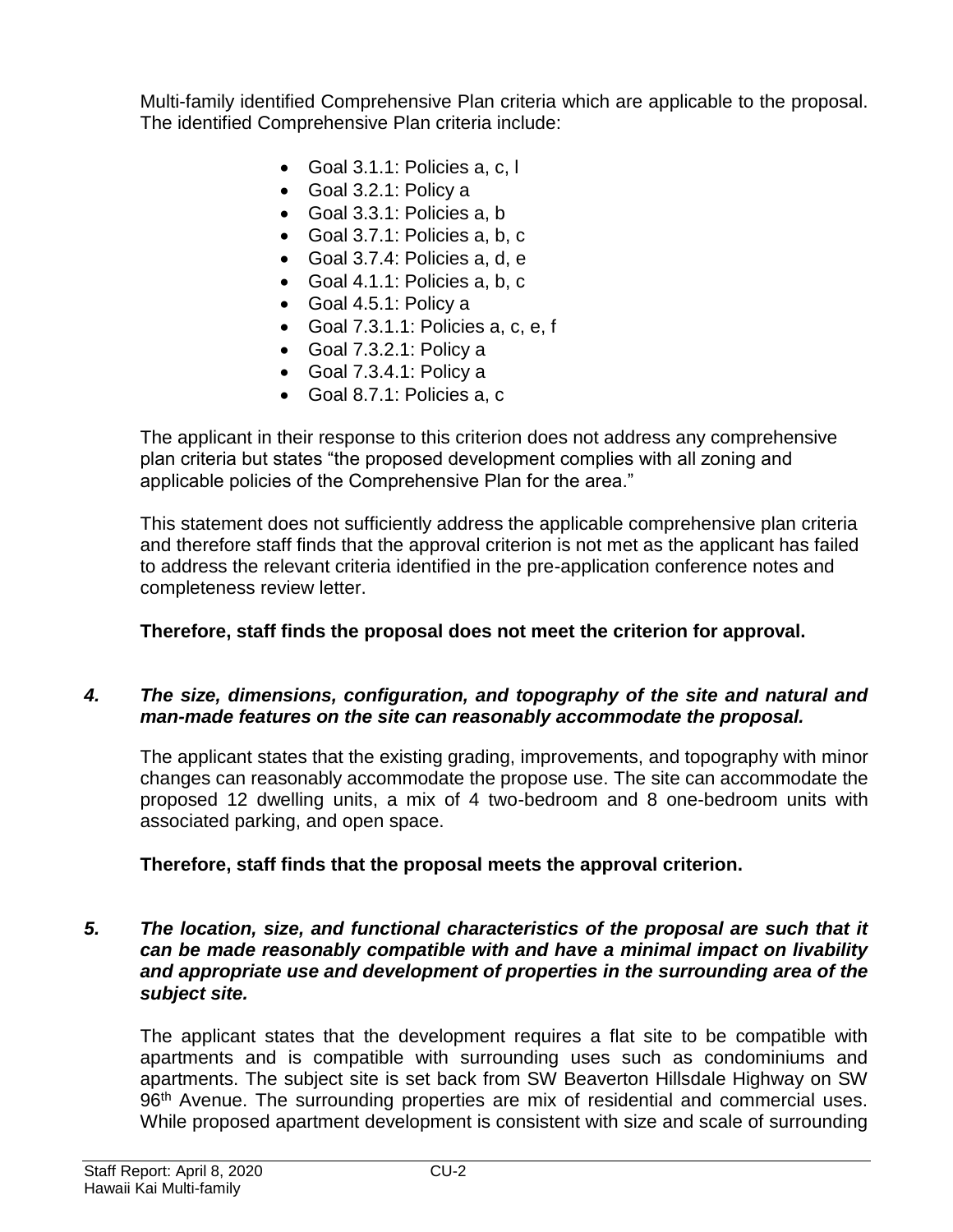developments, staff cite the findings of Facilities Review Approval Criterion C (Attachment A), as applicable to this approval criterion. The development proposal does not meet all applicable setbacks, specifically the southern building does not appear to meet the side setbacks in the southeast corner of the site. Staff find that the location of the proposed buildings are not consistent with the required setback of the zoning district and there is not compatible to the surrounding area of the subject site.

## **Therefore, staff finds that the proposal does not meet the approval criterion.**

## *6. Applications and documents related to the request, which will require further City approval, shall be submitted to the City in the proper sequence.*

The applicant has submitted this New Conditional Use application in association with the following land use applications; Design Review Three, Replat One, Property Line Adjustment, and Tree Plan Two. The applicant has not provided written responses to the Comprehensive Plan criteria, which are required for approval. Therefore the applicant has not provided all documents necessary related to this request for Conditional Use approval.

## **Therefore, staff finds that the proposal does not meet the approval criterion.**

## **RECOMMENDATION**

Based on the facts and findings presented, staff recommends **DENIAL** of **CU2019-0001 Hawaii Kai Multi-Family**.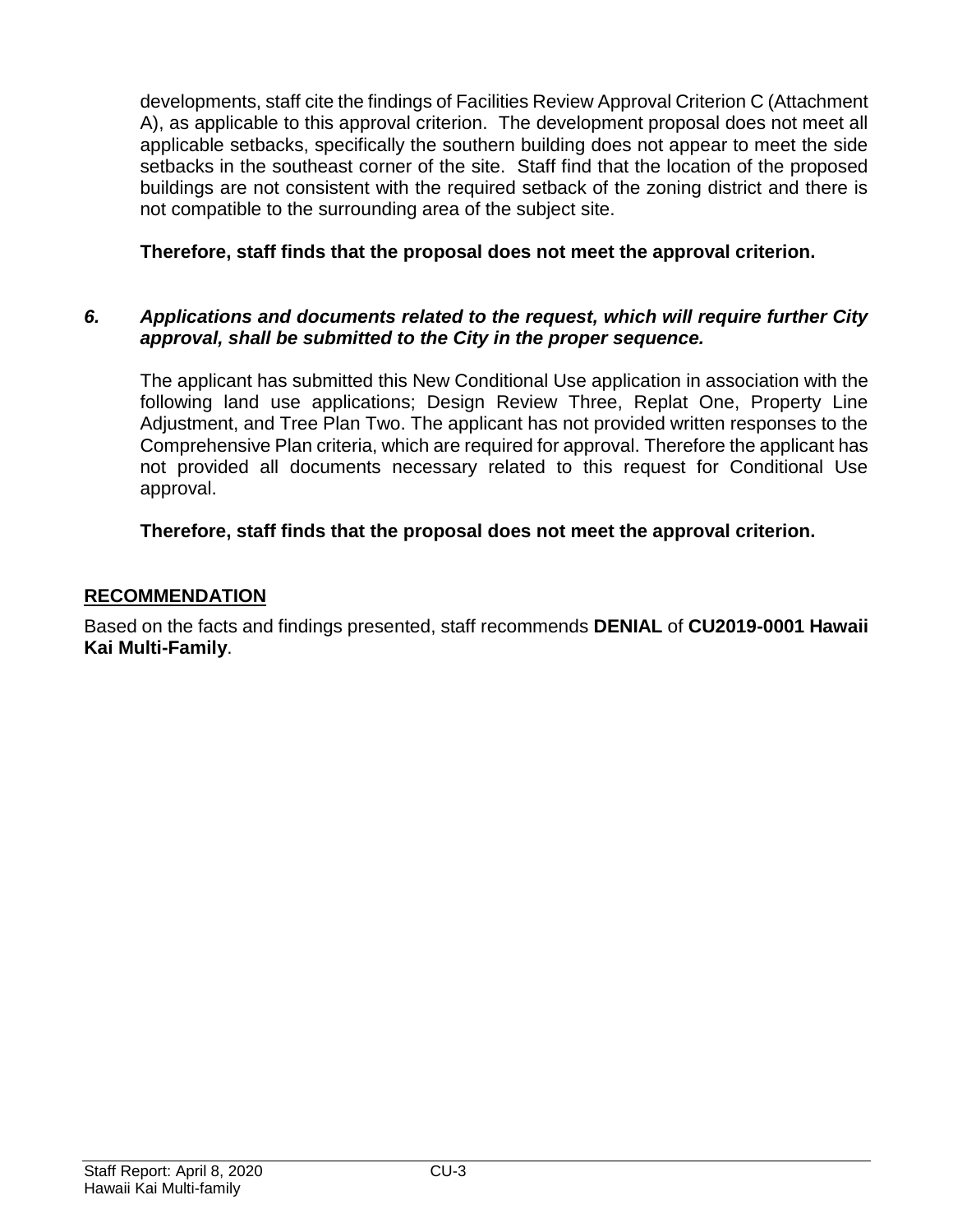#### **DR2019-0012 ANALYSIS AND FINDINGS FOR DESIGN REVIEW THREE APPROVAL**

#### **Section 40.03.1 Facilities Review Approval Criteria:**

*The applicant for development must establish that the application complies with all relevant standards in conformance with Section 50.25.1.B and all the following criteria have been met:* 

#### **Facilities Review Approval Criteria Section 40.03.1.A-L**

Staff has reviewed the applicable Facilities Review criteria in Attachment A to this report. Staff cites the findings presented in Attachment A in response to the Facilities Review approval criteria. As identified in Attachment A, above, the proposal does not meet Criteria C, J, and L, and therefore does not meet the criterion for approval.

#### **Therefore, the Committee finds that the proposal does not meet the criteria.**

#### **Planning Commission Standards for Approval:**

Section 40.20.15.3.C of the Development Code provides standards to govern the decisions of the Commission as they evaluate and render decisions on Design Review Applications. The Commission will determine whether the application as presented, meets the Design Review Three approval criteria. The Commission may choose to adopt, not adopt or modify the Committee's findings. In this portion of the report, staff evaluates the application in accordance with the criteria for Type 3 Design Review.

**Section 40.20.15.3.C Approval Criteria:** In order to approve a Design Review Three application, the decision making authority shall make findings of fact based on evidence provided by the applicant demonstrating that all the following criteria are satisfied:

#### *1. The proposal satisfies the threshold requirements for a Design Review Three application.*

The applicant proposes to construct a new multi-family development consisting of twelve units in two buildings. The proposal meets Criterion No. 8 since it cannot meet all the applicable design review standards in Section 60.05 of the Development Code.

*8. A project meeting the Design Review Two thresholds which does not meet an applicable design standard.*

#### **Therefore, staff finds that the criterion is met.**

#### *2. All City application fees related to the application under consideration by the decision making authority have been submitted.*

The applicant paid the required fees for a Design Review Three application.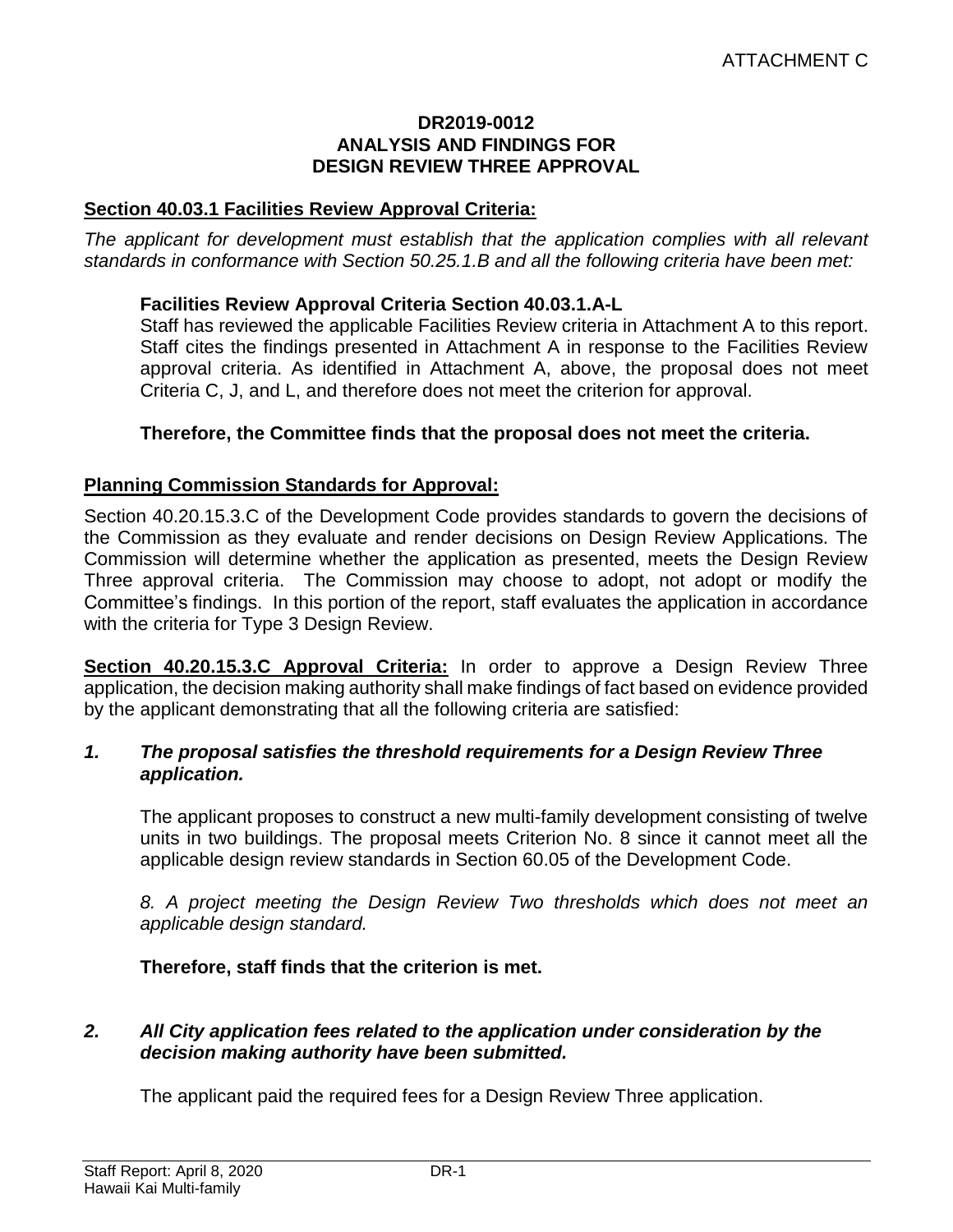**Therefore, staff finds that the criterion is met.**

*3. For proposals meeting Design Review Three application thresholds numbers 1 through 6, the proposal is consistent with all applicable provisions of Sections 60.05.35 through 60.05.50 (Design Guidelines).*

The proposal meets Design Review Three threshold number 8, therefore this criterion is not applicable.

**Therefore, staff finds the criterion is not applicable.**

- *4. For additions to or modifications of existing development, the proposal is consistent with all applicable provisions of Sections 60.05.35 through 60.05.50 (Design Guidelines) or can demonstrate that the additions or modifications are moving towards compliance of specific Design Guidelines if any of the following conditions exist:*
	- *a. A physical obstacle such as topography or natural feature exists and prevents the full implementation of the applicable guideline; or*
	- *b. The location of existing structural improvements prevent the full implementation of the applicable guideline; or*
	- *c. The location of the existing structure to be modified is more than 300 feet from a public street.*

The proposal is new construction. Therefore, this criterion, which pertains to additions or modification of existing development, does not apply.

**Therefore, staff finds the criterion is not applicable.**

*5. For DRBCP proposals which involve the phasing of required floor area, the proposed project shall demonstrate how future development of the site, to the minimum development standards established in this Code or greater, can be realistically achieved at ultimate build out of the DRBCP.*

The applicant does not propose a DRBCP.

#### **Therefore, staff finds the criterion is not applicable.**

**6.** *For proposals meeting Design Review Three application Threshold numbers 7 or 8, where the applicant has decided to address a combination of standards and guidelines, the proposal is consistent with all applicable provisions of Sections 60.05.15 through 60.05.30 (Design Standards) except for the Design Standard(s) where the proposal is instead subject to the applicable corresponding Design Guideline(s). [ORD 4531; March 2010]*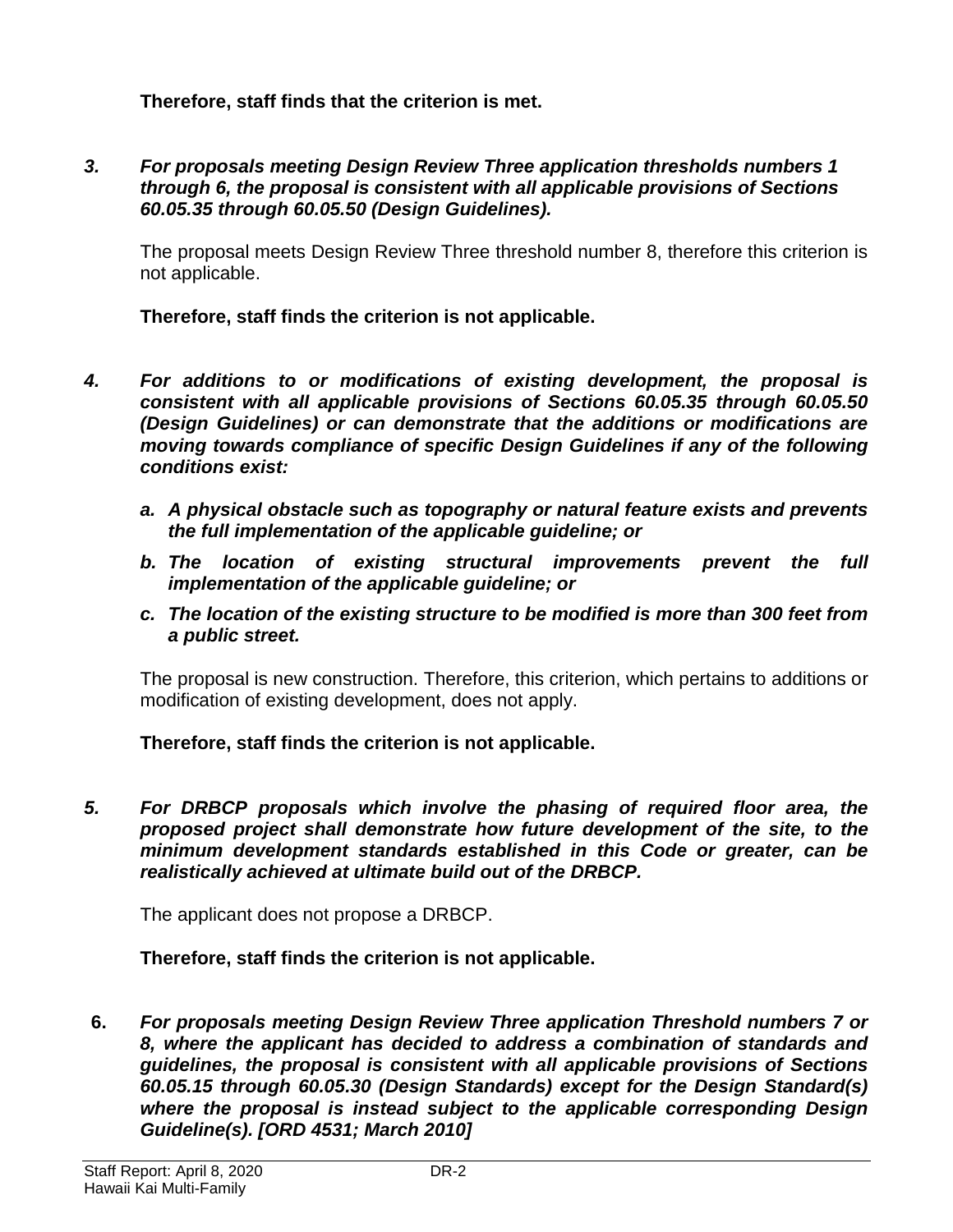The proposal meets Design Review Three threshold number 8. Staff cites the Design Review and Guidelines Analysis at the end of this Design Review section, which evaluates the project as it relates the applicable Design Review Standards and Guidelines found in Section 60.05 of the Development Code. Staff reviews each Standard and Guideline with respect to the applicability of the Standard or Guideline to the project, the applicant's response, and illustrative representation of the proposal. Staff provides an evaluation of the proposal in relation to the Standard or Guideline and a statement as to whether the Standard or Guideline is met below. Staff finds that the proposal does not meet the following Design Standards and a corresponding Design Guideline has not been addressed:

- 60.05.15.3 (Weather Protection)
- 60.05.20.2.A-D (Screening)
- 60.05.20.3.F (Minimum Paving Width)
- 60.05.25.3.A (Landscape Area)
- 60.05.25.3.B (Active Open Space)
- 60.05.25.3.J (Alternative Active Features)
- 60.05.25.10 (Grading)
- 60.05.25.13 (Landscape Buffer Width)

The applicant has requested certain Design Guidelines be addressed since their correlating Design Standard could not be met. Based on the evaluation of the proposal and the supporting information provided by the applicant, staff find that the proposal does not meet the following design guidelines:

- 60.05.35.1.B (Articulation & Variety Visual Interest)
- 60.05.35.1.C (Articulation & Variety Vertical Elements)
- 60.05.35.1.D (Articulation & Variety Pedestrian Scale & Orientation)
- 60.05.35.1.E (Articulation & Variety Architectural Features)
- 60.05.45.7.A (Fences & Walls Durable Materials)

**Therefore, staff finds that the criterion is not met.** 

*7. For proposals meeting Design Review Three application Threshold numbers 7 or 8, where the applicant has decided to address Design Guidelines only, the proposal is consistent with the applicable provisions of Sections 60.05.35 through 60.05.50 (Design Guidelines).* 

The applicant has chosen to address a combination of Design Standards and Guidelines.

**Therefore, staff finds the criterion is not applicable.**

*8. Applications and documents related to the request, which will require further City approval, shall be submitted to the City in the proper sequence.*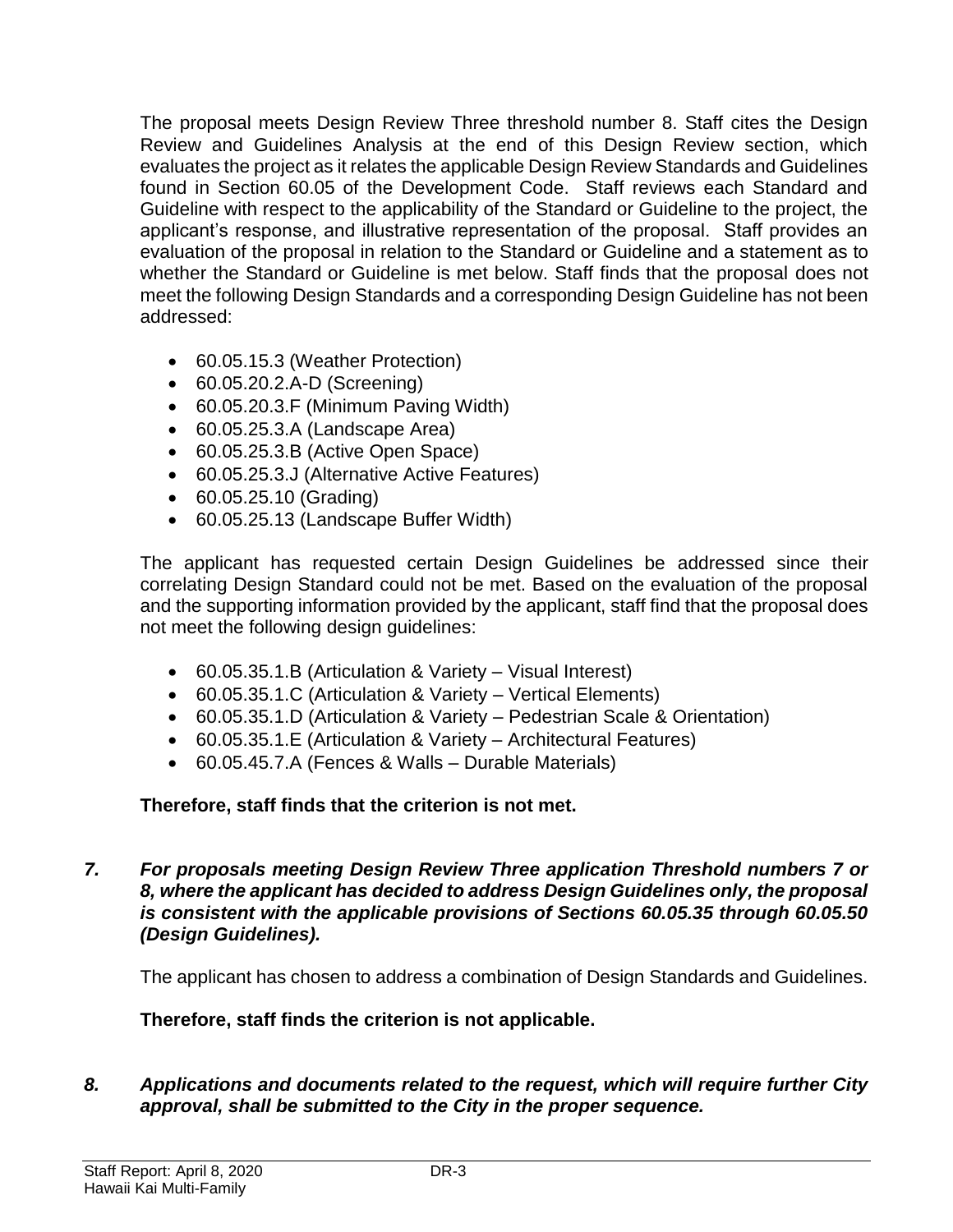The applicant has submitted all documents related to this request for Design Review Three approval. The applicant has also submitted Conditional Use, Replat One, Property Line Adjustment, and Tree Plan Two applications. The Design Review Three is dependent upon the Conditional Use, Replat One, Property Line Adjustment and Tree Plan Two approval. Staff recommends a condition that approval of the Design Review Three is dependent upon approval of all associated land use applications.

**Therefore, staff finds that by meeting the conditions of approval the criterion is met.**

## **Recommendation**

Based on the facts and findings presented, staff recommend **DENIAL** of **DR2019-0012 (Hawaii Kai Multi-Family)**.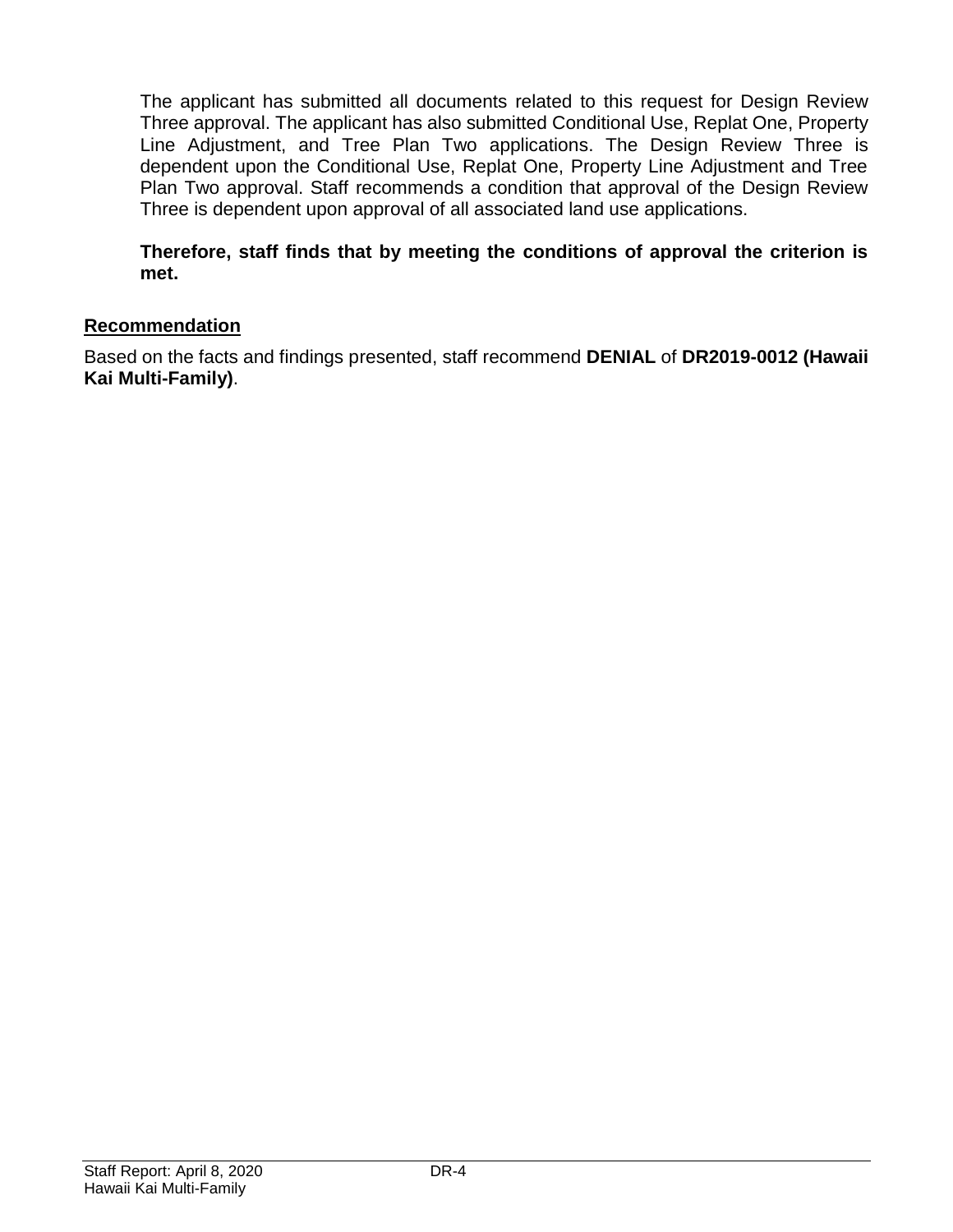## **Design Standards Analysis Section 60.05.15 Building Design and Orientation**

| <b>DESIGN STANDARD</b>                                                                                  | <b>PROJECT PROPOSAL</b>                                                                                                                                                                                                                                                                                                                                                                                                                                                                                                                                                                       | <b>MEETS</b><br><b>STANDARD</b>    |  |
|---------------------------------------------------------------------------------------------------------|-----------------------------------------------------------------------------------------------------------------------------------------------------------------------------------------------------------------------------------------------------------------------------------------------------------------------------------------------------------------------------------------------------------------------------------------------------------------------------------------------------------------------------------------------------------------------------------------------|------------------------------------|--|
| <b>Building Articulation and Variety</b>                                                                |                                                                                                                                                                                                                                                                                                                                                                                                                                                                                                                                                                                               |                                    |  |
| 60.05.15.1.A<br>Max length of attached<br>residential buildings in<br>residential zones                 | The subject site is located within a<br>Commercial zoning district.                                                                                                                                                                                                                                                                                                                                                                                                                                                                                                                           | N/A                                |  |
| 60.05.15.1.B<br>Min 30% articulation and<br>variety                                                     | The applicant has requested to be<br>evaluated against corresponding Design<br>Guideline, 60.05.35.1.B, C, and D                                                                                                                                                                                                                                                                                                                                                                                                                                                                              | <b>See DR</b><br><b>Guidelines</b> |  |
| 60.05.15.1.C<br>Max 40' between<br>architectural features                                               | The spacing between the permanent<br>architectural features on elevations facing<br>the street and/or containing a primary<br>entrance is less than 40 feet.                                                                                                                                                                                                                                                                                                                                                                                                                                  | <b>Yes</b>                         |  |
| 60.05.15.1.D<br>Max 150 sq. ft.<br>undifferentiated blank<br>walls facing streets                       | The applicant has requested to be<br>evaluated against corresponding Design<br>Guideline, 60.05.35.1. E                                                                                                                                                                                                                                                                                                                                                                                                                                                                                       | See DR<br><b>Guidelines</b>        |  |
|                                                                                                         | <b>Roof Forms</b>                                                                                                                                                                                                                                                                                                                                                                                                                                                                                                                                                                             |                                    |  |
| 60.05.15.2.A<br>Min roof pitch = $4:12$ for<br>sloped roofs                                             | The proposed roofline is flat; therefore, this<br>standard is not applicable.                                                                                                                                                                                                                                                                                                                                                                                                                                                                                                                 | N/A                                |  |
| 60.05.15.2.B<br>Min roof eave $= 12$ " for<br>sloped roofs                                              | The proposed roofline is flat; therefore, this<br>standard is not applicable.                                                                                                                                                                                                                                                                                                                                                                                                                                                                                                                 | N/A                                |  |
| 60.05.15.2.C<br>Flat roofs need parapets                                                                | The applicant's plans show a 1-foot tall<br>parapet wall.                                                                                                                                                                                                                                                                                                                                                                                                                                                                                                                                     | <b>Yes</b>                         |  |
| 60.05.15.2.D<br>New structures in<br>existing development be<br>similar to existing<br>development roof | The proposed is a new development.                                                                                                                                                                                                                                                                                                                                                                                                                                                                                                                                                            | N/A                                |  |
| 60.05.15.2.E<br>4:12 roof standard is N/A<br>to smaller feature roofs                                   | No feature roofs are proposed.                                                                                                                                                                                                                                                                                                                                                                                                                                                                                                                                                                | N/A                                |  |
|                                                                                                         | <b>Primary Building Entrances</b>                                                                                                                                                                                                                                                                                                                                                                                                                                                                                                                                                             |                                    |  |
| 60.05.15.3<br>Weather protection for<br>primary entrance                                                | The applicant states that the primary<br>entrances are covered and treated as a<br>permanent architectural feature with shed<br>roofs that are 4 feet deep and 8.5 to 10.75<br>feet wide. However, the applicant's<br>submitted architectural elevations or site<br>plan do not show any weather protection for<br>primary entrances. The applicant's exterior<br>materials board includes an image of the<br>proposed buildings, however this image<br>does not include dimensions or a scale of<br>this covered area, therefore staff is unable<br>to evaluate compliance with the standard | No                                 |  |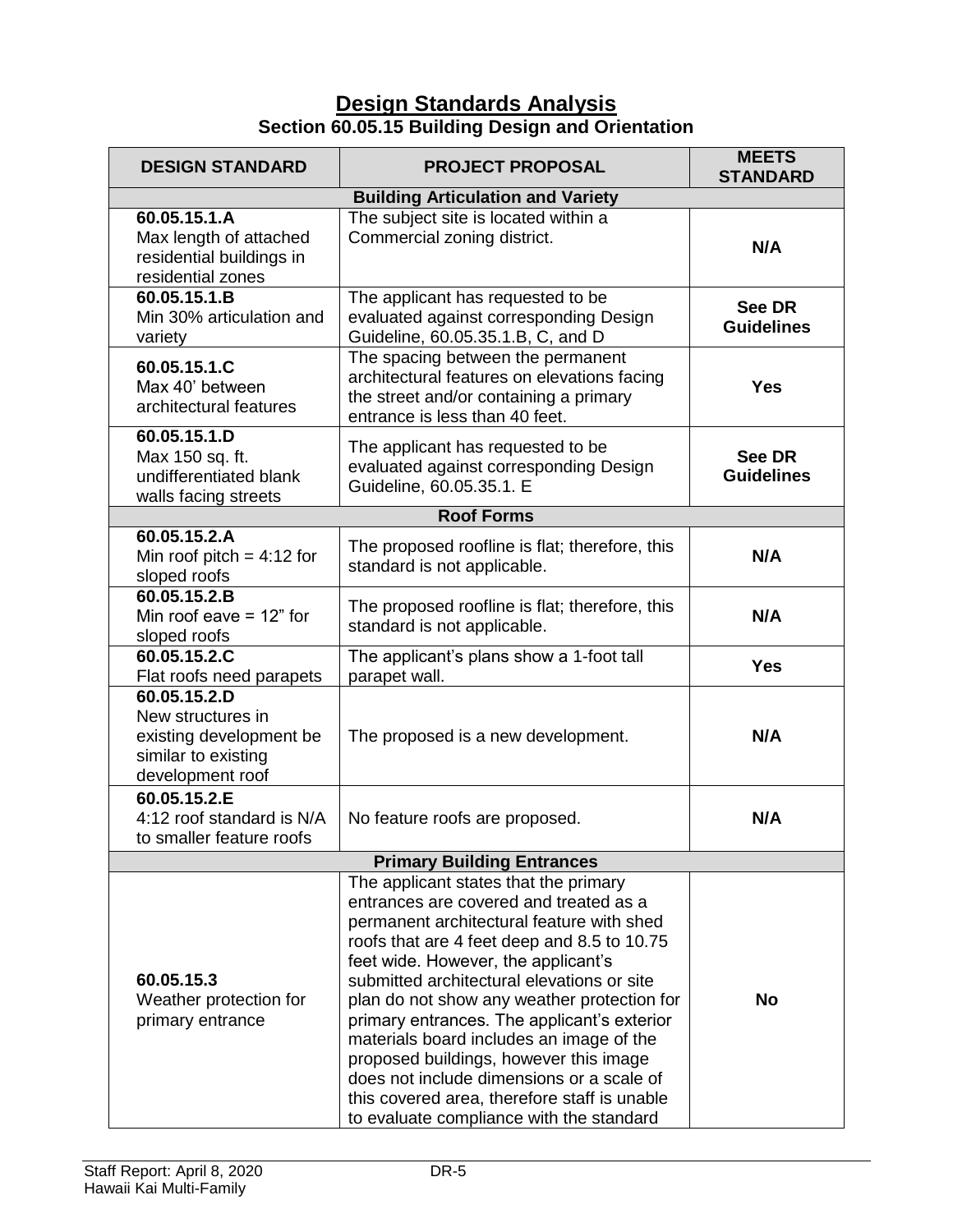| <b>DESIGN STANDARD</b>                                                                                                                                                                               | <b>PROJECT PROPOSAL</b>                                                                                                                                                                                                                                                                                                                                                                                                                                                                                                                                    | <b>MEETS</b><br><b>STANDARD</b> |  |
|------------------------------------------------------------------------------------------------------------------------------------------------------------------------------------------------------|------------------------------------------------------------------------------------------------------------------------------------------------------------------------------------------------------------------------------------------------------------------------------------------------------------------------------------------------------------------------------------------------------------------------------------------------------------------------------------------------------------------------------------------------------------|---------------------------------|--|
|                                                                                                                                                                                                      | and therefore cannot provide an affirmative<br>finding in response.                                                                                                                                                                                                                                                                                                                                                                                                                                                                                        |                                 |  |
|                                                                                                                                                                                                      | <b>Exterior Building Materials</b>                                                                                                                                                                                                                                                                                                                                                                                                                                                                                                                         |                                 |  |
| 60.05.15.4.A<br>Residential buildings in<br><b>Residential and Multiple</b><br>Use zones shall have<br>double wall construction                                                                      | The subject site is located within a<br>Commercial zoning district.                                                                                                                                                                                                                                                                                                                                                                                                                                                                                        | N/A                             |  |
| 60.05.15.4.B<br>Maximum 30% of primary<br>elevation to be made of<br>unfinished concrete block                                                                                                       | As demonstrated on the applicant's plans<br>and stated by the applicant, plain, smooth,<br>unfinished concrete, concrete block,<br>plywood and sheet pressboard do not<br>exceed 30% of any primary elevation.                                                                                                                                                                                                                                                                                                                                             | Yes                             |  |
| 60.05.15.4.C<br>Foundations                                                                                                                                                                          | The applicant's plans show the exposed<br>concrete foundation is 1.5 feet above grade<br>and shall not be more than 3 feet.                                                                                                                                                                                                                                                                                                                                                                                                                                | <b>Yes</b>                      |  |
|                                                                                                                                                                                                      | <b>Roof-Mounted Equipment</b>                                                                                                                                                                                                                                                                                                                                                                                                                                                                                                                              |                                 |  |
| 60.05.15.5.A through C<br>Roof-mounted equipment<br>screening. Solar panels,<br>dishes/antennas, pipes,<br>vents, and chimneys are<br>exempt from this<br>standard.                                  | The applicant states that only pipe<br>extensions and vents are on the roof, which<br>are exempt. However because this review<br>does not include mechanical permit review<br>for roof mounted equipment, and because<br>the ultimate equipment needs and location<br>of the necessary equipment may change,<br>staff recommend a condition of approval<br>that prior to building permit issuance of any<br>building permit which includes non-exempt<br>roof-mounted equipment, the applicant shall<br>demonstrate compliance with Section<br>60.05.15.5. | Yes, w/COA                      |  |
|                                                                                                                                                                                                      | Building Location and Orientation Along Streets in MU and Com. Districts                                                                                                                                                                                                                                                                                                                                                                                                                                                                                   |                                 |  |
| 60.05.15.6.A-F<br><b>Building location for</b><br>parcels located along<br><b>Major Pedestrian Routes</b><br>(MPR) or parcels 60,000<br>square feet or greater in<br>Commercial zoning<br>districts. | The subject site is not located along any<br>designated MPR, nor is the subject site<br>60,000 square feet or greater.                                                                                                                                                                                                                                                                                                                                                                                                                                     | N/A                             |  |
| <b>Building Scale Along Major Pedestrian Routes</b>                                                                                                                                                  |                                                                                                                                                                                                                                                                                                                                                                                                                                                                                                                                                            |                                 |  |
| 60.05.15.7.A-C<br>Building scale standards<br>for parcels located along<br>MPR.                                                                                                                      | The subject site is not located along any<br>designated MPR.                                                                                                                                                                                                                                                                                                                                                                                                                                                                                               | N/A                             |  |
| <b>Ground Floor Elevation on Commercial and Multiple Use Buildings</b>                                                                                                                               |                                                                                                                                                                                                                                                                                                                                                                                                                                                                                                                                                            |                                 |  |
| 60.05.15.8.A-B<br><b>Glazing Requirements</b>                                                                                                                                                        | The proposal is residential in nature only.                                                                                                                                                                                                                                                                                                                                                                                                                                                                                                                | N/A                             |  |
| <b>Compact Detached Housing Design</b>                                                                                                                                                               |                                                                                                                                                                                                                                                                                                                                                                                                                                                                                                                                                            |                                 |  |
| 60.05.15.9.A-K                                                                                                                                                                                       | Compact Detached Housing is not                                                                                                                                                                                                                                                                                                                                                                                                                                                                                                                            | N/A                             |  |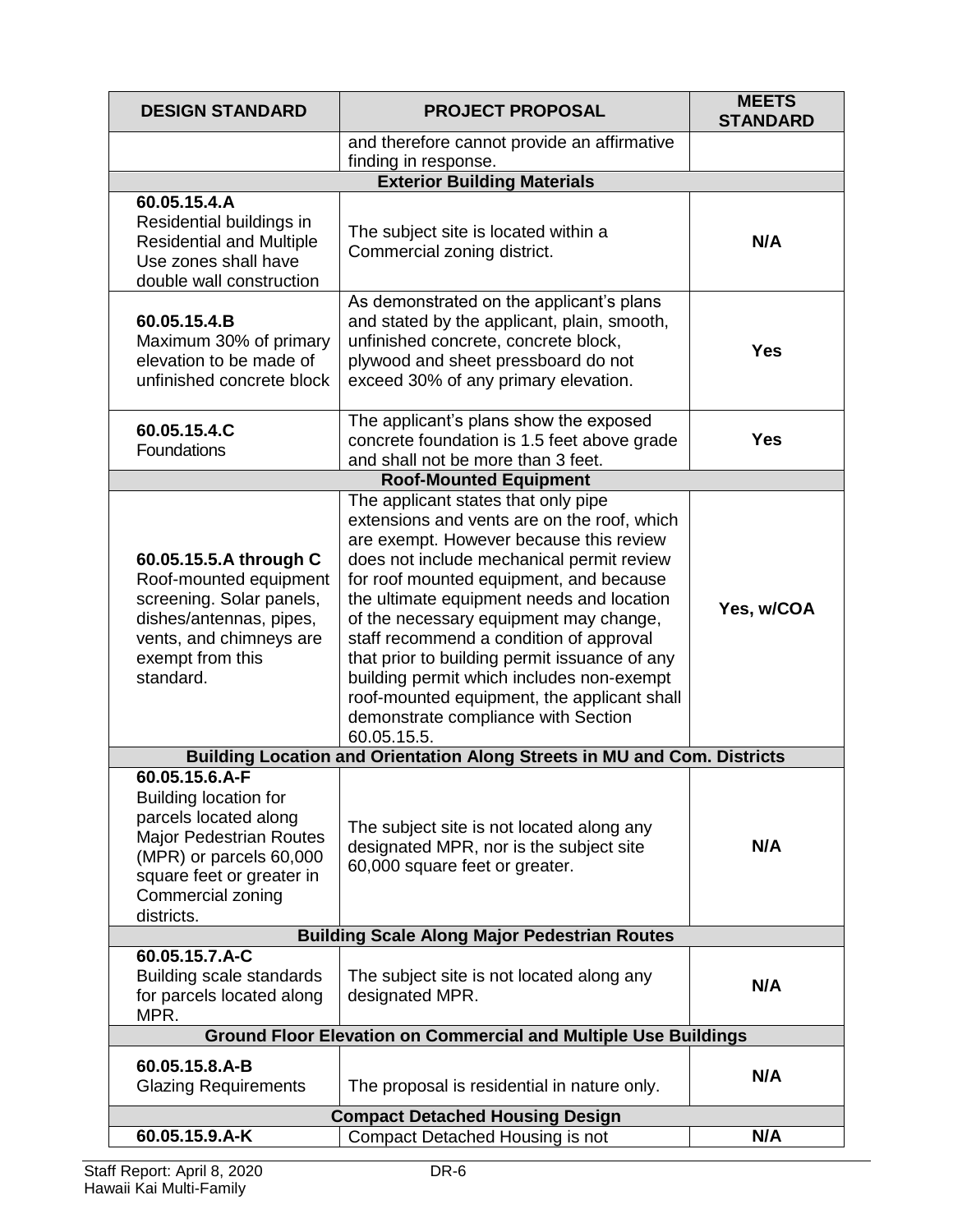| <b>DESIGN STANDARD</b>                                                                                                       | <b>PROJECT PROPOSAL</b>                                               | <b>MEETS</b><br><b>STANDARD</b> |
|------------------------------------------------------------------------------------------------------------------------------|-----------------------------------------------------------------------|---------------------------------|
|                                                                                                                              | proposed.                                                             |                                 |
|                                                                                                                              | <b>Ground Floor Elevations on Eligible Residential-only Buildings</b> |                                 |
| 60.05.15.10.A.1-2<br>Standards for locating<br>ancillary residential uses<br>on the ground level and<br>ground floor design. | The proposal is not an eligible<br>residential-only building.         | N/A                             |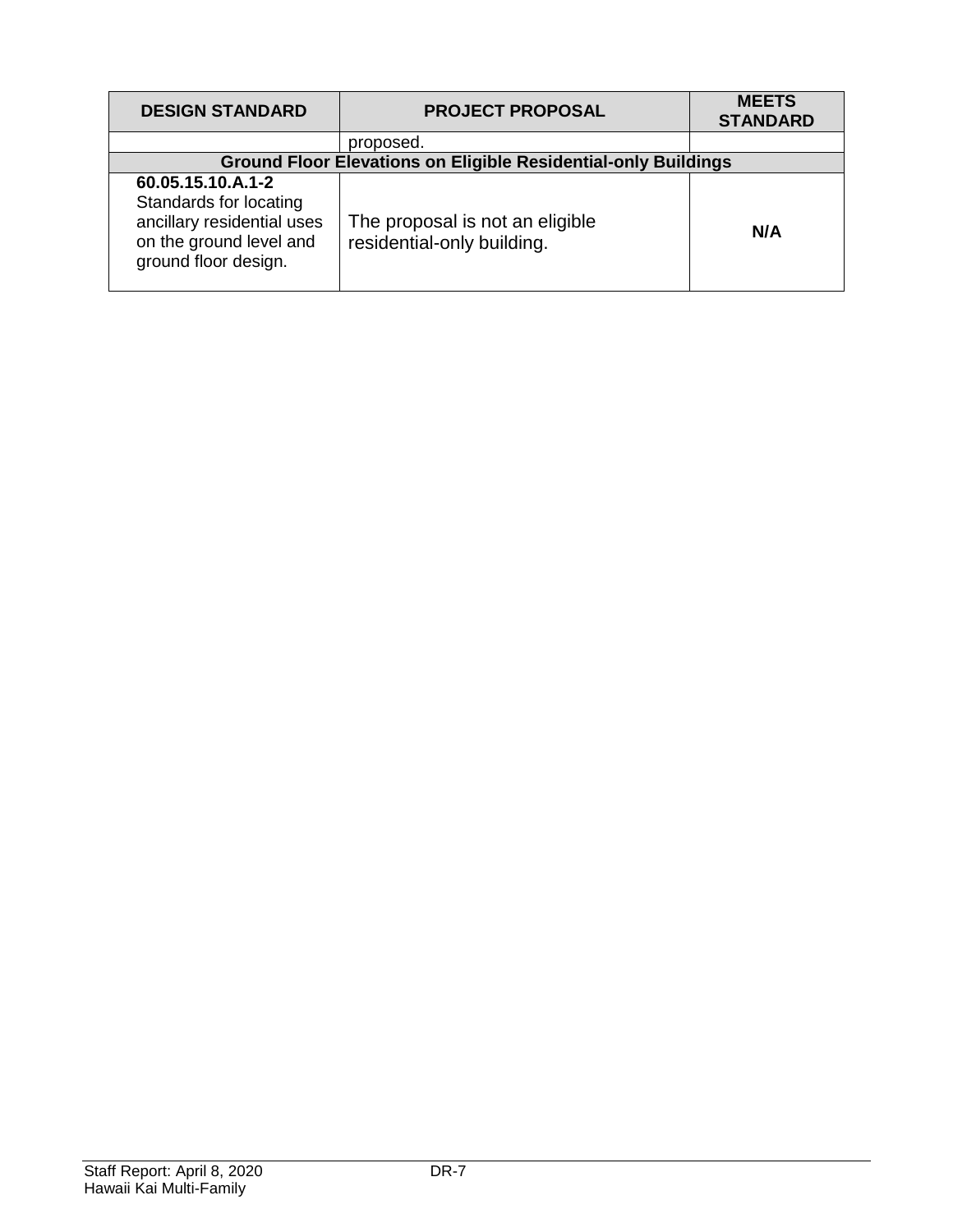| <b>DESIGN STANDARD</b>                                                                  | <b>PROJECT</b><br><b>PROPOSAL</b>                                                                                                                                                                                                                                                                                                                                                                                                                                                                                                                                                                                                                                                                                                                                                                                                       | <b>MEETS</b><br><b>STANDARD</b> |
|-----------------------------------------------------------------------------------------|-----------------------------------------------------------------------------------------------------------------------------------------------------------------------------------------------------------------------------------------------------------------------------------------------------------------------------------------------------------------------------------------------------------------------------------------------------------------------------------------------------------------------------------------------------------------------------------------------------------------------------------------------------------------------------------------------------------------------------------------------------------------------------------------------------------------------------------------|---------------------------------|
| <b>Connections to the public street system</b>                                          |                                                                                                                                                                                                                                                                                                                                                                                                                                                                                                                                                                                                                                                                                                                                                                                                                                         |                                 |
| 60.05.20.1.A<br>Connect on-site<br>circulation to existing and<br>planned street system | The subject site is located along an<br>existing street, SW 96 <sup>th</sup> Avenue, a street<br>within Washington County's operational<br>jurisdiction. The applicant's plans show<br>proposed improvements to the SW 96 <sup>th</sup><br>Avenue frontage, consistent with<br>Neighborhood Route design standards.<br>The applicant's plans also show that the<br>onsite circulation systems connect to<br>the abutting public circulation system.<br>However, the proposed access must<br>comply with applicable Washington<br>County standards therefore staff<br>recommend incorporating Washington<br>County's condition of approval, requiring<br>the applicant obtain approval for a<br>Design Exception to the Access<br>Spacing Standards from the<br>Washington County Engineer for the<br>proposed access on SW 96th Avenue. | Yes, w/COA                      |
|                                                                                         | Loading Areas, solid waste facilities and similar improvements                                                                                                                                                                                                                                                                                                                                                                                                                                                                                                                                                                                                                                                                                                                                                                          |                                 |
| 60.05.20.2.A-D<br>Screen from public view                                               | The applicant states that the waste storage<br>and recycling containers are enclosed with<br>Hardie plank siding and wood gate to match<br>building. The applicant also explains that<br>screening shall be one foot higher than the<br>object being screened. However, the<br>applicant's materials do not include<br>elevations or dimensions of the proposed<br>enclosure therefore staff is unable to<br>determine compliance with dimensional<br>requirements or design elements. The<br>applicant further states that a transformer<br>and above ground utility services shall be<br>screened and shown on construction<br>drawings to keep from view from the public<br>street. However, staff is unable to<br>determine where above ground utilities are<br>located or how they are to be screened.                             | <b>No</b>                       |
|                                                                                         | <b>Pedestrian Circulation</b>                                                                                                                                                                                                                                                                                                                                                                                                                                                                                                                                                                                                                                                                                                                                                                                                           |                                 |
| 60.05.20.3.A<br>Link to adjacent facilities                                             | The subject site is located along an existing<br>street, SW 96 <sup>th</sup> Avenue. The applicant<br>proposes to improve the adjacent sidewalk<br>and to connect the onsite pedestrian<br>circulation system with the adjacent public<br>street system.                                                                                                                                                                                                                                                                                                                                                                                                                                                                                                                                                                                | <b>Yes</b>                      |

## **Section 60.05.20 Circulation and Parking Design**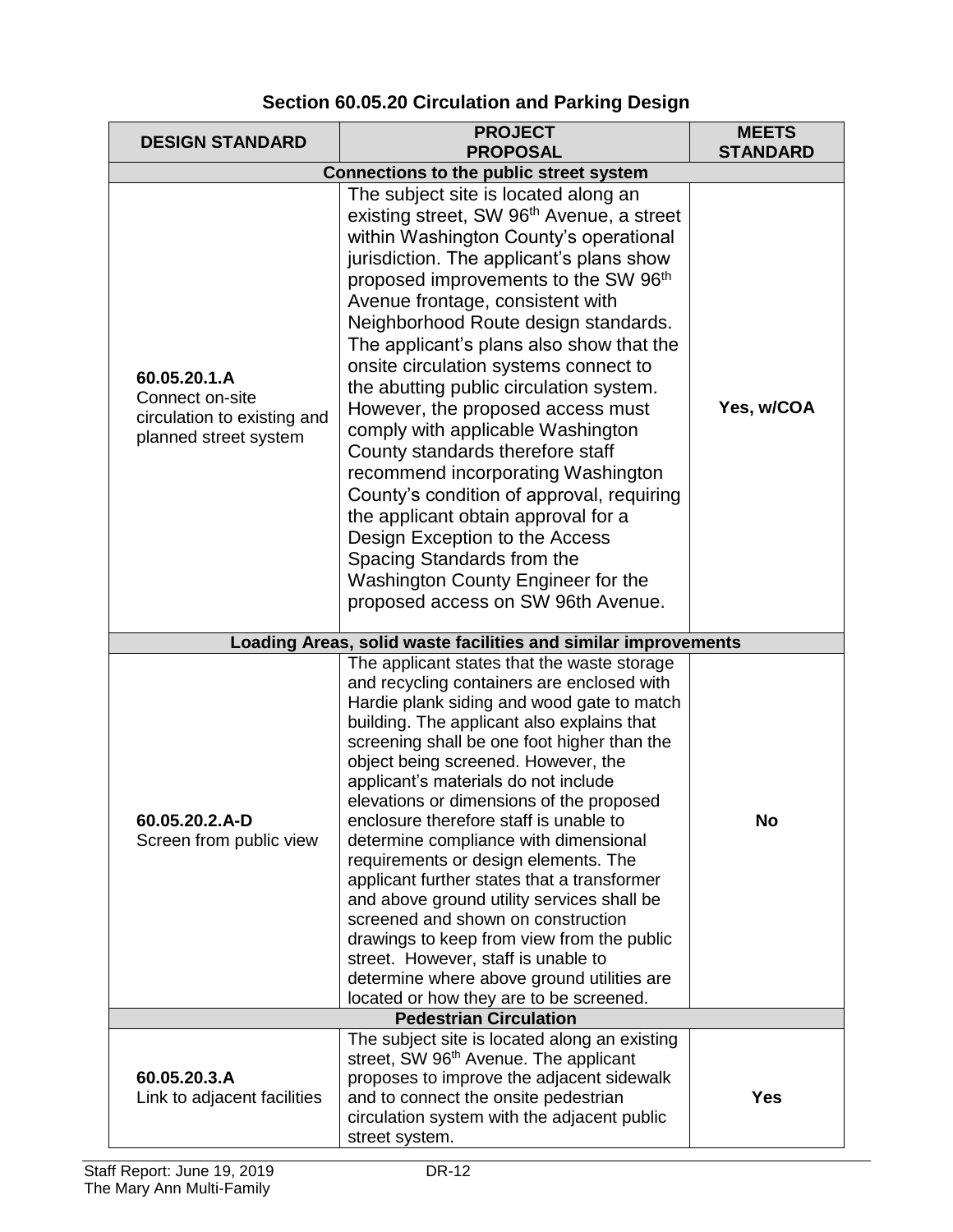| <b>DESIGN STANDARD</b>                    | <b>PROJECT</b><br><b>PROPOSAL</b>                                                                                                                                                                                                                                                                                                                                                                                                                                                                                                                                                                                                                                                                                                                                                                                                       | <b>MEETS</b><br><b>STANDARD</b> |
|-------------------------------------------|-----------------------------------------------------------------------------------------------------------------------------------------------------------------------------------------------------------------------------------------------------------------------------------------------------------------------------------------------------------------------------------------------------------------------------------------------------------------------------------------------------------------------------------------------------------------------------------------------------------------------------------------------------------------------------------------------------------------------------------------------------------------------------------------------------------------------------------------|---------------------------------|
| 60.05.20.3.B<br>Direct walkway connection | The applicant's plans show a reasonably<br>direct walkway connection is provided<br>between primary entrances, and the<br>abutting public street system.                                                                                                                                                                                                                                                                                                                                                                                                                                                                                                                                                                                                                                                                                | <b>Yes</b>                      |
| 60.05.20.3.C<br>Walkways every 300'       | The development's frontage is<br>approximately 186 feet in length therefore<br>only one walkway into the site is required.                                                                                                                                                                                                                                                                                                                                                                                                                                                                                                                                                                                                                                                                                                              | <b>Yes</b>                      |
| 60.05.20.3.D<br>Physical separation       | The applicant's plans show pedestrian<br>connections though the site are separated<br>from parallel vehicle traffic through the use<br>of curbs.                                                                                                                                                                                                                                                                                                                                                                                                                                                                                                                                                                                                                                                                                        | <b>Yes</b>                      |
| 60.05.20.3.E<br>Distinct paving           | The applicant states two concrete<br>sidewalks are used to cross the driveway to<br>provide access to the parking and an open<br>space area. However, the applicant's plans<br>do not show different paving material is<br>proposed to differentiate the pedestrian<br>walkways. Therefore, staff recommend a<br>condition of approval that the applicant<br>submit plans demonstrating compliance<br>with 60.05.20.3.E.                                                                                                                                                                                                                                                                                                                                                                                                                | Yes w/COA                       |
| 60.05.20.3.F<br>5' minimum width          | The applicant states and the submitted<br>plans show that the walkways between the<br>two buildings are less than 5 feet. The<br>Design Standard is not met and the<br>applicant has not addressed the<br>corresponding Design Guideline and it is<br>not clear that the site can accommodate<br>wider walkways in all locations.                                                                                                                                                                                                                                                                                                                                                                                                                                                                                                       | <b>No</b>                       |
|                                           | <b>Street Frontages and Parking Areas</b>                                                                                                                                                                                                                                                                                                                                                                                                                                                                                                                                                                                                                                                                                                                                                                                               |                                 |
| 60.05.20.4.A<br>Perimeter Landscaping     | The applicant states, that a 6-foot wide<br>planting strip between the right-of-way and<br>parking is proposed. The applicant further<br>states that the plans show three trees have<br>been provided as required and that berberis<br>juliane 'Wintergreen Barberry' has been<br>selected as the evergreen hedge. However,<br>the applicant's plans do not show the use of<br>berberis juliane in this area and instead<br>indicate erica/springwood and viburnum<br>davidii will be planted in the required<br>perimeter landscape area. Although both<br>plant varieties (verberis juliane and<br>viburnum davidii) are evergreen shrubs,<br>staff recommend a condition of approval<br>requiring the applicant to provide plans<br>demonstrating compliance with the height<br>and opacity requirements of section<br>60.05.20.4.A. | Yes, w/COA                      |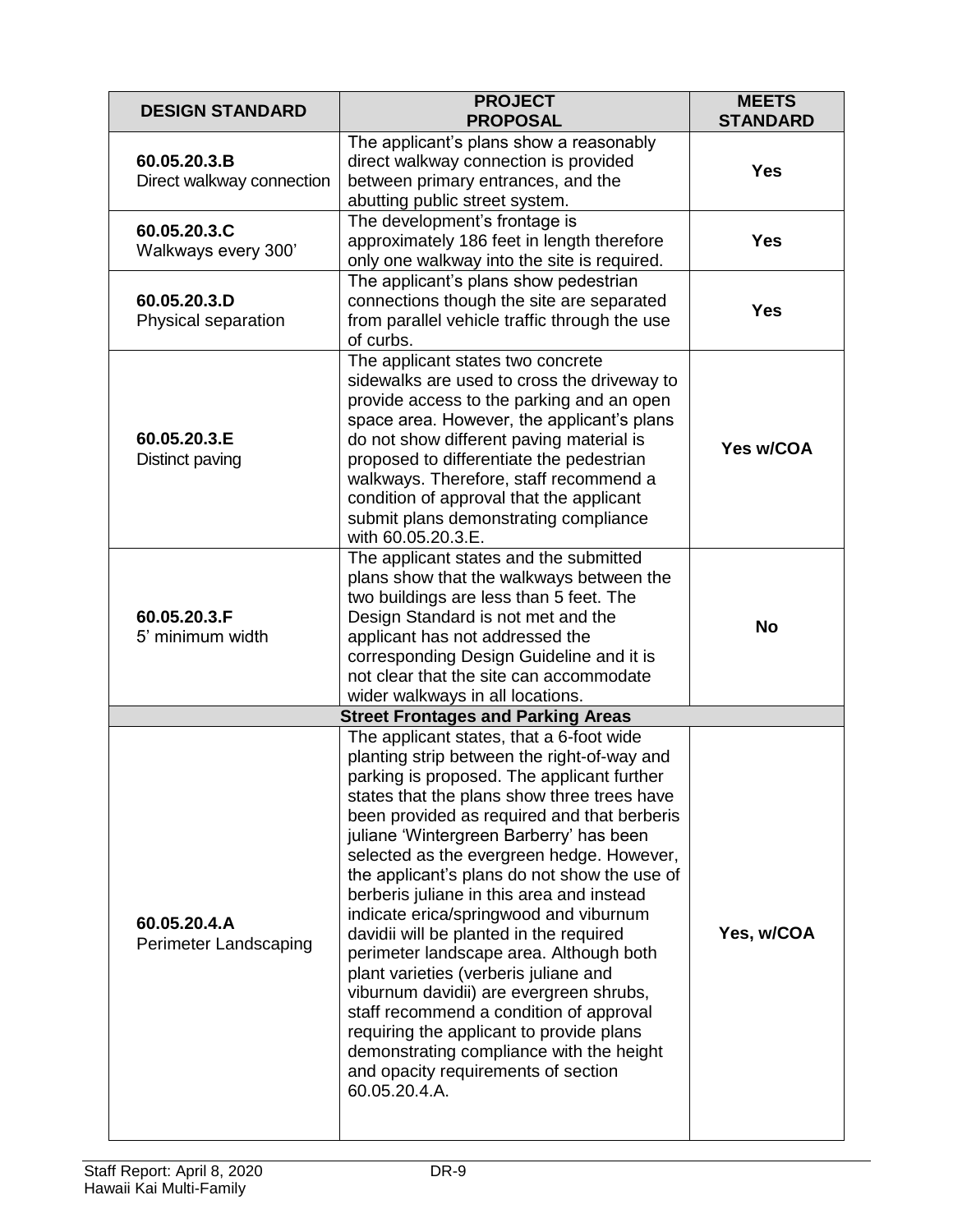| <b>DESIGN STANDARD</b>                                                                                                                                       | <b>PROJECT</b><br><b>PROPOSAL</b>                                                                                                                                                                                                                                                                                                                                                                                                                                                                                                                                                                                                                                                                                                                                                                           | <b>MEETS</b><br><b>STANDARD</b> |
|--------------------------------------------------------------------------------------------------------------------------------------------------------------|-------------------------------------------------------------------------------------------------------------------------------------------------------------------------------------------------------------------------------------------------------------------------------------------------------------------------------------------------------------------------------------------------------------------------------------------------------------------------------------------------------------------------------------------------------------------------------------------------------------------------------------------------------------------------------------------------------------------------------------------------------------------------------------------------------------|---------------------------------|
| <b>Parking and Landscaping</b>                                                                                                                               |                                                                                                                                                                                                                                                                                                                                                                                                                                                                                                                                                                                                                                                                                                                                                                                                             |                                 |
| 60.05.20.5.A-D<br>1 Landscape island per<br>10 spaces, size of planter<br>and tree species                                                                   | The onsite parking area does not include<br>more than 8 car stalls in a bay, therefore,<br>this standard is not applicable.                                                                                                                                                                                                                                                                                                                                                                                                                                                                                                                                                                                                                                                                                 | N/A                             |
|                                                                                                                                                              | <b>Off-Street Parking Frontages in Multiple-Use Districts</b>                                                                                                                                                                                                                                                                                                                                                                                                                                                                                                                                                                                                                                                                                                                                               |                                 |
| 60.05.20.6.A.1-3<br>50% Max on Class 1<br><b>MPR</b><br>65% Max on Class 2<br><b>MPR</b><br>50% Max for detached<br>residential projects along<br>any street | The subject site is not located along a<br>designated MPR.                                                                                                                                                                                                                                                                                                                                                                                                                                                                                                                                                                                                                                                                                                                                                  | N/A                             |
|                                                                                                                                                              | Sidewalks Along Streets and Primary Building Elevations in Multiple-Use and<br><b>Commercial Districts</b>                                                                                                                                                                                                                                                                                                                                                                                                                                                                                                                                                                                                                                                                                                  |                                 |
| 60.05.20.7.A<br>Required sidewalk widths                                                                                                                     | The applicant states that the proposed<br>development includes a 10 foot wide<br>sidewalk with an unobstructed path of 5 feet<br>along SW 96 <sup>th</sup> . However, the applicant's<br>plans, sheet 7 of 9 labeled Details, provides<br>a street cross section which shows a 7'<br>unlabeled area and a 5' area labeled<br>sidewalk. Given the inconsistency between<br>the applicant's plans, details and narrative<br>staff recommends a condition of approval<br>that prior to Site Development Permit<br>issuance the applicant provide revised<br>plans showing a sidewalk design having a<br>minimum width of ten (10) feet and an<br>unobstructed path of at least five (5) feet<br>and trees within tree-wells planted<br>approximately 30 feet on center to comply<br>with Section 60.05.20.7.A. | Yes, w/COA                      |
| 60.05.20.7.B<br>Internal sidewalks and<br>walkway widths                                                                                                     | The applicant has requested to be<br>evaluated against corresponding Design<br>Guideline, 60.05.40.7.B.                                                                                                                                                                                                                                                                                                                                                                                                                                                                                                                                                                                                                                                                                                     | See DR<br><b>Guidelines</b>     |
| 60.05.20.7.C<br><b>Common Greens</b>                                                                                                                         | Proposal does not include common greens<br>or shared courts.                                                                                                                                                                                                                                                                                                                                                                                                                                                                                                                                                                                                                                                                                                                                                | N/A                             |
|                                                                                                                                                              | Connect on-site buildings, parking, and other improvements with identifiable streets                                                                                                                                                                                                                                                                                                                                                                                                                                                                                                                                                                                                                                                                                                                        |                                 |
|                                                                                                                                                              | and drive aisles in Residential, Multiple-Use, and Commercial Districts                                                                                                                                                                                                                                                                                                                                                                                                                                                                                                                                                                                                                                                                                                                                     |                                 |
| 60.05.20.8.A<br>Drive aisles to be designed<br>as public streets, if<br>applicable                                                                           | Proposed drive aisle provides access to<br>perpendicular stalls.                                                                                                                                                                                                                                                                                                                                                                                                                                                                                                                                                                                                                                                                                                                                            | N/A                             |
| <b>Ground Floor uses in parking structures</b>                                                                                                               |                                                                                                                                                                                                                                                                                                                                                                                                                                                                                                                                                                                                                                                                                                                                                                                                             |                                 |
| 60.05.20.9<br><b>Parking Structures</b>                                                                                                                      | No parking structures are proposed.                                                                                                                                                                                                                                                                                                                                                                                                                                                                                                                                                                                                                                                                                                                                                                         | N/A                             |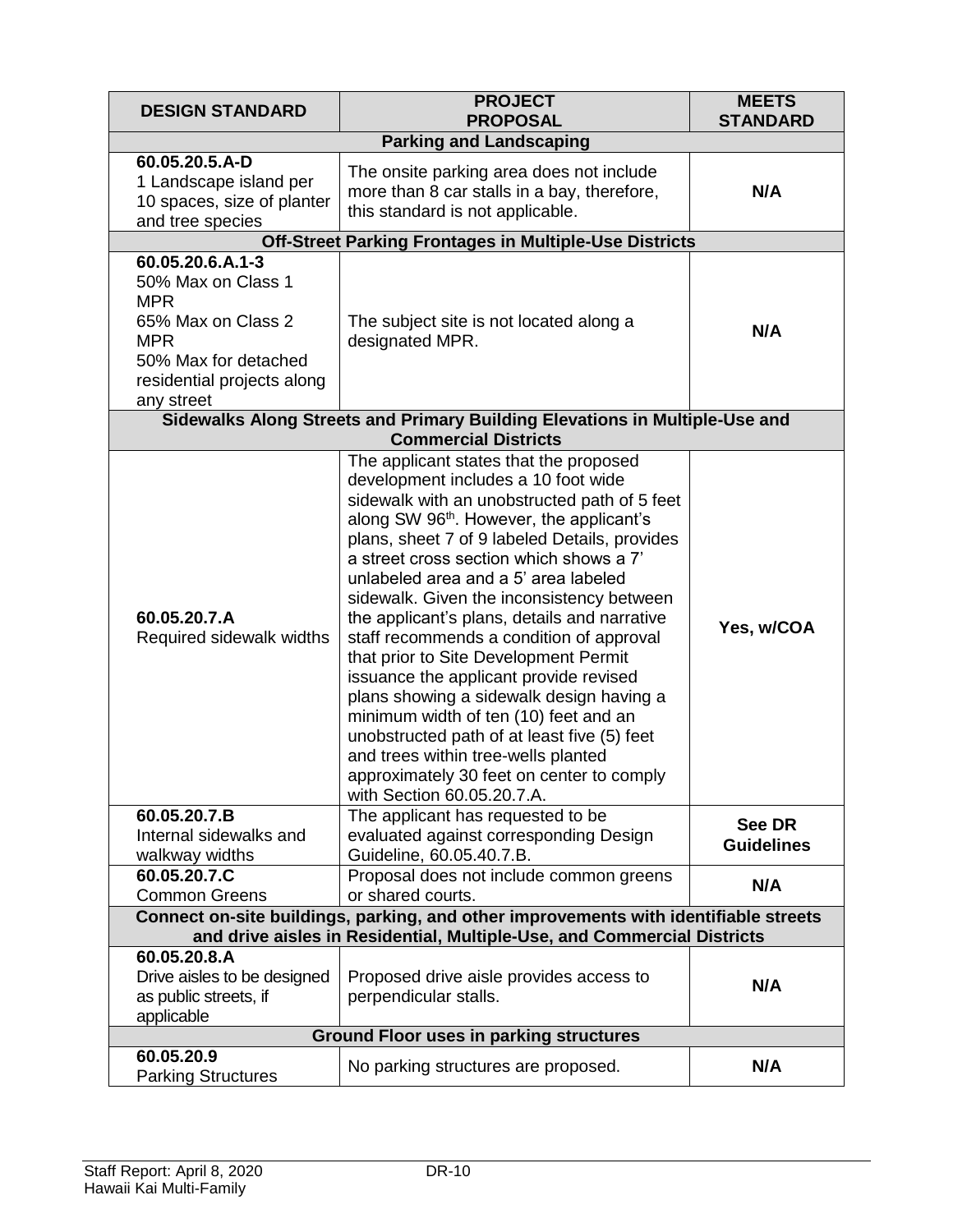## **Section 60.05.25 Landscape, Open Space, and Natural Areas Design Standards**

| <b>DESIGN STANDARD</b>                                                          | <b>PROJECT</b><br><b>PROPOSAL</b>                                                                                                                                                                                                                                                                                                                                                                                                                                                                                                                                                                                                                                                                                                                                                                                                                                                                                                                                                                                                                                                                                                                                                                                                                                                                                                                                                                                                                                                                                                                                                                                  | <b>MEETS</b><br><b>STANDARD</b> |
|---------------------------------------------------------------------------------|--------------------------------------------------------------------------------------------------------------------------------------------------------------------------------------------------------------------------------------------------------------------------------------------------------------------------------------------------------------------------------------------------------------------------------------------------------------------------------------------------------------------------------------------------------------------------------------------------------------------------------------------------------------------------------------------------------------------------------------------------------------------------------------------------------------------------------------------------------------------------------------------------------------------------------------------------------------------------------------------------------------------------------------------------------------------------------------------------------------------------------------------------------------------------------------------------------------------------------------------------------------------------------------------------------------------------------------------------------------------------------------------------------------------------------------------------------------------------------------------------------------------------------------------------------------------------------------------------------------------|---------------------------------|
|                                                                                 | <b>Minimum Landscaping</b>                                                                                                                                                                                                                                                                                                                                                                                                                                                                                                                                                                                                                                                                                                                                                                                                                                                                                                                                                                                                                                                                                                                                                                                                                                                                                                                                                                                                                                                                                                                                                                                         |                                 |
| 60.05.25.3.A<br>Minimum Landscape<br>Area (15%)                                 | The subject site is 18,862 square feet,<br>requiring a minimum of 2,829 square feet of<br>landscaping area. The applicant states 21%<br>of the gross area is landscaped, however,<br>the submitted landscaping plans indicate<br>that approximately 10% (or 1,916 square<br>feet) of the gross site is landscaped. The<br>proposal does not meet this standard and<br>the applicant has not addressed the<br>corresponding Design Guidelines.                                                                                                                                                                                                                                                                                                                                                                                                                                                                                                                                                                                                                                                                                                                                                                                                                                                                                                                                                                                                                                                                                                                                                                      | <b>No</b>                       |
| 60.05.25.3.B<br><b>Active Open Space</b><br>(25% of the required<br>open space) | The standard required open space for the<br>site is 2,829 square feet, 25% of which is<br>707 square feet. The applicant states 718<br>square feet of active open space is<br>proposed in the "barbeque and sunning<br>area". Beaverton Development Code<br>defines Active Open Space as, "Open<br>space where human activities include<br>recreational and social opportunities, such<br>as play fields, playgrounds, swimming<br>pools, plazas and other recreational<br>facilities."<br>The applicant's plans do not show the<br>boundaries of the proposed active open<br>spaces, however, the area with the picnic<br>table and barbeque on the applicant's plans<br>appears to be enclosed by evergreen<br>shrubs, limiting the open area to<br>approximately 310 square feet by staff<br>measurements. The applicant proposes a<br>second open space area designated as the<br>"children's play area" which the applicant<br>states is 348 square feet. The applicant<br>does not identify where the "children's play<br>area" is to be located. The only other open<br>area appears to be a 384 square foot area<br>between the two buildings that is heavily<br>landscaped around its perimeter. The non-<br>densely landscaped area contains a paved<br>area with four (4) benches. Staff's<br>calculations show that the non-densely<br>landscaped area is approximately 200<br>square feet of the 384 square foot area<br>calculated by staff. The total active area<br>between the 310 square foot picnic area<br>and the 384 square foot area between<br>buildings is 694 square feet, which is less | <b>No</b>                       |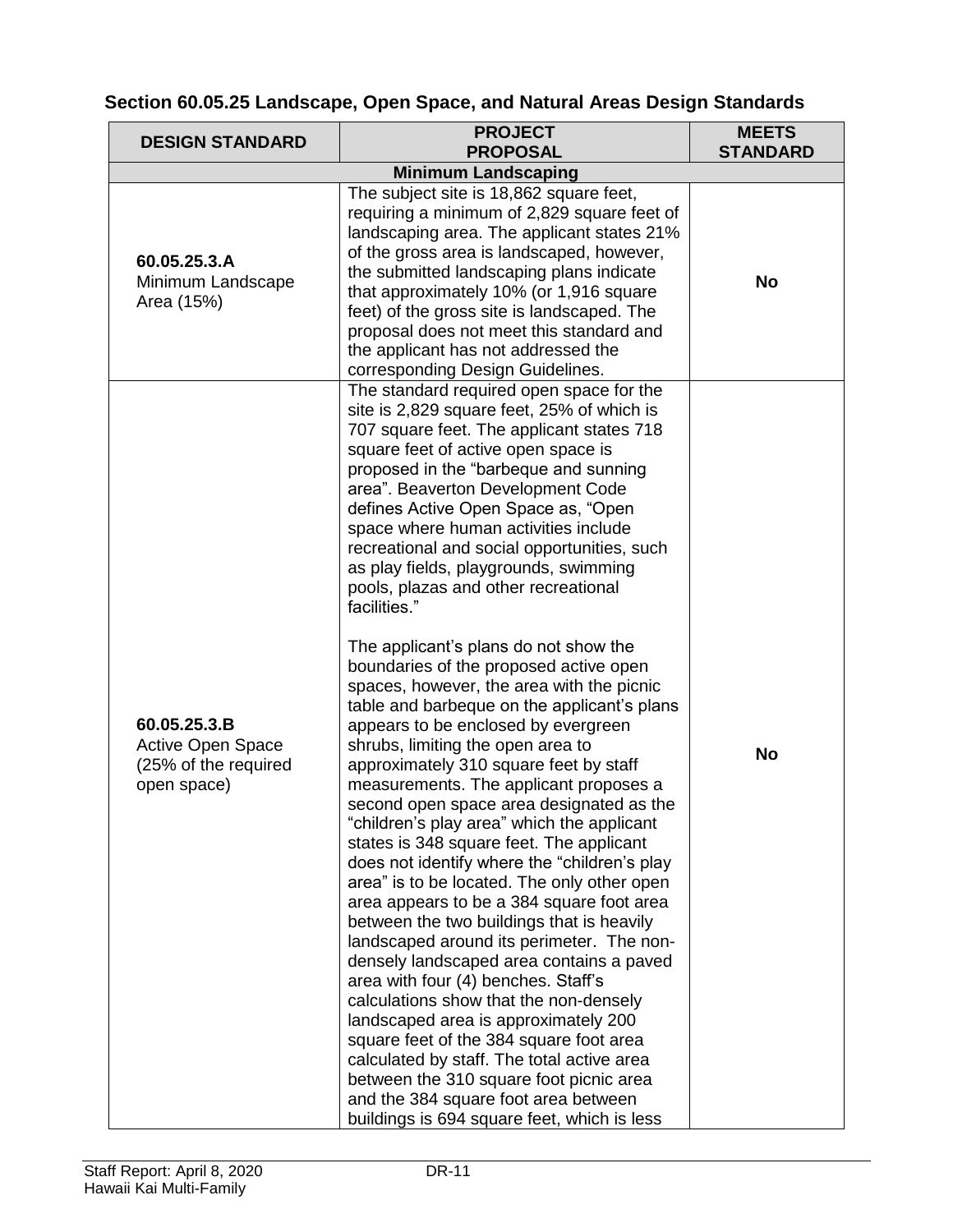| <b>DESIGN STANDARD</b>                                                                                                                                                                                | <b>PROJECT</b><br><b>PROPOSAL</b>                                                                                                                                                                                                                                                                                                                                                                                                                                                                                                         | <b>MEETS</b><br><b>STANDARD</b>    |
|-------------------------------------------------------------------------------------------------------------------------------------------------------------------------------------------------------|-------------------------------------------------------------------------------------------------------------------------------------------------------------------------------------------------------------------------------------------------------------------------------------------------------------------------------------------------------------------------------------------------------------------------------------------------------------------------------------------------------------------------------------------|------------------------------------|
|                                                                                                                                                                                                       | than the 707 square feet required. Staff<br>finds the proposal does not meet this<br>standard and the applicant has not<br>addressed the corresponding Design<br>Guidelines.                                                                                                                                                                                                                                                                                                                                                              |                                    |
| 60.05.25.3.C<br>Environmentally<br>Sensitive Areas and<br>aboveground landscaped<br>water quality treatment<br>facilities shall be counted<br>toward the minimum<br>common open space<br>requirement. | The subject site does not contain<br>environmentally sensitive areas or<br>aboveground water quality treatment<br>facilities.                                                                                                                                                                                                                                                                                                                                                                                                             | N/A                                |
| 60.05.25.3.D<br><b>Vehicle Circulation</b>                                                                                                                                                            | Vehicular circulation areas are not being<br>considered in the landscape calculations.                                                                                                                                                                                                                                                                                                                                                                                                                                                    | N/A                                |
| 60.05.25.3.E<br><b>Individual Exterior</b><br><b>Spaces</b>                                                                                                                                           | The applicant states that no individual<br>exterior spaces are used toward the<br>common open space requirement.                                                                                                                                                                                                                                                                                                                                                                                                                          | N/A                                |
| 60.05.25.3.F<br>Abutting Collector or<br>Higher                                                                                                                                                       | The subject site does not abut a Collector<br>or higher street.                                                                                                                                                                                                                                                                                                                                                                                                                                                                           | N/A                                |
| $60.05.\overline{25.3.G}$<br>Open Space Size, 640<br>sq. ft. in area and min.<br>width and length of 20<br>feet.                                                                                      | The applicant has requested to be<br>evaluated against corresponding Design<br>Guideline, 60.05.45.1.A-D.                                                                                                                                                                                                                                                                                                                                                                                                                                 | See DR<br><b>Guidelines</b>        |
| 60.05.25.3.H<br><b>Phased Development</b>                                                                                                                                                             | Proposal does not include phased<br>development.                                                                                                                                                                                                                                                                                                                                                                                                                                                                                          | N/A                                |
| 60.05.25.3.I<br><b>Active Open Space</b><br>Improvements                                                                                                                                              | The applicant has requested to be<br>evaluated against corresponding Design<br>Guideline, 60.05.45.1.A-D.                                                                                                                                                                                                                                                                                                                                                                                                                                 | <b>See DR</b><br><b>Guidelines</b> |
| 60.05.25.3.J<br>Other improvements<br>providing similar levels of<br>activity                                                                                                                         | The applicant states that there is no<br>alternative review proposed under this<br>section, however the applicant does not<br>provide two items from each list in the each<br>active open space area and does not<br>address the corresponding Design<br>Guideline.                                                                                                                                                                                                                                                                       | <b>No</b>                          |
| 60.05.25.4.A<br>Front Yard Landscaping                                                                                                                                                                | The applicant states that all front yard areas<br>are heavily landscaped and exceed the<br>required trees and shrubs required.<br>Although the applicant's submitted<br>landscape plan does show a variety of<br>plants throughout the site, it is not clear if all<br>front yard areas are landscaped.<br>Specifically, plants in front of the southern<br>building's western facing elevation are<br>proposed in groups along with several trees<br>and some ground cover, but there are also<br>open spaces where no plant is proposed | Yes, w/COA                         |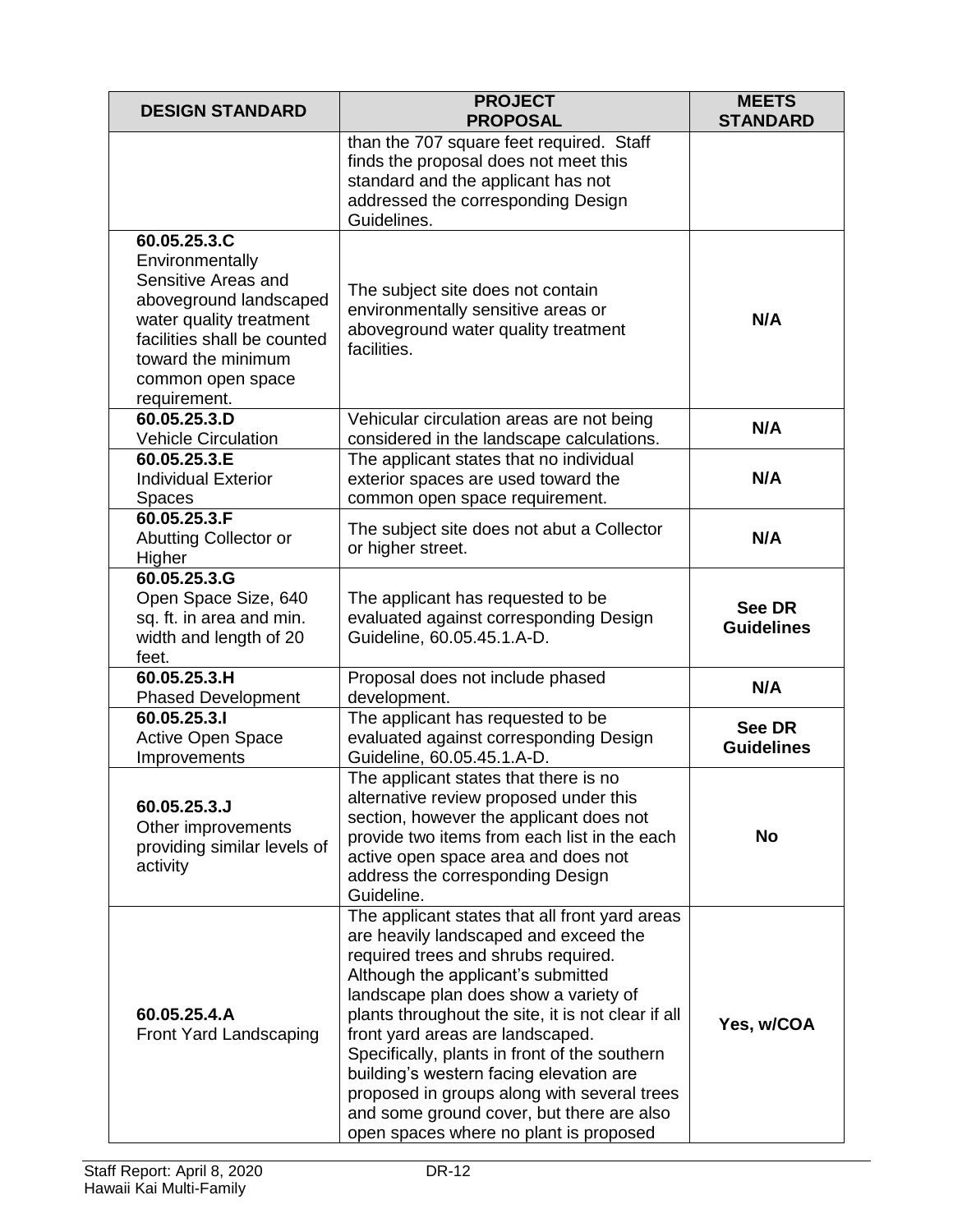| <b>DESIGN STANDARD</b>                                   | <b>PROJECT</b><br><b>PROPOSAL</b>                                                                                                                                                                                                                                                                                                                                                                                                                                                                                                                                                                                                                                                                                                                                                                                                                                                                                                                                                                                                                                                                                                                    | <b>MEETS</b><br><b>STANDARD</b> |
|----------------------------------------------------------|------------------------------------------------------------------------------------------------------------------------------------------------------------------------------------------------------------------------------------------------------------------------------------------------------------------------------------------------------------------------------------------------------------------------------------------------------------------------------------------------------------------------------------------------------------------------------------------------------------------------------------------------------------------------------------------------------------------------------------------------------------------------------------------------------------------------------------------------------------------------------------------------------------------------------------------------------------------------------------------------------------------------------------------------------------------------------------------------------------------------------------------------------|---------------------------------|
|                                                          | and grass or other ground cover are not<br>identified. Staff recommend a condition of<br>approval that the applicant submit revised<br>plans clearly demonstrating compliance<br>with 60.05.25.4.A.                                                                                                                                                                                                                                                                                                                                                                                                                                                                                                                                                                                                                                                                                                                                                                                                                                                                                                                                                  |                                 |
| 60.05.25.4.B<br>Bare Gravel, Rock, Bark<br>Maximum (25%) | The applicant states that the areas behind<br>the buildings are not visible and that is<br>where the use of bark and other materials is<br>mostly proposed. The applicant states that<br>these areas will not exceed 25%. The<br>applicant further states that larger shrubs<br>shall have bark, gravel and rock under<br>them. The applicant's plans do no indicate<br>where bare gravel, rock or bark is<br>proposed, therefore staff recommend a<br>condition of approval, requiring the<br>applicant to submit revised plans clearly<br>demonstrating compliance with<br>60.05.25.4.B.                                                                                                                                                                                                                                                                                                                                                                                                                                                                                                                                                           | Yes, w/COA                      |
| 60.05.25.4.C<br><b>Vehicle Circulation</b>               | The applicant states vehicular circulation is<br>not counted in landscape calculation.                                                                                                                                                                                                                                                                                                                                                                                                                                                                                                                                                                                                                                                                                                                                                                                                                                                                                                                                                                                                                                                               | N/A                             |
| 60.05.25.4.D<br>Landscaping along<br>foundations         | The applicant's plans show the use of<br>'berberis thunbergii crimson pygmy', a<br>deciduous dwarf shrub, generally reaching<br>a maximum mature height of 24 inches,<br>along the northern building's western facing<br>elevation. The standard requires the use of<br>evergreen shrubs, therefore, as proposed<br>the standard is not met. The applicant's<br>plans show that the landscaping along the<br>southern building's street-facing elevation<br>consists of bergenia cordifolia bressingham,<br>a low lying evergreen perennial and<br>berberis julianae, and evergreen shrub.<br>However, the applicant's plans show that<br>the proposed plants are located at the<br>distance that is greater than three feet.<br>Section 60.05.25.4.D.2 states that an<br>evergreen shrub shall be planted for every<br>three lineal feet of foundation, therefore,<br>staff recommend a condition of approval,<br>requiring the applicant to submit revised<br>landscaping plans demonstrating<br>compliance with all applicable provisions of<br>Section 60.05.25.4.D through the planting<br>of evergreen shrubs along foundation<br>landscaping. | Yes, w/COA                      |
| 60.05.25.4.E<br>Minimum Planting<br>Requirements         | The applicant's plans show more than 4<br>trees are proposed on the subject site and<br>have a greater caliper inch than 1.5 as<br>required. The applicant's plans also show                                                                                                                                                                                                                                                                                                                                                                                                                                                                                                                                                                                                                                                                                                                                                                                                                                                                                                                                                                         | Yes, w/COA                      |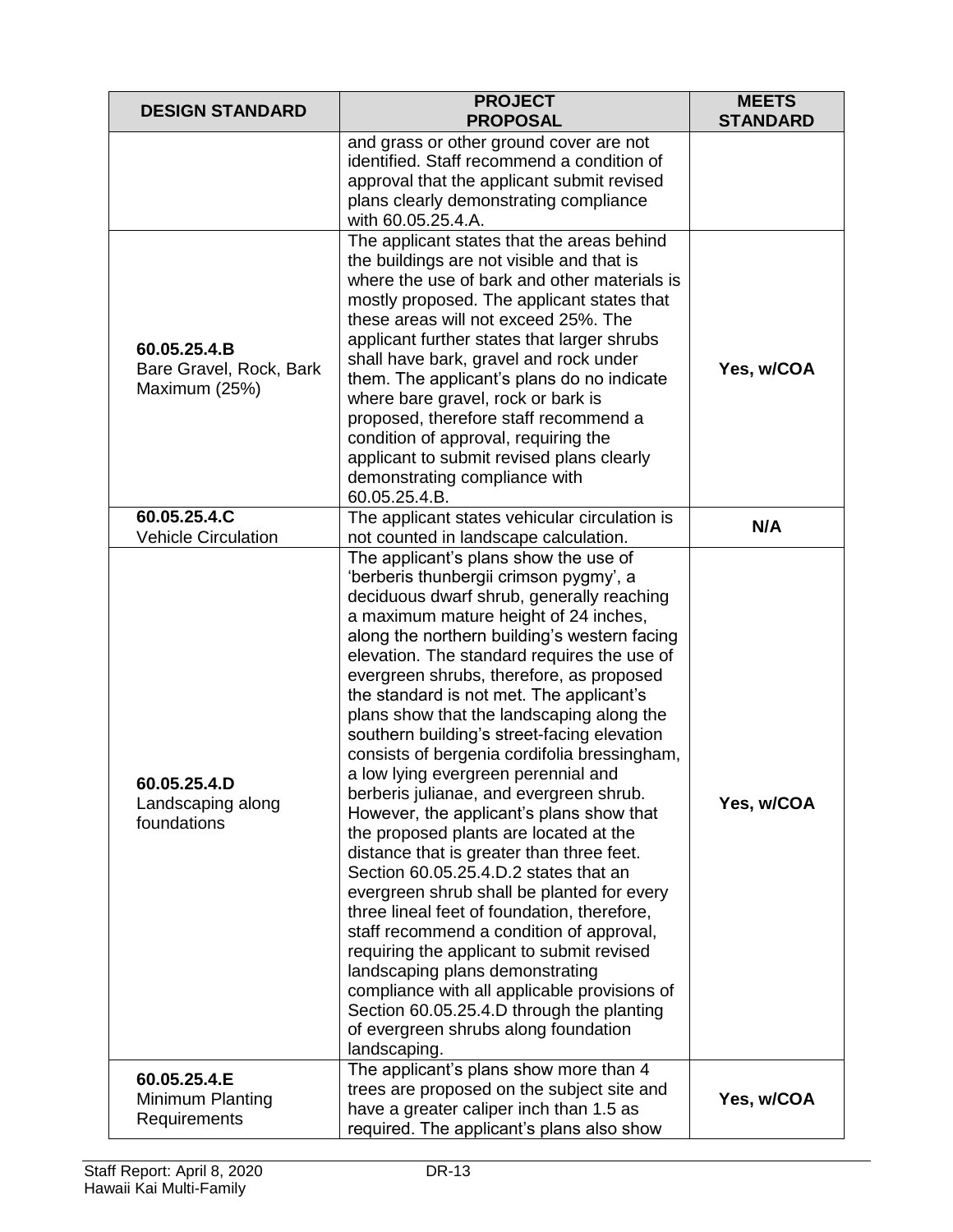| <b>DESIGN STANDARD</b>                                                                                              | <b>PROJECT</b><br><b>PROPOSAL</b>                                                                                                                                                                                                                                                                                                                                                                                                                                                                                                                                                                                                                                                                                                                | <b>MEETS</b><br><b>STANDARD</b>        |
|---------------------------------------------------------------------------------------------------------------------|--------------------------------------------------------------------------------------------------------------------------------------------------------------------------------------------------------------------------------------------------------------------------------------------------------------------------------------------------------------------------------------------------------------------------------------------------------------------------------------------------------------------------------------------------------------------------------------------------------------------------------------------------------------------------------------------------------------------------------------------------|----------------------------------------|
|                                                                                                                     | more than 7 evergreen shrubs (reaching a<br>minimum mature height of 48 inches) are<br>provided are proposed. The applicant's<br>plans do no indicate where bare gravel,<br>rock or bark is proposed, therefore staff<br>recommend a condition of approval,<br>requiring the applicant to submit revised<br>plans clearly demonstrating compliance<br>with 60.05.25.4.E in which no greater than<br>25% of the site landscape area may utilize<br>bare gravel, rock, or bark.                                                                                                                                                                                                                                                                    |                                        |
| 60.05.25.4.F<br><b>Pedestrian Plaza</b>                                                                             | Pedestrian plazas are intended to be small,<br>semi-enclosed areas adjoining a sidewalk<br>or a transit stop which provides a place for<br>pedestrians to sit or stand (Chapter 90).<br>The applicant states that concrete is used<br>to form a plaza near the barbeque area and<br>asks to address the Design Guidelines<br>60.05.45.2.A-B.                                                                                                                                                                                                                                                                                                                                                                                                     | <b>See Design</b><br><b>Guidelines</b> |
|                                                                                                                     | <b>Retaining Walls</b>                                                                                                                                                                                                                                                                                                                                                                                                                                                                                                                                                                                                                                                                                                                           |                                        |
| 60.05.25.8<br><b>Retaining Walls</b>                                                                                | The applicant erroneously states that the<br>proposal does not include retaining walls 6<br>feet in height, and therefore this standard is<br>not applicable. The applicant proposes a<br>wall which reaches over 7 feet in areas.<br>The standard is also applicable to retaining<br>walls longer than fifty (50) lineal feet, which<br>the applicant proposes. The applicant<br>provides a wall detail on sheet 8 of 11,<br>however it is unclear how the proposed wall<br>construction can occur without crossing<br>private property lines or being located<br>under the building foundation. Staff<br>recommend a condition of approval,<br>requiring the applicant to submit plans<br>demonstrating compliance with Section<br>60.05.25.8. | Yes, w/COA                             |
|                                                                                                                     | <b>Fences and Walls</b>                                                                                                                                                                                                                                                                                                                                                                                                                                                                                                                                                                                                                                                                                                                          |                                        |
| 60.05.25.9.A<br>Fences and walls shall<br>be constructed of durable<br>materials                                    | The applicant states that the proposed<br>walls will be constructed of concrete or split<br>faced block. The applicant's plans also<br>show a fence around the subject site,<br>ranging in height from 4 feet to 6 feet. The<br>applicant states that coated chain link<br>fences with slats are proposed.                                                                                                                                                                                                                                                                                                                                                                                                                                       | <b>Yes</b>                             |
| 60.05.25.9.B<br>Chain link fences are<br>acceptable as long as the<br>fence is coated and<br>includes slats made of | The applicant states that the proposed<br>walls will be constructed of concrete or split<br>faced block. The applicant states that<br>coated chain link fences with slats are<br>proposed.                                                                                                                                                                                                                                                                                                                                                                                                                                                                                                                                                       | Yes                                    |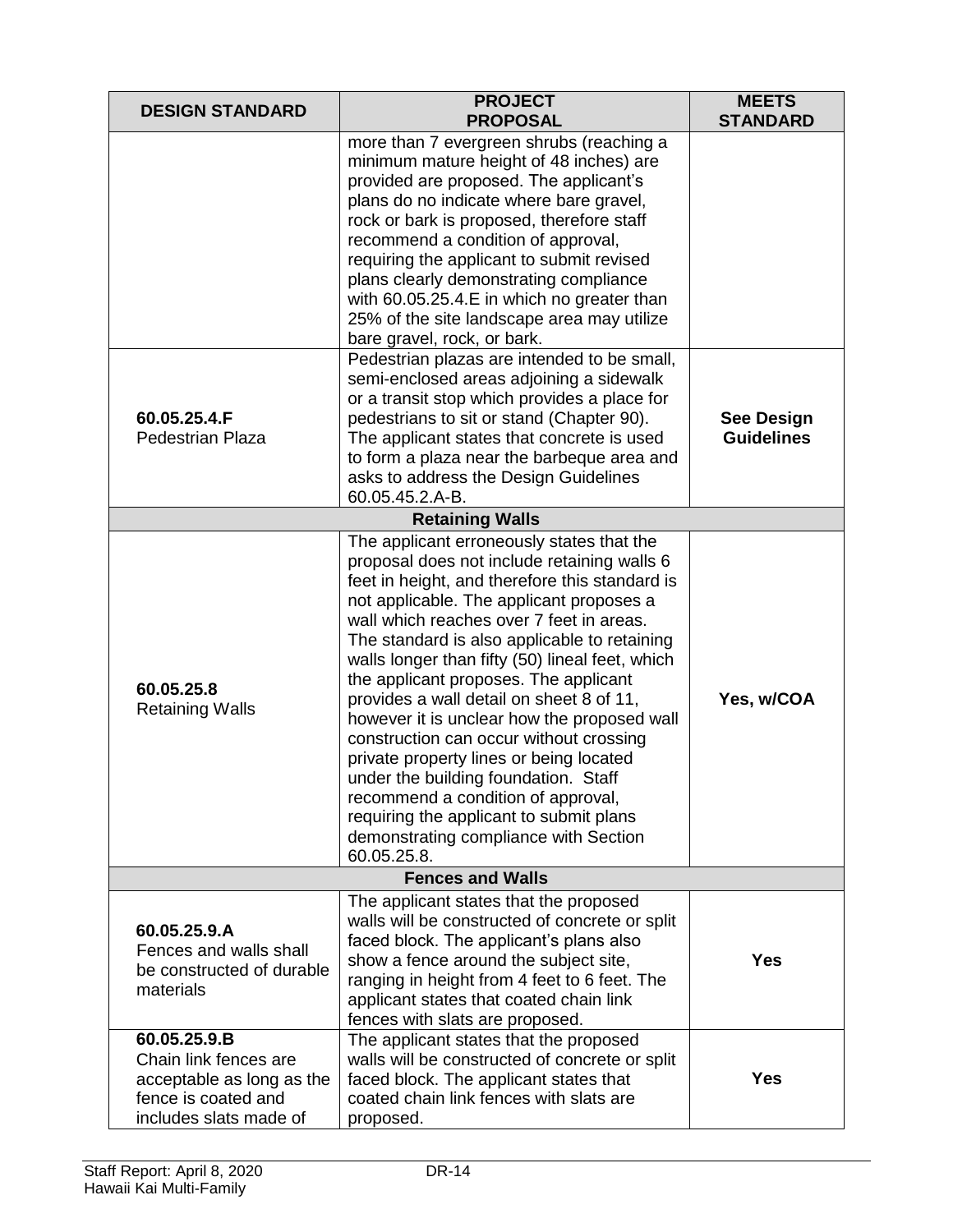| <b>DESIGN STANDARD</b>                                                                                                                          | <b>PROJECT</b><br><b>PROPOSAL</b>                                                                                                                                                                                                                                                                                                                                                                                                                                                                                                                                                                                                             | <b>MEETS</b><br><b>STANDARD</b> |
|-------------------------------------------------------------------------------------------------------------------------------------------------|-----------------------------------------------------------------------------------------------------------------------------------------------------------------------------------------------------------------------------------------------------------------------------------------------------------------------------------------------------------------------------------------------------------------------------------------------------------------------------------------------------------------------------------------------------------------------------------------------------------------------------------------------|---------------------------------|
| vinyl, wood or other<br>durable material.                                                                                                       |                                                                                                                                                                                                                                                                                                                                                                                                                                                                                                                                                                                                                                               |                                 |
| 60.05.25.9.C<br>Wall thickness                                                                                                                  | The applicant states the proposed walls are<br>6 to 8 inches thick. Staff recommend a<br>condition of approval that prior to Site<br>Development permit issuance, the applicant<br>submit plans demonstrating compliance<br>with Section 60.05.25.9.C by demonstrating<br>that the wall is a minimum of 6 inches thick.                                                                                                                                                                                                                                                                                                                       | Yes, w/COA                      |
| 60.05.25.9.D<br>For manufacturing,<br>assembly, fabricating,<br>processing, packing,<br>storage and wholesale<br>and distribution<br>activities | The proposal is residential only.                                                                                                                                                                                                                                                                                                                                                                                                                                                                                                                                                                                                             | N/A                             |
| 60.05.25.9.E.1<br>Fences and walls may<br>not exceed three feet in<br>height in required front<br>yards along streets.                          | The applicant has requested to be<br>evaluated against corresponding Design<br>Guideline, 60.05.45.7.A-B.                                                                                                                                                                                                                                                                                                                                                                                                                                                                                                                                     | See DR<br><b>Guideline</b>      |
|                                                                                                                                                 | <b>Minimize Significant Changes to Existing On-Site Surface Contours</b><br><b>At Residential Property Lines</b>                                                                                                                                                                                                                                                                                                                                                                                                                                                                                                                              |                                 |
| 60.05.25.10<br>Minimize grade changes                                                                                                           | The applicant's grading plan is difficult to<br>read, only the 220 contour line is labeled,<br>existing and proposed grading are not<br>labeled in the legend or on the plan, and it<br>is unclear how the proposed walls and<br>structures tie into the surrounding grading.<br>Therefore compliance with grading<br>standards cannot be determined by staff.<br>Without the ability to determine if the<br>proposed grading complies with<br>Development Code standards, affirmative<br>findings cannot be made.                                                                                                                            | <b>No</b>                       |
|                                                                                                                                                 | Integrate water quality, quantity, or both facilities                                                                                                                                                                                                                                                                                                                                                                                                                                                                                                                                                                                         |                                 |
| 60.05.25.11<br>Location of facilities                                                                                                           | The applicant states that no non-vaulted<br>treatment facilities are propose with<br>slopes greater than 2:1. The applicant<br>further states that a swale or raingarden<br>with walls may be required during final<br>stormwater design but will be designed to<br>Clean Water Standards in the right-of-way<br>and provided on Washington County<br>approved street standards. The applicants<br>plans do not currently show above ground<br>stormwater facilities so they are not under<br>consideration with this application. Should<br>the applicant modify their plans at a future<br>date further Design Review would be<br>required. | N/A                             |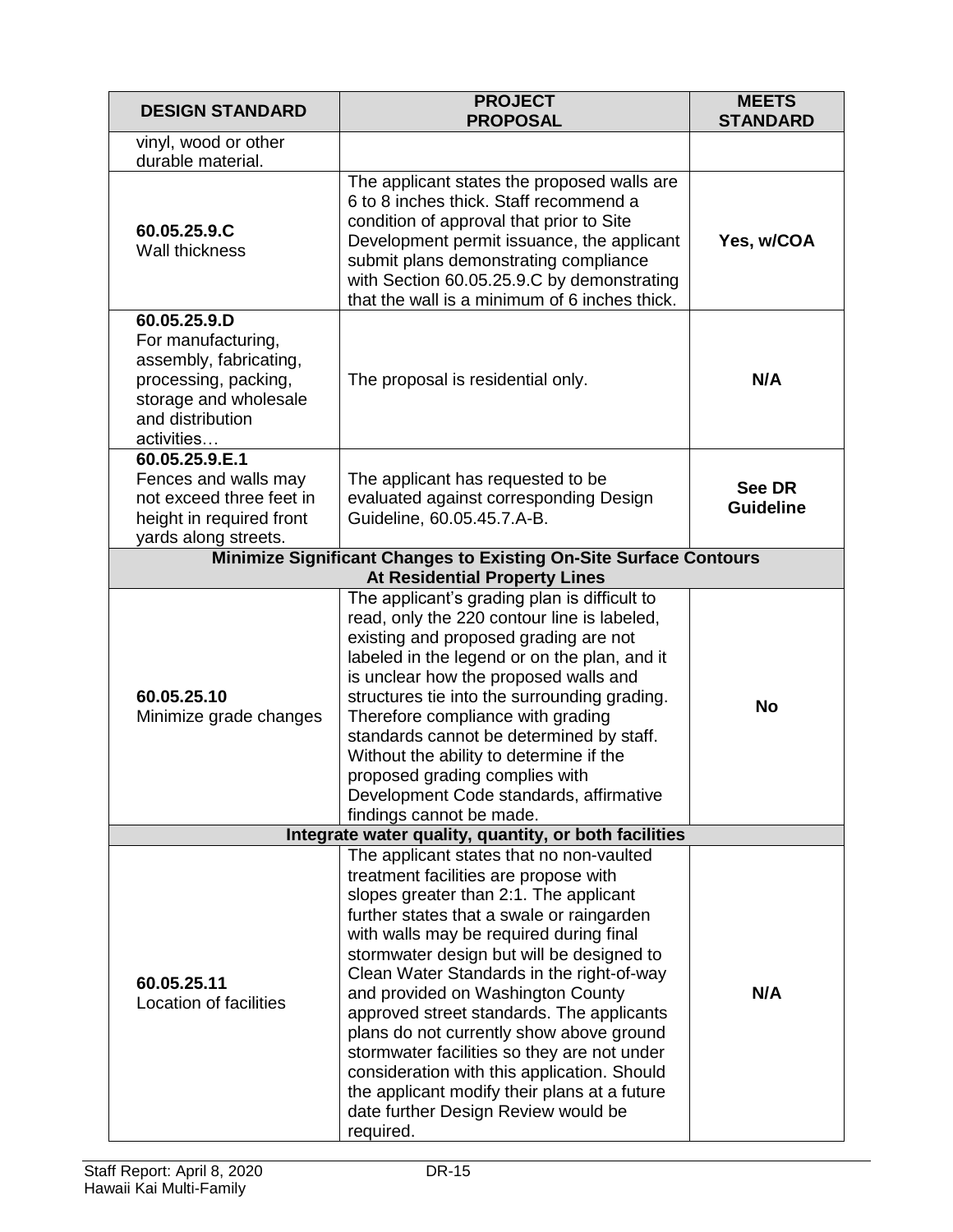| <b>DESIGN STANDARD</b>                                                                                                                                                                                                       | <b>PROJECT</b><br><b>PROPOSAL</b>                                                                                                                                                                                                                                                                                                                                                                                                                                                                                                                                                                                                                                              | <b>MEETS</b><br><b>STANDARD</b> |
|------------------------------------------------------------------------------------------------------------------------------------------------------------------------------------------------------------------------------|--------------------------------------------------------------------------------------------------------------------------------------------------------------------------------------------------------------------------------------------------------------------------------------------------------------------------------------------------------------------------------------------------------------------------------------------------------------------------------------------------------------------------------------------------------------------------------------------------------------------------------------------------------------------------------|---------------------------------|
| <b>Natural Areas</b>                                                                                                                                                                                                         |                                                                                                                                                                                                                                                                                                                                                                                                                                                                                                                                                                                                                                                                                |                                 |
| 60.05.25.12<br>No encroachment into<br>buffer areas.                                                                                                                                                                         | No natural areas exist on site. The<br>applicant has submitted a Clean Water<br>Services Sensitive Area Pre-Screening Site<br>Assessment form.                                                                                                                                                                                                                                                                                                                                                                                                                                                                                                                                 | N/A                             |
|                                                                                                                                                                                                                              | <b>Landscape Buffering and Screening</b>                                                                                                                                                                                                                                                                                                                                                                                                                                                                                                                                                                                                                                       |                                 |
| 60.05.25.13<br>A landscape buffer is<br>required along the side<br>and rear of properties<br>between different zoning<br>district designations and<br>the width of the buffer<br>cannot exceed the<br>standard yard setback. | The subject site is zoned NS and abuts a<br>parcel zoned R2 to the north, therefore a 10<br>foot wide B3 buffer is required. The side<br>setback in the NS zone is 10 feet therefore<br>the required landscape buffer does not<br>exceed the setback dimension. However,<br>the applicant's plans show that the<br>proposed landscape buffer along the<br>norther property line ranges in width from 8<br>feet to 10 feet. Therefore, as proposed the<br>standard is not met. The applicant has not<br>requested to address the corresponding<br>Design Guideline.                                                                                                             | <b>No</b>                       |
| 60.05.25.13.A<br>Exemptions                                                                                                                                                                                                  | None of the outlined exemptions are<br>applicable.                                                                                                                                                                                                                                                                                                                                                                                                                                                                                                                                                                                                                             | N/A                             |
| 60.05.25.13.D<br>B3-High screen buffer                                                                                                                                                                                       | The applicant's plans show a 6 foot tall<br>fence along the northern property line and<br>three eastern redbud trees proposed in the<br>buffer area, as required. However, the<br>applicant does not indicate the planting<br>height, which is required to be a minimum<br>of 6 feet. Staff recommend a condition of<br>approval requiring the applicant to submit<br>plans demonstrating compliance with all<br>applicable provisions of 60.05.25.13.D. The<br>applicant's plans show viburnum davidii, an<br>evergreen shrub, is proposed between the<br>trees. The applicant's plans show the use of<br>rubus calycinoides as ground cover in the<br>landscape buffer area. | Yes, w/COA                      |
| 60.05.25.13.E<br>Changes to buffer widths<br>and standards                                                                                                                                                                   | The applicant has not requested a change<br>to the buffer width standard.                                                                                                                                                                                                                                                                                                                                                                                                                                                                                                                                                                                                      | N/A                             |
| 60.05.25.13.F<br>Landscape buffer<br>installation                                                                                                                                                                            | The applicant that the landscape buffer<br>along the north property line shall be<br>constructed prior to the request for<br>occupancy permit issuance.                                                                                                                                                                                                                                                                                                                                                                                                                                                                                                                        | <b>Yes</b>                      |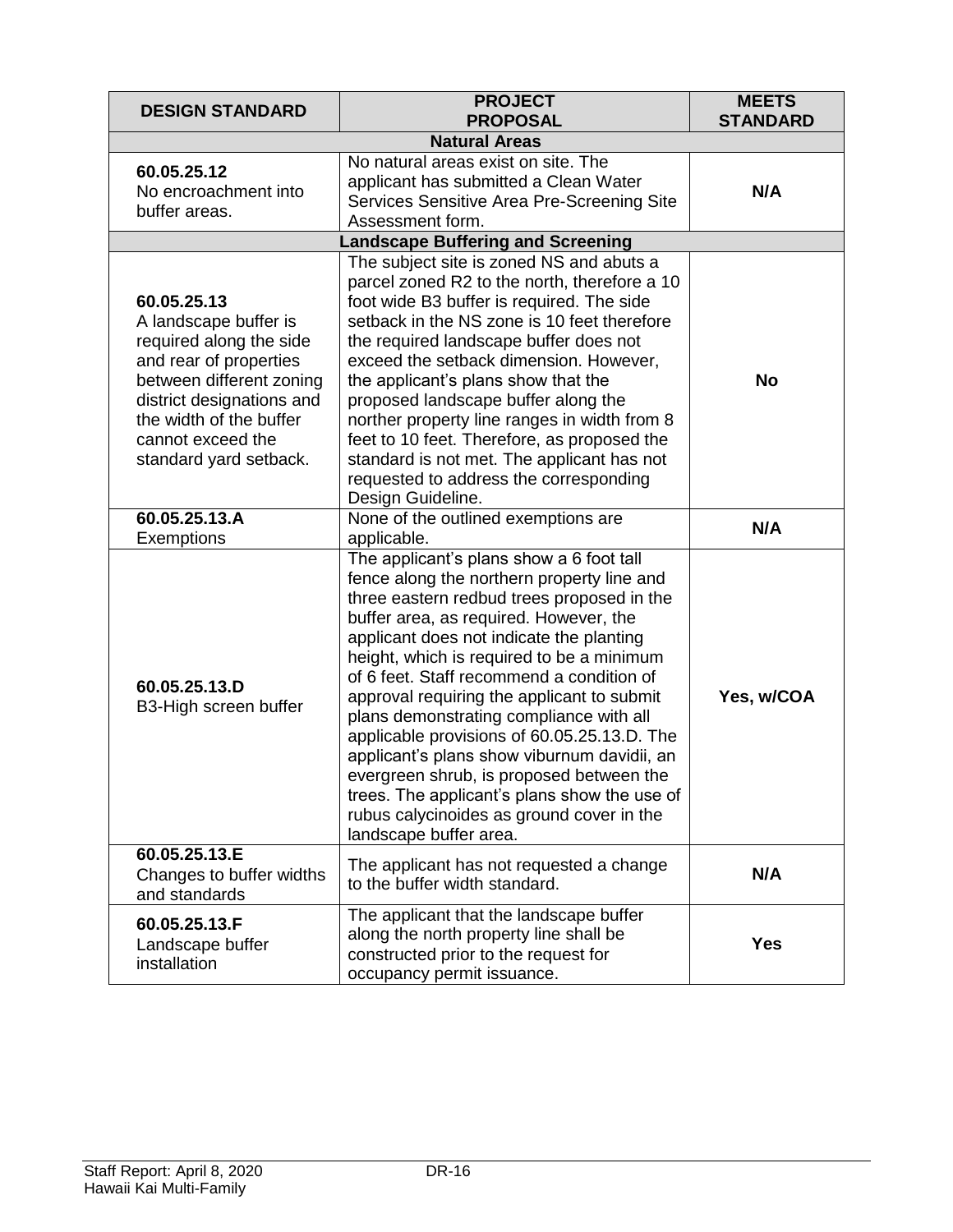| <b>DESIGN STANDARD</b>                                                                      | <b>PROJECT</b>                                                                                                                                                                                                                                                                                                                                                                                                                                                                                                                                                                                                                                                                    | <b>MEETS</b>    |
|---------------------------------------------------------------------------------------------|-----------------------------------------------------------------------------------------------------------------------------------------------------------------------------------------------------------------------------------------------------------------------------------------------------------------------------------------------------------------------------------------------------------------------------------------------------------------------------------------------------------------------------------------------------------------------------------------------------------------------------------------------------------------------------------|-----------------|
|                                                                                             | <b>PROPOSAL</b>                                                                                                                                                                                                                                                                                                                                                                                                                                                                                                                                                                                                                                                                   | <b>STANDARD</b> |
| Adequate on-site lighting and minimize glare on adjoining properties                        |                                                                                                                                                                                                                                                                                                                                                                                                                                                                                                                                                                                                                                                                                   |                 |
| 60.05.30.1.A<br>Lighting complies with<br>the City's Technical<br><b>Lighting Standards</b> | The applicant's submitted lighting plan<br>shows onsite lighting levels do not meet the<br>minimum of 1.5 foot-candles in some areas.<br>As a condition of approval, staff<br>recommend that the applicant demonstrate<br>compliance with all applicable lighting<br>levels, as outlined in Section 60.05.30 and<br>Table 60.05-1. Furthermore, the applicant's<br>photometric lighting plan does not reflect<br>the lighting proposed on the building<br>elevations. Staff recommend a condition of<br>approval requiring the applicant to submit a<br>photometric plan demonstrating compliance<br>with applicable standards outlined in<br>Section 60.05.30 and Table 60.05-1. | Yes, w/ COA     |
| 60.05.30.1.B<br>Lighting provided for<br>vehicle and pedestrian<br>circulation              | Lighting is proposed for vehicular and most<br>pedestrian circulation areas. The<br>applicant's photometric lighting plan does<br>not include lighting data for the proposed<br>picnic area. The applicant's plans include a<br>mix of pole lights and wall lights. Staff<br>recommend a condition of approval<br>requiring the applicant to submit a<br>photometric plan demonstrating compliance<br>with applicable standards outlined in<br>Section 60.05.30 and Table 60.05-1.                                                                                                                                                                                                | Yes, w/COA      |
| 60.05.30.1.C<br>Lighting of Ped Plazas                                                      | The applicant states that the pedestrian<br>plaza lighting requirements have been met.<br>The applicant's plans do not show any<br>lighting in the pedestrian plaza area which<br>they refer to earlier as the barbeque area.<br>Staff recommend a condition of approval<br>requiring the applicant to submit a<br>photometric plan demonstrating compliance<br>with applicable standards outlined in<br>Section 60.05.30 and Table 60.05-1.                                                                                                                                                                                                                                      | Yes, w/COA      |
| 60.05.30.1.D<br>Lighting of building<br>entrances                                           | The applicant's elevations shows lighting at<br>building entrances but the applicant's<br>photometric lighting plan does not account<br>for these lights. Staff recommend a<br>condition of approval requiring the applicant<br>to submit a photometric plan demonstrating<br>compliance with applicable standards<br>outlined in Section 60.05.30 and Table<br>$60.05 - 1.$                                                                                                                                                                                                                                                                                                      | Yes, w/COA      |
| 60.05.30.1.E<br>Canopy lighting<br>recessed                                                 | The applicant states canopy lighting under<br>the shed entrances shall be provide by a<br>recessed light in a downward covered                                                                                                                                                                                                                                                                                                                                                                                                                                                                                                                                                    | Yes, w/ COA     |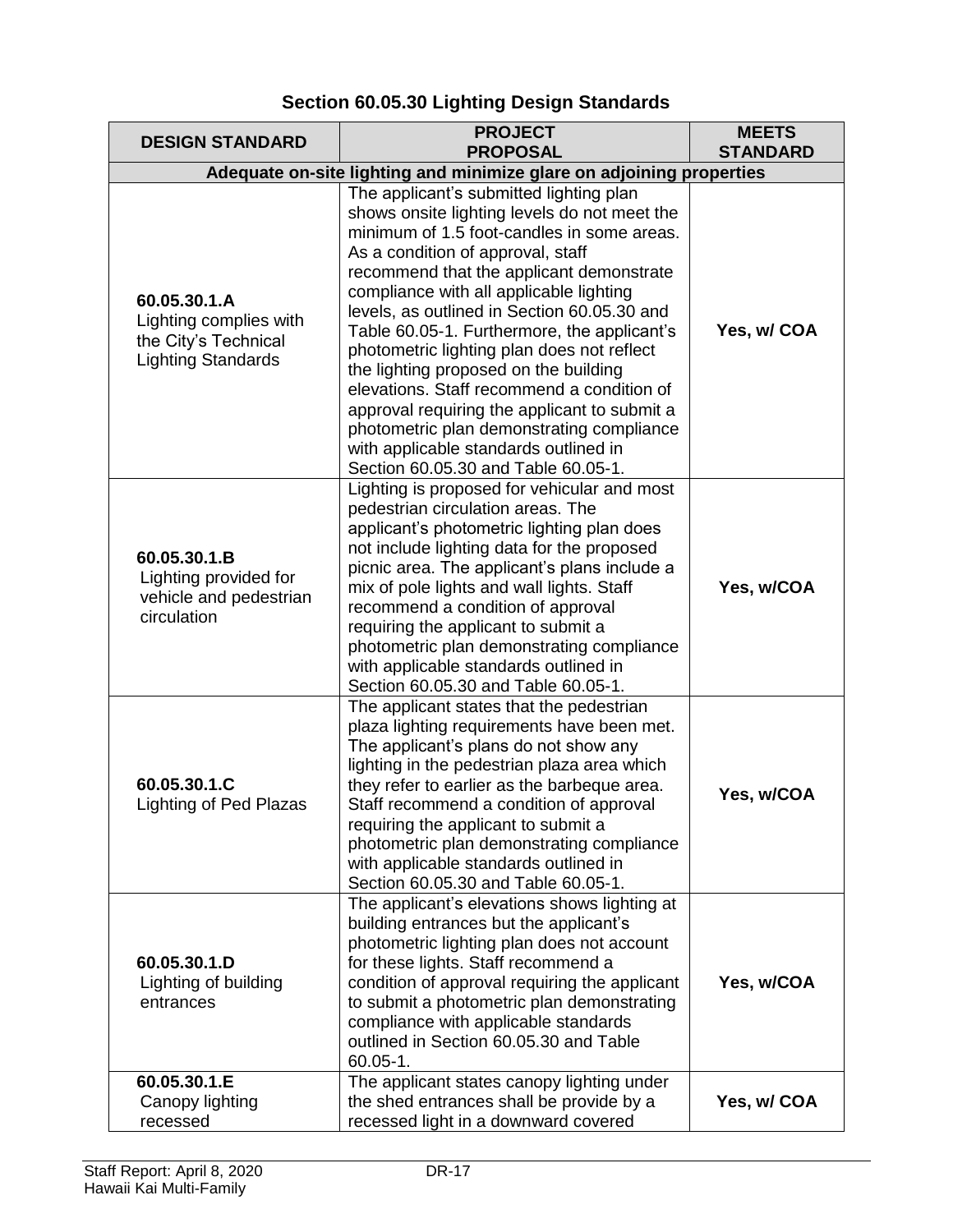| <b>DESIGN STANDARD</b>                       | <b>PROJECT</b><br><b>PROPOSAL</b>                                                                                                                                                                                                                                                                                                                                                                                                                                                           | <b>MEETS</b><br><b>STANDARD</b> |  |  |
|----------------------------------------------|---------------------------------------------------------------------------------------------------------------------------------------------------------------------------------------------------------------------------------------------------------------------------------------------------------------------------------------------------------------------------------------------------------------------------------------------------------------------------------------------|---------------------------------|--|--|
|                                              | fixture at both entrances of the buildings.<br>However, the applicant's photometric<br>lighting plan does not indicate the use of<br>canopy lights. Staff recommend a condition<br>of approval requiring the applicant to submit<br>a photometric plan demonstrating<br>compliance with applicable standards<br>outlined in Section 60.05.30 and Table<br>$60.05 - 1.$                                                                                                                      |                                 |  |  |
| Pedestrian-scale on-site lighting            |                                                                                                                                                                                                                                                                                                                                                                                                                                                                                             |                                 |  |  |
| 60.05.30.2.A<br><b>Pedestrian Lighting</b>   | The applicant's photometric lighting plan<br>shows the use of pole mounted lights<br>throughout the site. Given the geometry<br>and size of the site, the same lighting poles<br>that are used to light the vehicular<br>circulation areas also illuminate the<br>pedestrian pathways. The proposed light<br>poles are 16.5 feet in height, which exceed<br>the maximum height for pedestrian ways<br>but is below the maximum height permitted<br>for on-site vehicular circulation areas. | <b>Yes</b>                      |  |  |
| 60.05.30.2.B<br>Non-Pole Mounted<br>Lighting | The applicant states that all luminaries<br>proposed comply with the City's Technical<br>Lighting. Staff recommend a condition of<br>approval that the applicant demonstrate<br>compliance with all applicable lighting<br>levels, as outlined in Section 60.05.30 and<br>Table 60.05-1. And a condition requiring<br>details showing light fixtures and mounts at<br>Site Development permitting stage on<br>submitted plans.                                                              | Yes, w/COA                      |  |  |
| 60.05.30.2.C<br><b>Lighted Bollards</b>      | Lighted bollards are not proposed.                                                                                                                                                                                                                                                                                                                                                                                                                                                          | N/A                             |  |  |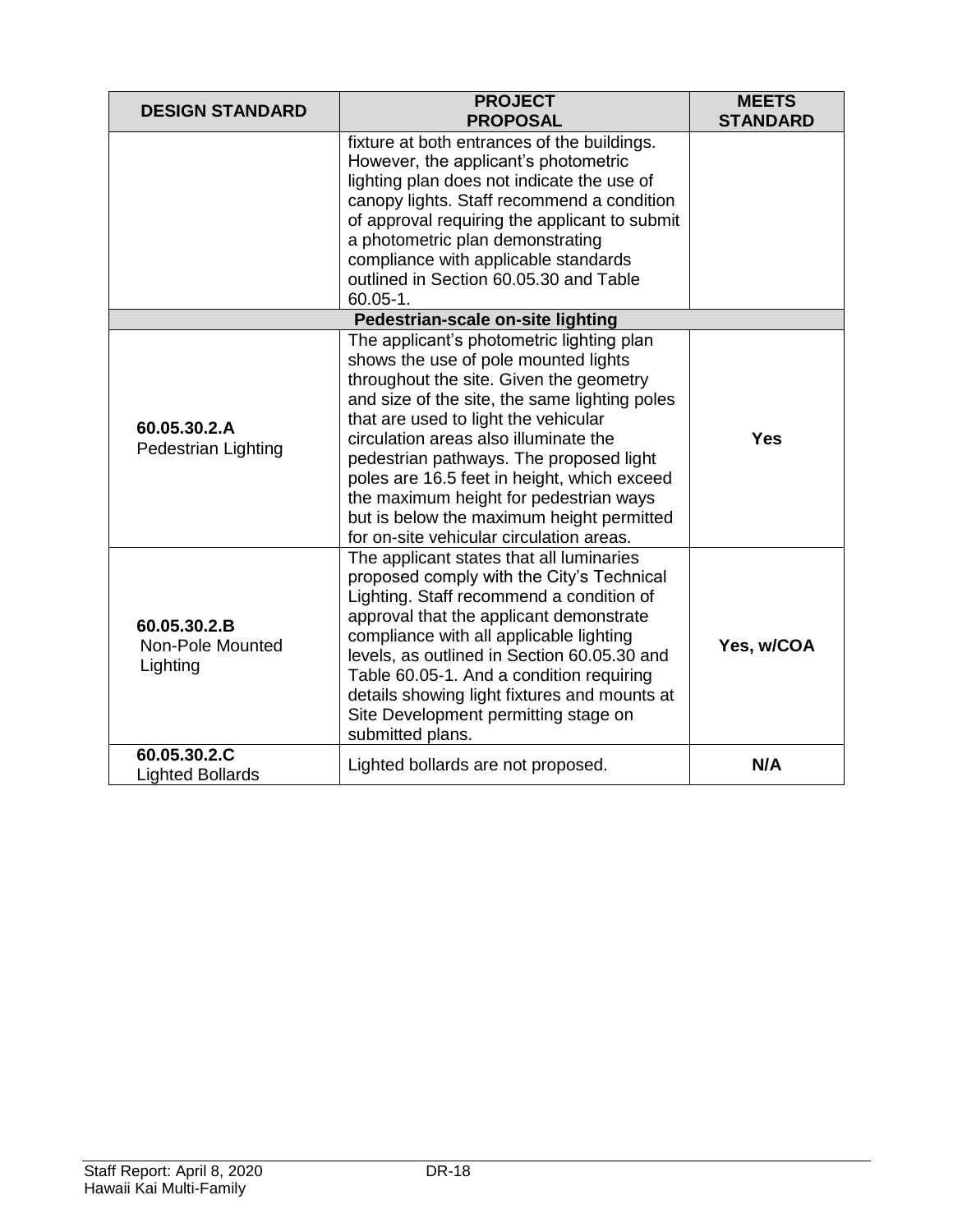## **DESIGN REVIEW GUIDELINES ANALYSIS**

In the following analysis, staff have only identified the Design Guidelines which are relevant to the subject development proposal. Non-relevant Guidelines have been omitted.

**60.05.35** *Building Design and Orientation Guidelines. Unless otherwise noted, all guidelines apply in all zoning districts.*

#### *1. Building Elevation Design Through Articulation and Variety*

*B. Building elevations should be varied and articulated to provide visual interest to pedestrians. Within larger projects, variations in architectural elements such as: building elevations, roof levels, architectural features, and exterior finishes should be provided. (Standards 60.05.15.1.A and B)*

The applicant has not provided a response to Design Guideline 60.05.35.1.B, which is applicable to Design Standard 60.05.15.1.B to which the applicant responded that the Design Guideline would be addressed. As the applicant has not provided any evidence to support the compliance with the Design Guideline staff does not have sufficient evidence to make affirmative findings.

#### **Therefore, staff finds that the Guideline is not met.**

*C. To balance horizontal features on long building elevations, vertical building elements, such as building entries, should be emphasized. (Standards 60.05.15.1.A and B)*

The applicant has not provided a response to Design Guideline 60.05.35.1.C, which is applicable to Design Standard 60.05.15.1.B to which the applicant responded that the Design Guideline would be addressed. As the applicant has not provided any evidence to support the compliance with the Design Guideline staff does not have sufficient evidence to make affirmative findings.

#### **Therefore, staff finds that the Guideline is not met.**

*D. Buildings should promote and enhance a comfortable pedestrian scale and orientation. This guideline does not apply to buildings in Industrial districts where the principal use of the building is manufacturing, assembly, fabricating, processing, packing, storage, wholesale or distribution activities. (Standards 60.05.15.1.B)*

The applicant states that the north building front (west) wall that faces the street has 169.77 square feet of undifferentiated blank wall but that a different width and direction of hardie plank siding is proposed to break up the façade. The north building front elevation provides pedestrian level windows and material treatments that differentiate the floors of the building, providing visual relief to pedestrians.

The applicant states that the west side elevation of the southern building has an areas of 246.45 square feet of undifferentiated blank wall, the narrative states that a different pattern of hardie plank is used to provide visual relief, however the applicant's elevations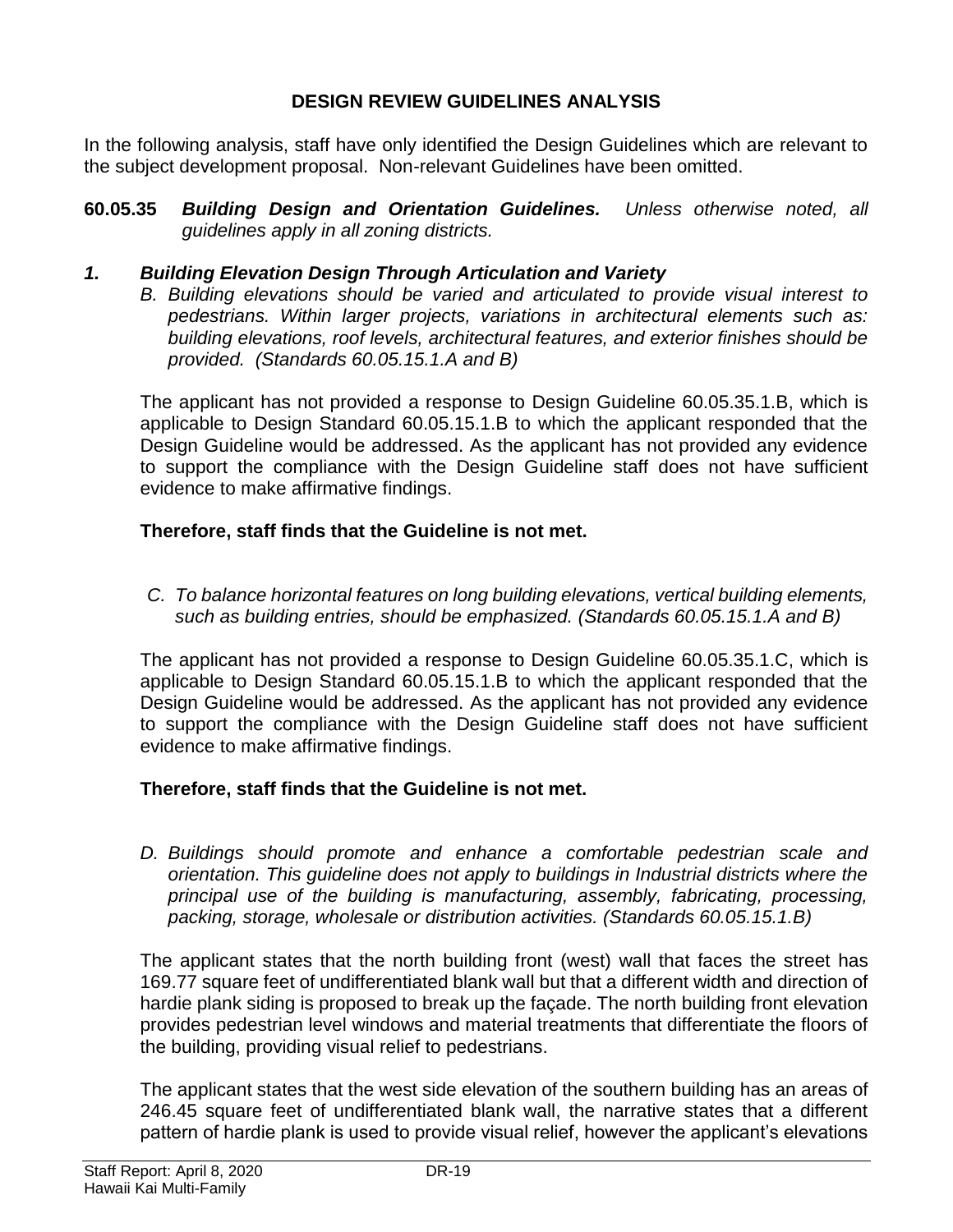do not reflect this materials change, it is unclear to staff what is proposed in this area as the narrative and plans do not match. As such, staff has insufficient information to determine what is proposed by the applicant and cannot make affirmative findings that the Guideline is met.

## **Therefore, staff finds that the Guideline is not met.**

*E. Building elevations visible from and within 200 feet of an adjacent street or major parking area should be articulated with architectural features such as windows, dormers, off-setting walls, alcoves, balconies or bays, or by other design features that reflect the building's structural system. Undifferentiated blank walls facing a street, common green, shared court, or major parking area should be avoided. (Standards 60.05.15.1.B, C, and D)*

The applicant has not provided a response to Design Guideline 60.05.35.1.E, which is applicable to Design Standard 60.05.15.1.E to which the applicant responded that the Design Guideline would be addressed. As the applicant has not provided any evidence to support the compliance with the Design Guideline staff does not have sufficient evidence to make affirmative findings.

## **Therefore, staff finds that the Guideline is not met.**

*60.05.40. Circulation and Parking Design Guidelines. Unless otherwise noted, all guidelines apply in all zoning districts.*

#### *7. Sidewalks along streets and primary building elevations in Commercial and Multiple Use zones.*

*B. Pedestrian connections should be provided along primary elevations having building and tenant entrances. (Standard 60.05.20.7.B)* 

The applicant states that a 10 foot commercial sidewalk is inappropriate for the proposed apartments. The proposal includes pedestrian walkways that provide adequate connections to the primary building entrances, public streets, and shared open space areas.

## **Therefore, staff finds that the Guideline is met.**

*60.05.45. Landscape, Open Space and Natural Areas Design Guidelines. Unless otherwise noted, all guidelines apply in all zoning districts.*

## *1. Common open spaces for residential uses in Residential zones.*

*A. Common open spaces should be provided that are sized and designed for anticipated users, and are located within walking distance for residents and visitors, and should be integrated into the overall landscape plan. (Standard 60.05.25.1-3)*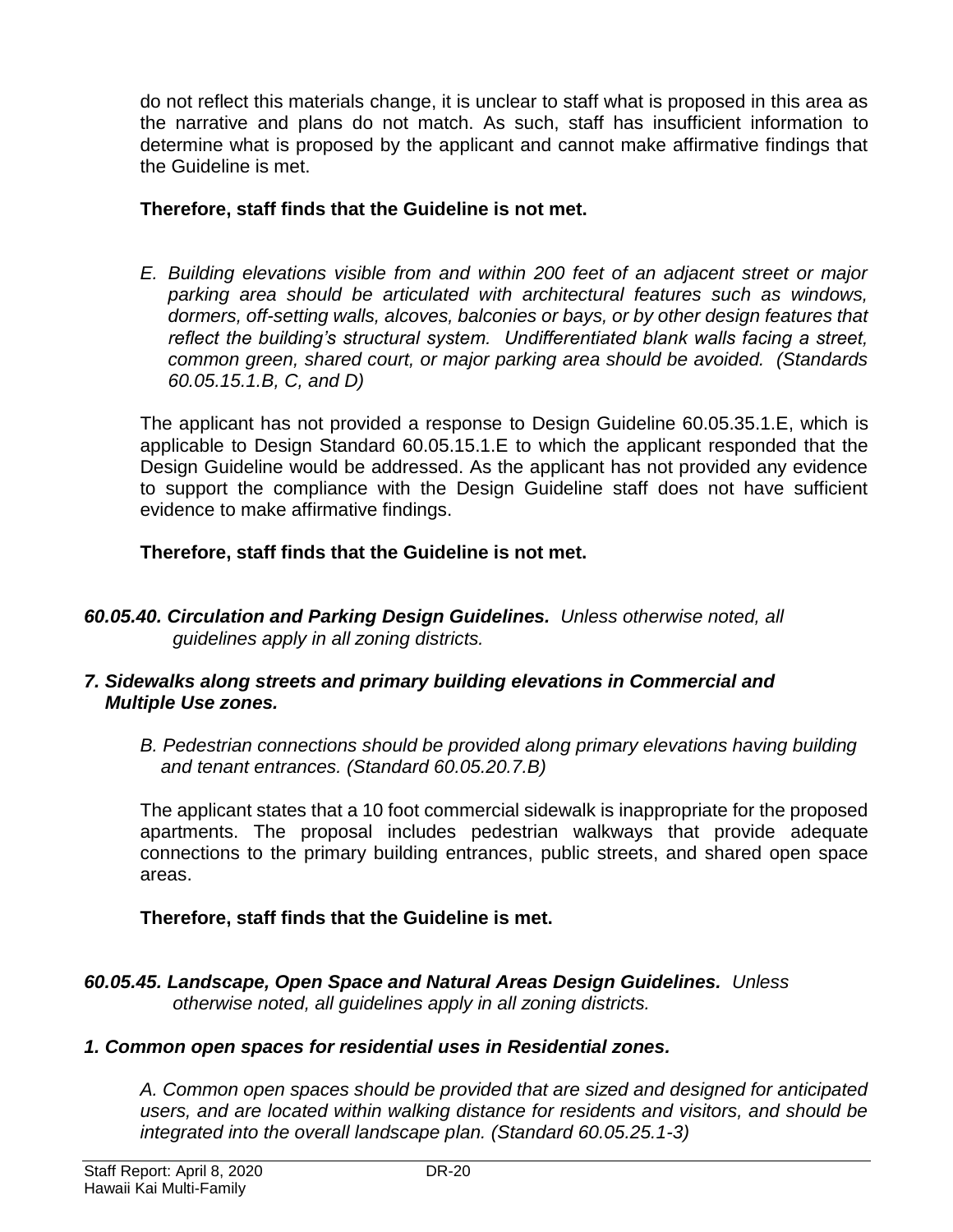The applicant has not provided a response to Design Guideline 60.05.45.1.A, which is applicable to Design Standard 60.05.25.3 to which the applicant responded that the Design Guideline would be addressed. However, staff notes that Section 60.05.45.1 refers only to residential uses in Residential zones, the applicant proposes a residential use in a Commercial zone and therefore the Design Guideline is not applicable.

## **Therefore, staff finds that the Guideline is not applicable.**

*B. Common open spaces should be available for both passive and active use by people of all ages, and should be designed and located in order to maximize security, safety, and convenience. (Standard 60.05.25.1-3)*

The applicant has not provided a response to Design Guideline 60.05.45.1.B, which is applicable to Design Standard 60.05.25.3 to which the applicant responded that the Design Guideline would be addressed. However, staff notes that Section 60.05.45.1 refers only to residential uses in Residential zones, the applicant proposes a residential use in a Commercial zone and therefore the Design Guideline is not applicable.

## **Therefore, staff finds that the Guideline is not applicable.**

*C. Common open spaces should be free from all structural encroachments unless a structure is incorporated into the design of the common open space such as a play structure. (Standard 60.05.25.1-3)*

The applicant doesn't specify that 60.05.45.1.C is being responded to, however their response is regarding the desired placement of play structures which leads staff to believe the response is intended to address this criterion. Staff notes that Section 60.05.45.1 refers only to residential uses in Residential zones, the applicant proposes a residential use in a Commercial zone and therefore the Design Guideline is not applicable.

#### **Therefore, staff finds that the Guideline is not applicable.**

*D. Common open spaces should be located so that windows from living areas, excluding bedrooms and bathrooms, of a minimum of four (4) residences face on to the common open space. (Standard 60.05.25.1-3)*

The applicant has not provided a response to Design Guideline 60.05.45.1.B, which is applicable to Design Standard 60.05.25.3 to which the applicant responded that the Design Guideline would be addressed. However, staff notes that Section 60.05.45.1 refers only to residential uses in Residential zones, the applicant proposes a residential use in a Commercial zone and therefore the Design Guideline is not applicable.

#### **Therefore, staff finds that the Guideline is not applicable.**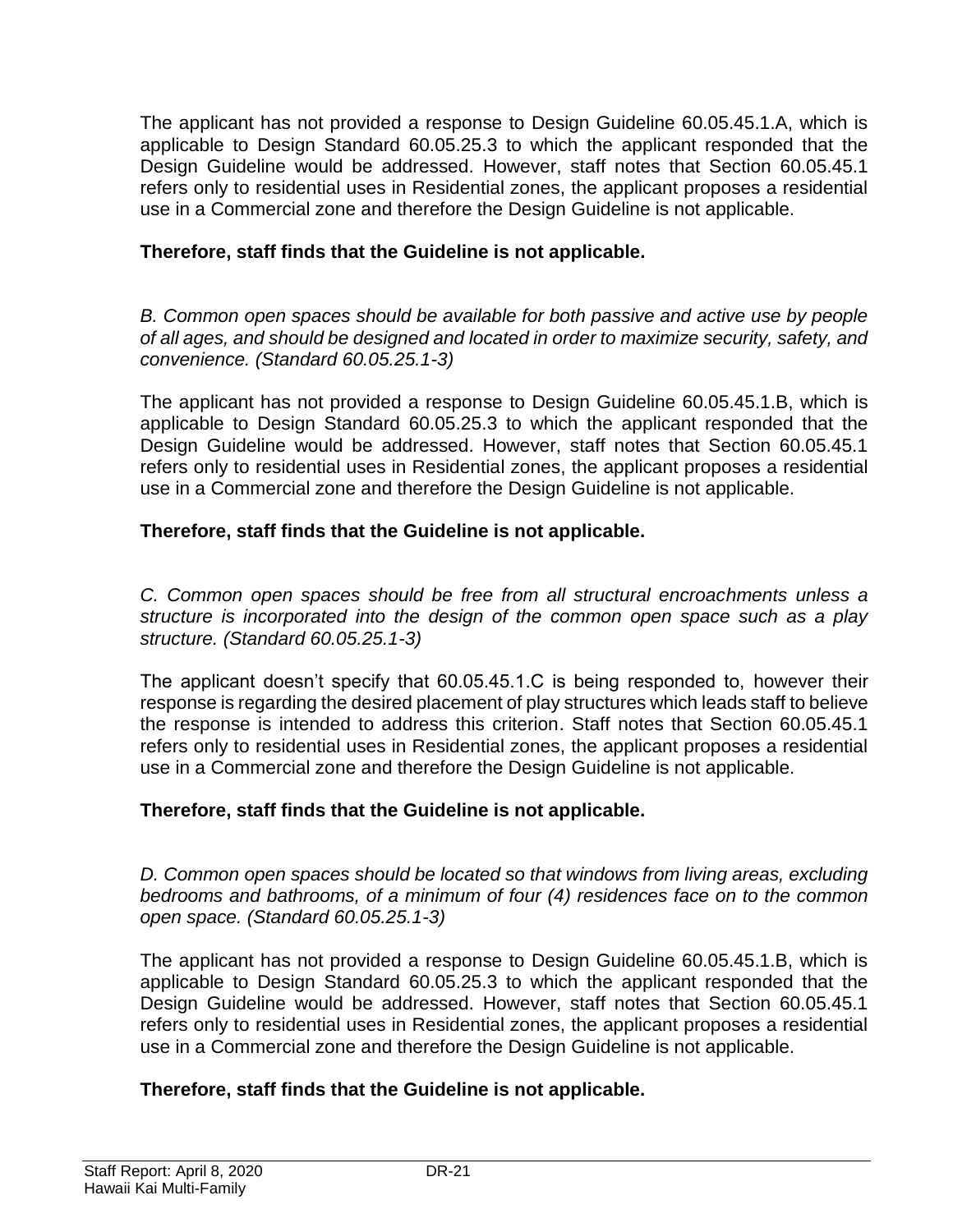#### *2. Minimum landscaping in Residential zones.*

*A. Landscape treatments utilizing plants, hard-surface materials, or both should be provided in the setback between a street and a building. The treatment should enhance architectural elements of the building and contribute to a safe, interesting streetscape. (Standard 60.05.25.4)*

The applicant has not provided a response to Design Guideline 60.05.45.2.A, which is applicable to Design Standard 60.05.25.4.F to which the applicant responded that the Design Guideline would be addressed. Staff notes that Section 60.05.45.1 refers only to residential uses in Residential zones, the applicant proposes a residential use in a Commercial zone and therefore the Design Guideline is not applicable.

#### **Therefore, staff finds that the Guideline is not applicable.**

*B. Landscaping should soften the edges of buildings and parking areas, add aesthetic interest, and generally increase the attractiveness of a development and its surroundings. (Standard 60.05.25.4)*

The applicant has not provided a response to Design Guideline 60.05.45.2.B, which is applicable to Design Standard 60.05.25.4.F to which the applicant responded that the Design Guideline would be addressed. Staff notes that Section 60.05.45.1 refers only to residential uses in Residential zones, the applicant proposes a residential use in a Commercial zone and therefore the Design Guideline is not applicable.

#### **Therefore, staff finds that the Guideline is not applicable.**

#### *7. Fences and walls.*

*A. Fences and walls should be constructed of attractive, durable materials. (Standard 60.05.25.9)*

The applicant has not provided a response to Design Guideline 60.05.45.7.A, which is applicable to Design Standard 60.05.25.9.E to which the applicant responded that the Design Guideline would be addressed. As the applicant has not provided any evidence to support the compliance with the Design Guideline staff does not have sufficient evidence to make affirmative findings.

#### **Therefore, staff finds that the Guideline is not met.**

*B. Fences and walls constructed in front yards adjacent to public streets should provide the opportunity to view into the setback from the street unless high traffic volumes or other conflicts warrant greater security and protection. (Standard 60.05.25.9.E)*

The applicant states that they wish to provide a 48 inch tall fence west (in front) of the four foot retaining wall in the front yard for fall protection. It is unclear how a fence of the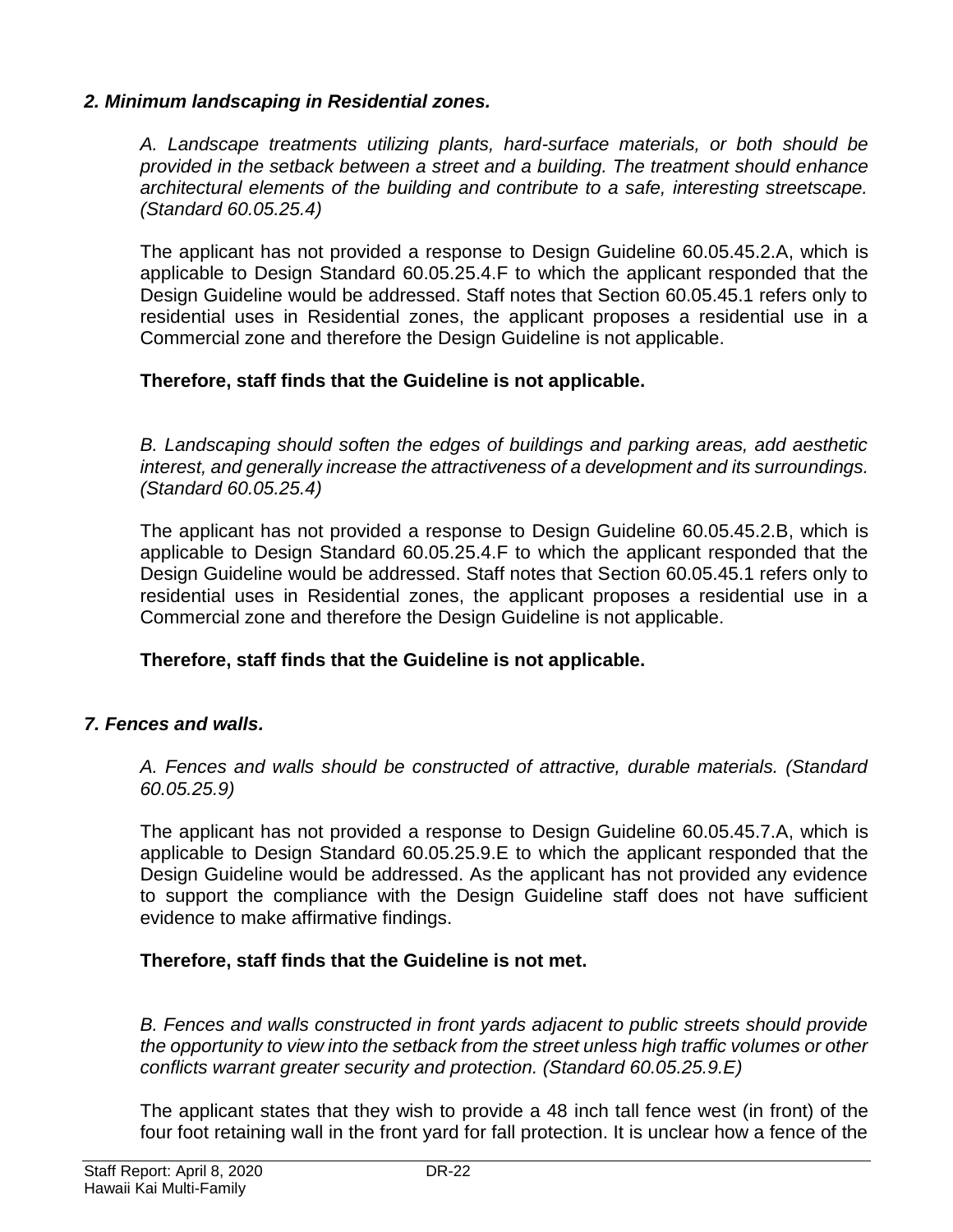same height will provide fall protection for a four foot wall. Staff concurs that fall protection is important. The applicant stated in response to the Design Standards that chain link fence with slats was proposed. As chain link with slats on top of a wall would provide for a large undifferentiated wall and not provide views into the site, staff recommends a condition of approval that the fence within the front yard setback must be a decorative metal fence that provides views into the site. Staff also recommends a condition of approval that the fall protection fence be placed along the top of the wall to provide adequate fall protection, areas for which fall protection are not needed shall not have fence on top of the wall or in excess of three feet in the front yard.

#### **Therefore, staff finds that by meeting the conditions of approval the Guideline is met.**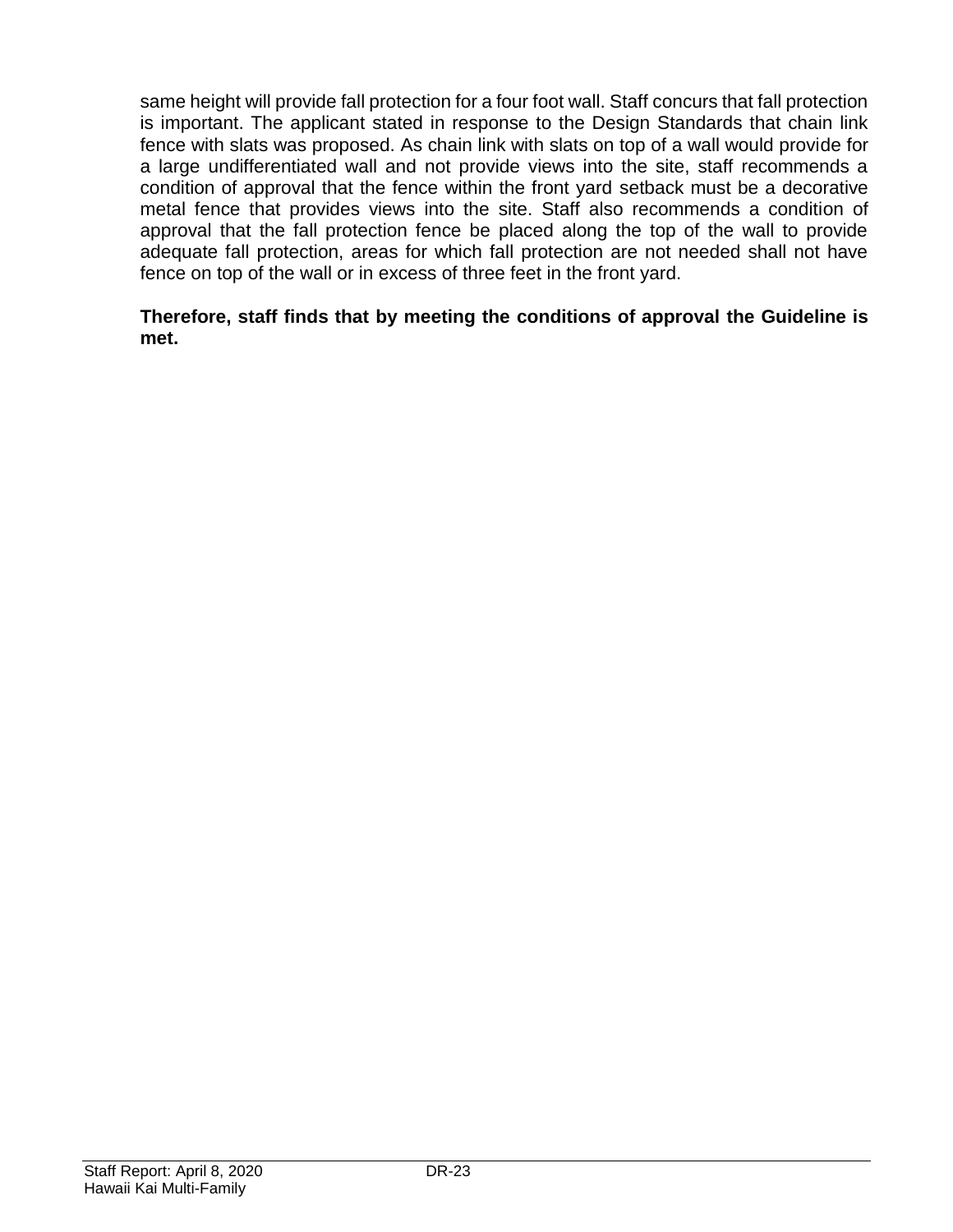#### **LD2019-0003 ANALYSIS AND FINDINGS FOR REPLAT ONE**

#### **Section 40.45.05 Land Division Applications; Purpose**

*The purpose of the Land Division applications is to establish regulations, procedures, and standards for the division or reconfiguration of land within the City of Beaverton.* 

#### **Section 40.45.15.2.C Approval Criteria**

*In order to approve a Replat One application, the decision-making authority shall make findings of fact based on evidence provided by the applicant demonstrating that all the following criteria are satisfied:*

#### *1. The application satisfies the threshold requirements for a Replat One.*

The lot consolidation meets Threshold 1 for the Replat One.

The subject site currently consists of two full lots and a small portion of a third lot, subject to Property Line Adjustment approval:

- 1S114BA01600, Lot Part 32 of Woodland Acres No. 2
- 1S114BA01602, Lot Part 32 of Woodland Acres No. 2
- 1S116AD03100 Lot Parts 32-33 of Woodland Acres No.2 is the abutting lot to the east, under separate ownership, subject to the Property Line Adjustment (PLA2020-0001)

The applicant is proposing to consolidate lot 1600, 1602 and small portion of 3100 within an existing plat, Woodland Acres No. 2, to accommodate the development.

40.45.15.3.A. Thresholds:

*1. The reconfiguration of lots, parcels, or tracts within a single existing plat that decreases or consolidates the number of lots, parcels, or tracts in the plat.*

#### **Therefore, staff find that the proposal meets the criterion for approval.**

#### *2. All City application fees related to the application under consideration by the decision-making authority have been submitted.*

The applicant has paid the required application fee for a Replat One application.

#### **Therefore, staff find that the proposal meets the criterion for approval.**

*3. The proposed development does not conflict with any existing City approval, except the City may modify prior approvals through the partition process to*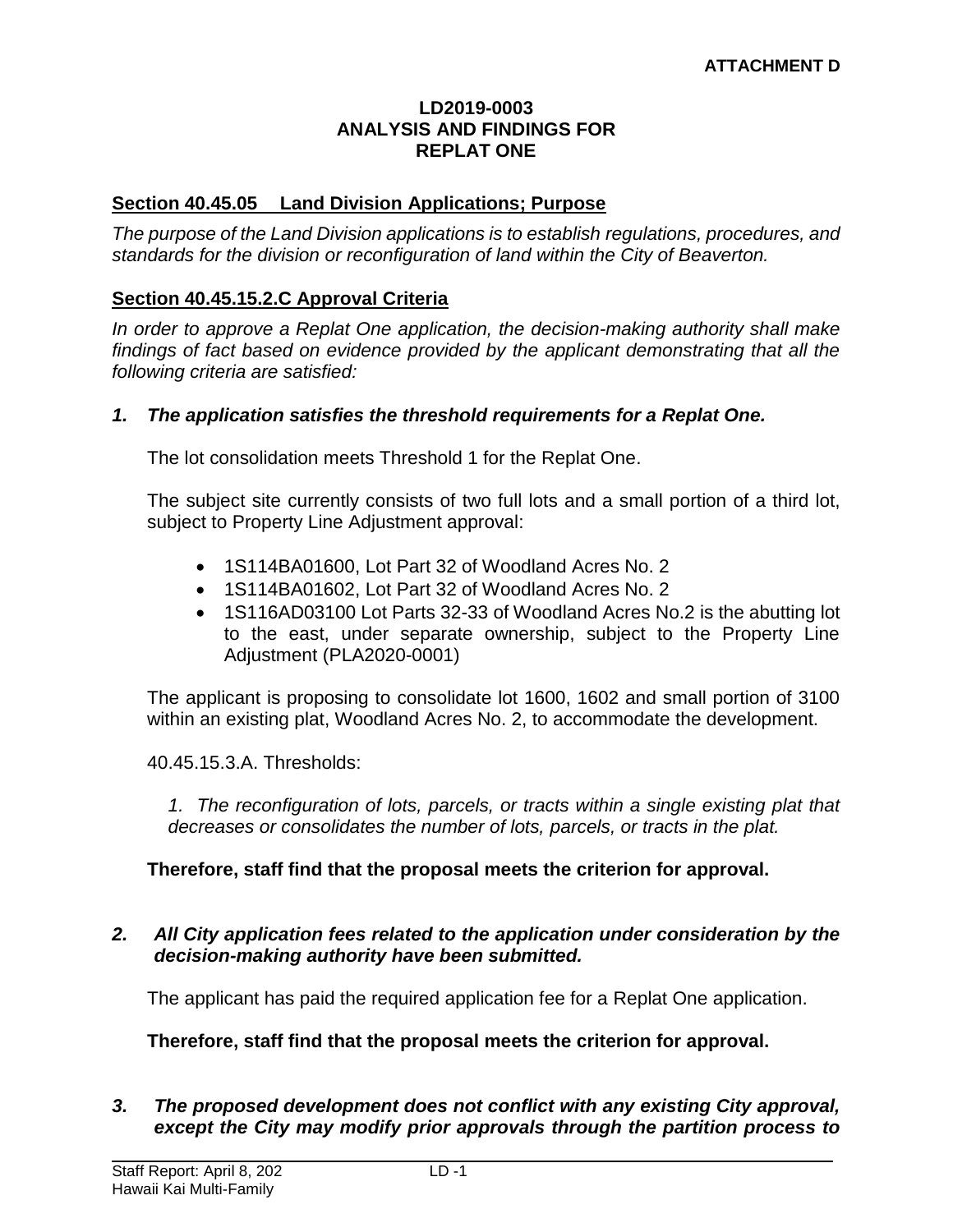## *comply with current Code standards and requirements.*

The applicant states that the proposed replat does not conflict with any existing City approval, staff concurs. The subject site contains two houses which will be demolished to allow for construction of the proposed apartment buildings.

**Therefore, staff find that the proposal meets the criterion for approval.**

*4. Oversized parcels (oversized lots) resulting from the Replat shall have a size and shape which will facilitate the future potential partitioning or subdividing of such oversized lots in accordance with the requirements of the Development Code. In addition, streets, driveways, and utilities shall be sufficient to serve the proposed lots and future potential development on oversized lots. Easements and rights-of-way shall either exist or be provided to be created such that future partitioning or subdividing is not precluded or hindered, for either the oversized lot or any affected adjacent lot.*

Chapter 90 defines an oversize lot as at least twice the minimum lot size permitted in the zoning district. For attached residential development within the NS zoning district, the minimum parent parcel of land area per dwelling unit is 1,000 square feet. The combined parcel size exceeds 1,000 square feet and provides approximately 1,571 square feet per unit.

**Therefore, staff find that the proposal meets the criterion for approval.**

*5. Applications that apply the lot area averaging standards of Section 20.05.15.D. shall demonstrate that the resulting land division facilitates the following:* 

*a) Preserves a designated Historic Resource or Significant Natural Resource (Tree, Grove, Riparian Area, Wetland, or similar resource); or,* 

*b) Complies with minimum density requirements of the Development Code, provides appropriate lot size transitions adjacent to differently zoned properties, minimizes grading impacts on adjacent properties, and where a street is proposed provides a standard street cross section with sidewalks.*

Lot averaging is not proposed with this development.

**Therefore, staff find that the criterion for approval does not apply.**

*6. Applications that apply the lot area averaging standards of Section 20.05.15.D. do not require further Adjustment or Variance approvals for the Land Division.*

Lot averaging is not proposed with this development.

**Therefore, staff find that the criterion for approval does not apply.**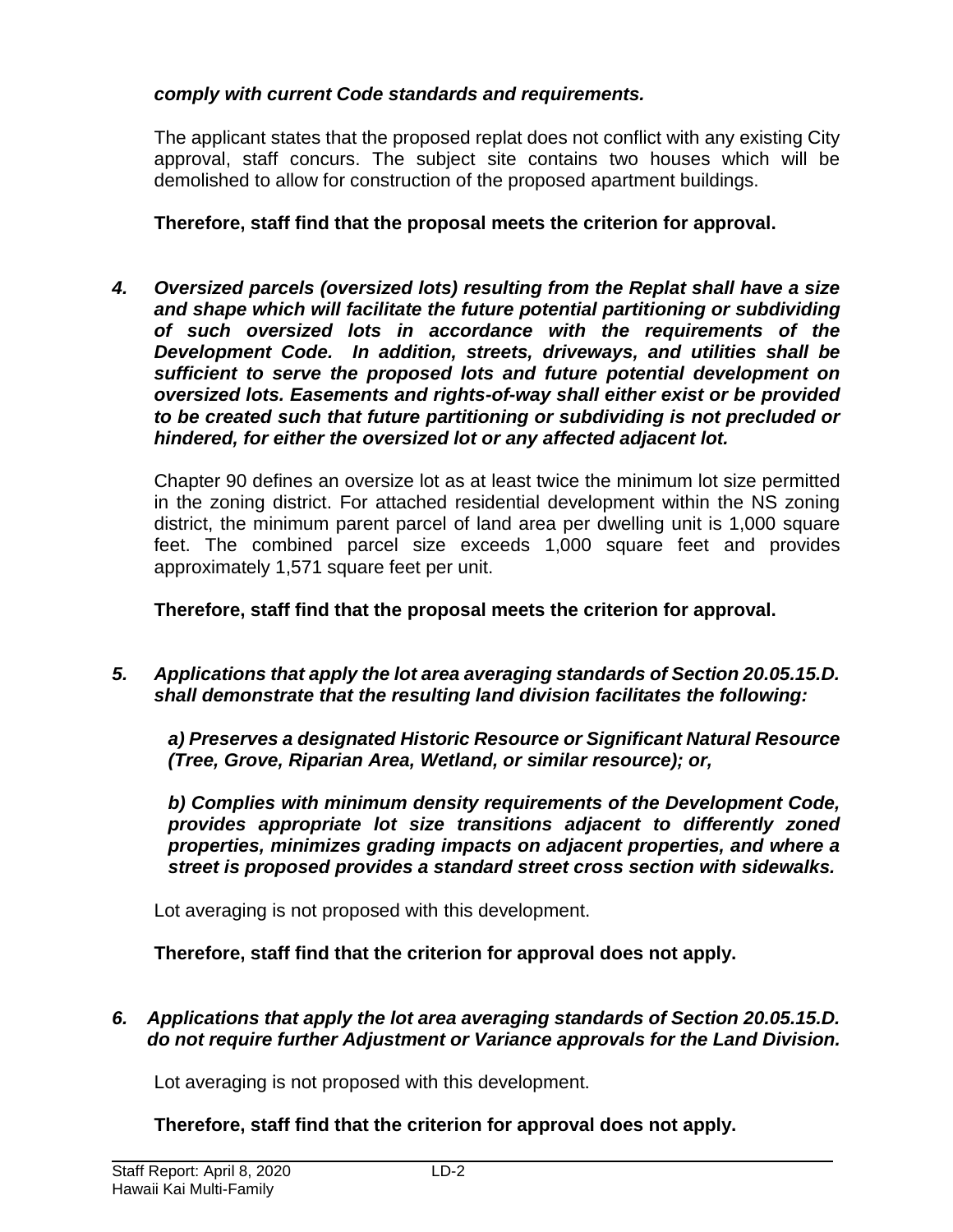*7. If phasing is requested by the applicant, the requested phasing plan meets all applicable City standards and provides for necessary public improvements for each phase as the project develops.* 

Phasing is not requested as part of this application.

#### **Therefore, staff find that the criterion for approval does not apply.**

#### *8. The proposal will not eliminate pedestrian, utility service, or vehicle access to the affected properties.*

The proposed replat does not eliminate pedestrian access, utility service, or vehicle access to the subject properties. The applicant's plans show the existing structures on the site are to be demolished and the site redeveloped with new pedestrian, utility services and vehicle access.

**Therefore, staff find that the proposal meets the criterion for approval.**

#### *9. The proposal does not create a parcel or lot which will have more than one (1) zoning designation.*

The three affected lots are existing lots are all zoned NS (Neighborhood Service) the proposed consolidated lot has a single zoning designation, NS.

**Therefore, staff find that the proposal meets the criterion for approval.**

#### *10. Applications and documents related to the request requiring further City approval shall be submitted to the City in the proper sequence.*

The applicant has submitted all documents related to this request for Replat One (LD2019-0003) approval. The applicant has also submitted Conditional Use, Design Review Three, Property Line Adjustment, and Tree Plan Two applications. No additional application or documents are needed at this time related to this request for a Replat One for Lot Consolidation. The Replat One application is dependent upon approval of the Property Line Adjustment application.

**Therefore, staff find that by meeting the conditions of approval the proposal meets the criterion for approval.**

#### **RECOMMENDATION**

Based on the facts and findings presented, staff recommends **APPROVAL** of **LD2019- 0003 Hawaii Kai Multi-Family**, subject to the applicable conditions identified in Attachment G.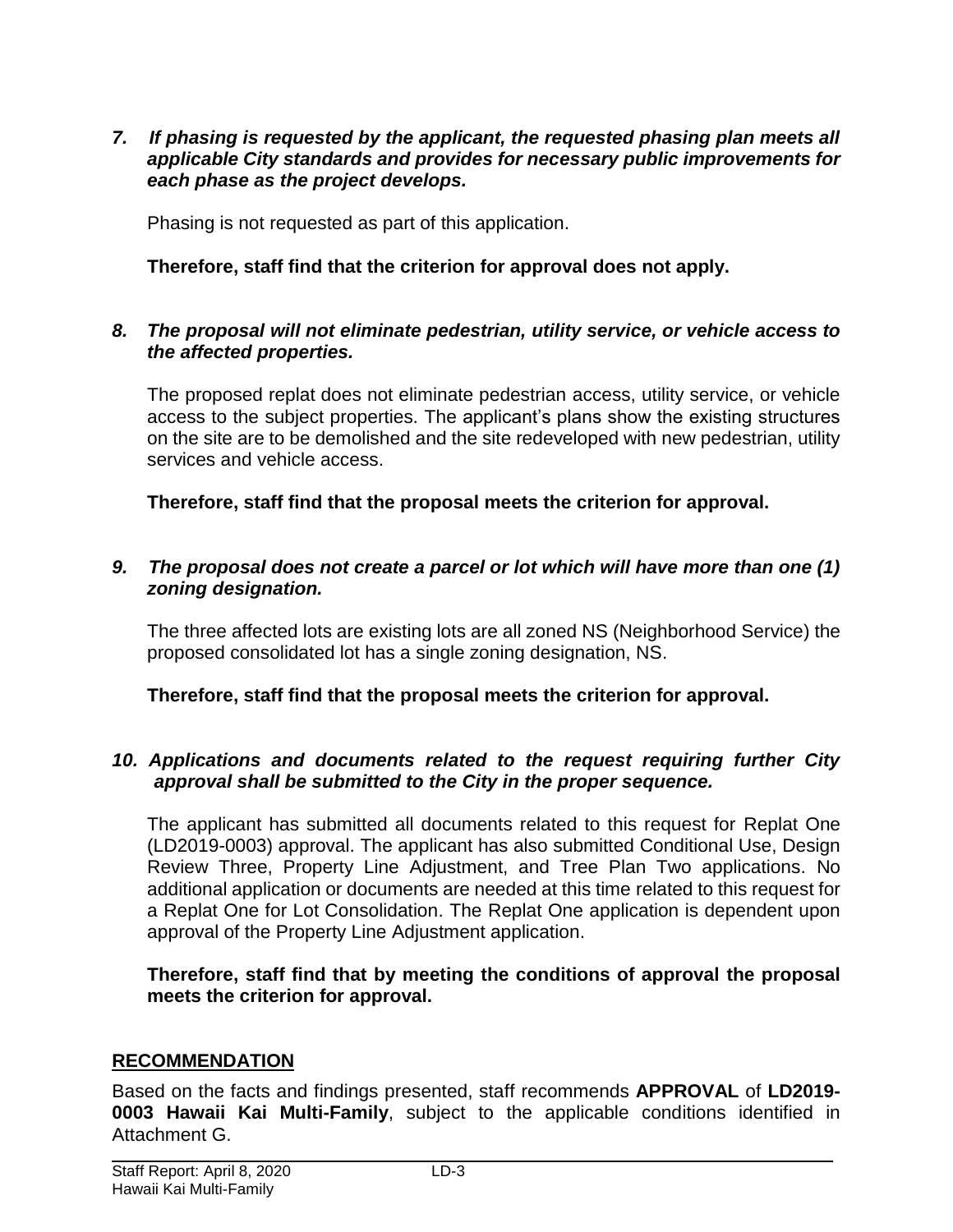#### **ANALYSIS AND FINDINGS FOR PROPERTY LINE ADJUSTMENT PLA2020-0001**

#### **Section 40.45.15.1.C Approval Criteria.**

*In order to approve a Property Line Adjustment application, the decision making authority shall make findings based on evidence provided by the applicant demonstrating that all the following criteria are satisfied.*

#### *1. The application satisfies the threshold requirements for a Property Line Adjustment.*

#### Facts and Findings:

Section 40.45.15.1.A *Threshold: An application for Property Line Adjustment shall be required when any of the following thresholds apply:*

*"The changing of a common boundary of two (2) lots of record where the number of lots or parcels does not change; except a proposal meeting the threshold for a Replat under Section 40.45.15.2, shall be processed as a Replat and not as a Property Line Adjustment."*

The applicant proposes to adjust the common boundary between lot 1S114BA01600 and lot 1S116AD03100 by a total area of approximately 119 square feet.

#### **Therefore, staff finds the proposal meets the criterion for approval.**

#### *2. All City application fees related to the application under consideration by the decision making authority have been submitted.*

The applicant submitted the applicable fee for a Property Line Adjustment application.

**Therefore, staff finds the proposal meets the criterion for approval.**

#### *3. The Property Line Adjustment does not conflict with any existing City land use approval, public easement, or previous condition of approval applied to the subject property.*

The proposed property line adjustment does not conflict with any previous conditions of approval. The proposal to adjust lines has been reviewed by Site Development staff and finds that the adjustment, as shown on the submitted plans, does not conflict with any existing public easement, or previous condition of approvals applied to the subject properties.

#### **Therefore, staff finds the proposal meets the criterion for approval.**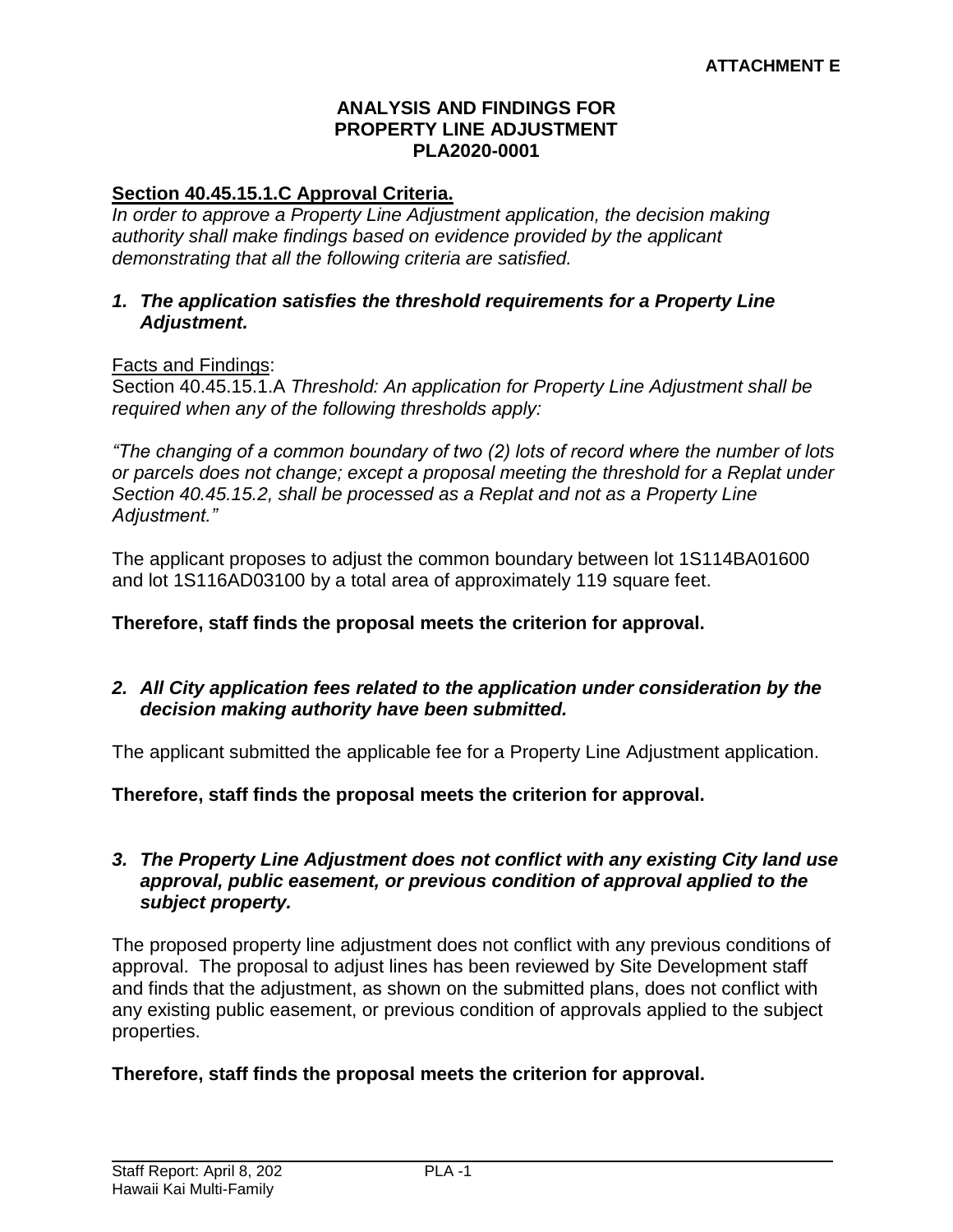## *4. An additional lot or parcel is not created.*

The applicant proposes to adjust the common boundary between lot 1S114BA01600 and lot 1S116AD03100. A request to consolidate lots is reviewed concurrently, under a separate application for a Replat One, LD2019-0003. The applicant's proposal will not create an additional lot of record.

## **Therefore, staff finds the proposal meets the criterion for approval.**

#### *5. The Property Line Adjustment is consistent with all applicable provisions of Chapter 20 (Land Uses), unless the applicable provisions are modified by means of one or more applications which shall be already approved or considered concurrently with the Property Line Adjustment.*

The subject lots are currently zoned Neighborhood Service (NS). The proposed property line adjustment does not reduce lot dimensions below standards of the zone. Similarly, each lot will retain the minimum lot area and setbacks of the zone.

## **Therefore, staff finds the proposal meets the criterion for approval.**

#### *6. The proposal is consistent with all applicable provisions of Chapter 60 (Special Regulations).*

Staff cites the Facilities Review report which analysis compliance with Chapter 60. Portions of Chapter 60 related to the request for a Property Line Adjustment are in compliance.

**Therefore, staff finds the proposal meets the criterion for approval.**

## *7. All critical facilities and services have, or can be improved to have, adequate capacity to serve the reconfigured lots.*

Staff cites the Facilities Review Report, criterion A, which evaluates the critical facilities an services related to the proposed development. Staff finds that critical facilities and services are adequate to serve the reconfigured lots.

## **Therefore, staff finds the proposal meets the criterion for approval.**

#### *8. The proposal will not eliminate pedestrian or vehicle access to the affected properties.*

The property line adjustment will not eliminate pedestrian or vehicular movement access to the affected properties.

## **Therefore, staff finds the proposal meets the criterion for approval.**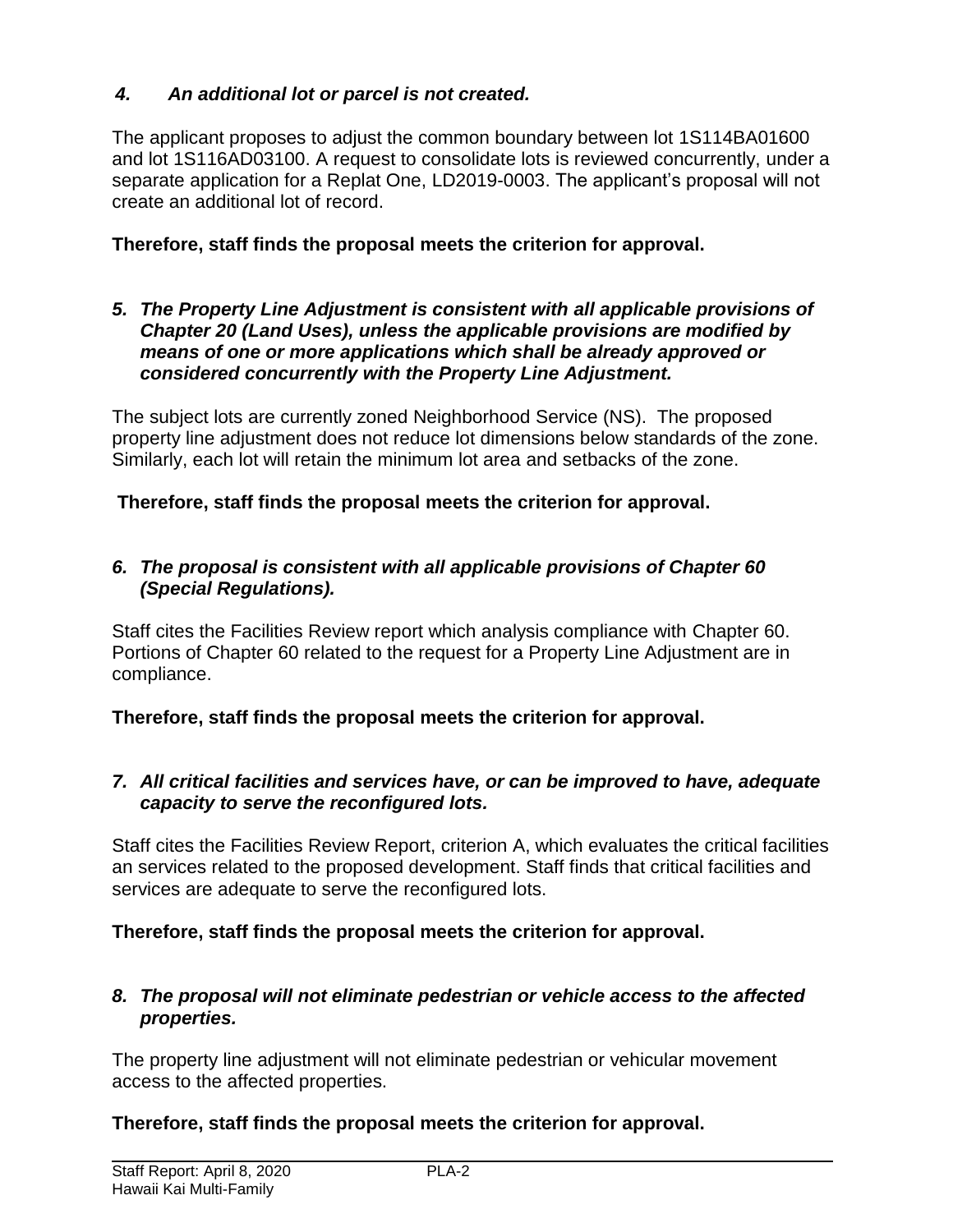## *9. The proposal does not create a parcel which will have more than one (1) zoning designation.*

The properties will retain the NS zoning designation and will not have more than one (1) zoning designation.

**Therefore, staff finds the proposal meets the criterion for approval.**

## *10. The application contains all required submittal materials as specified in Section 50.25.1 of the Development Code.*

The application was submitted on January 13, 2020. In the review of the materials during the application review, staff finds that all applicable application submittal requirements, identified in Section 50.25.1 are contained within this proposal.

**Therefore, the Committee finds that by meeting the conditions of approval the criterion for approval will be met.**

## *11. Applications and documents related to the request requiring further City approval shall be submitted to the City in the proper sequence.*

The applicant has provided the required documentation for this property line adjustment application. No additional documentation is needed at this time. The applicant as a condition of approval shall provide the City with a draft of the documents related to the Property Line Adjustment prior to recording for review and approval.

## **Therefore, the Committee finds that by meeting the conditions of approval the criterion for approval will be met.**

## **RECOMMENDATION**

Based on the facts and findings presented, staff recommends **APPROVAL** of **PLA2020- 0001 Hawaii Kai Multi-Family**, subject to the applicable conditions identified in Attachment G.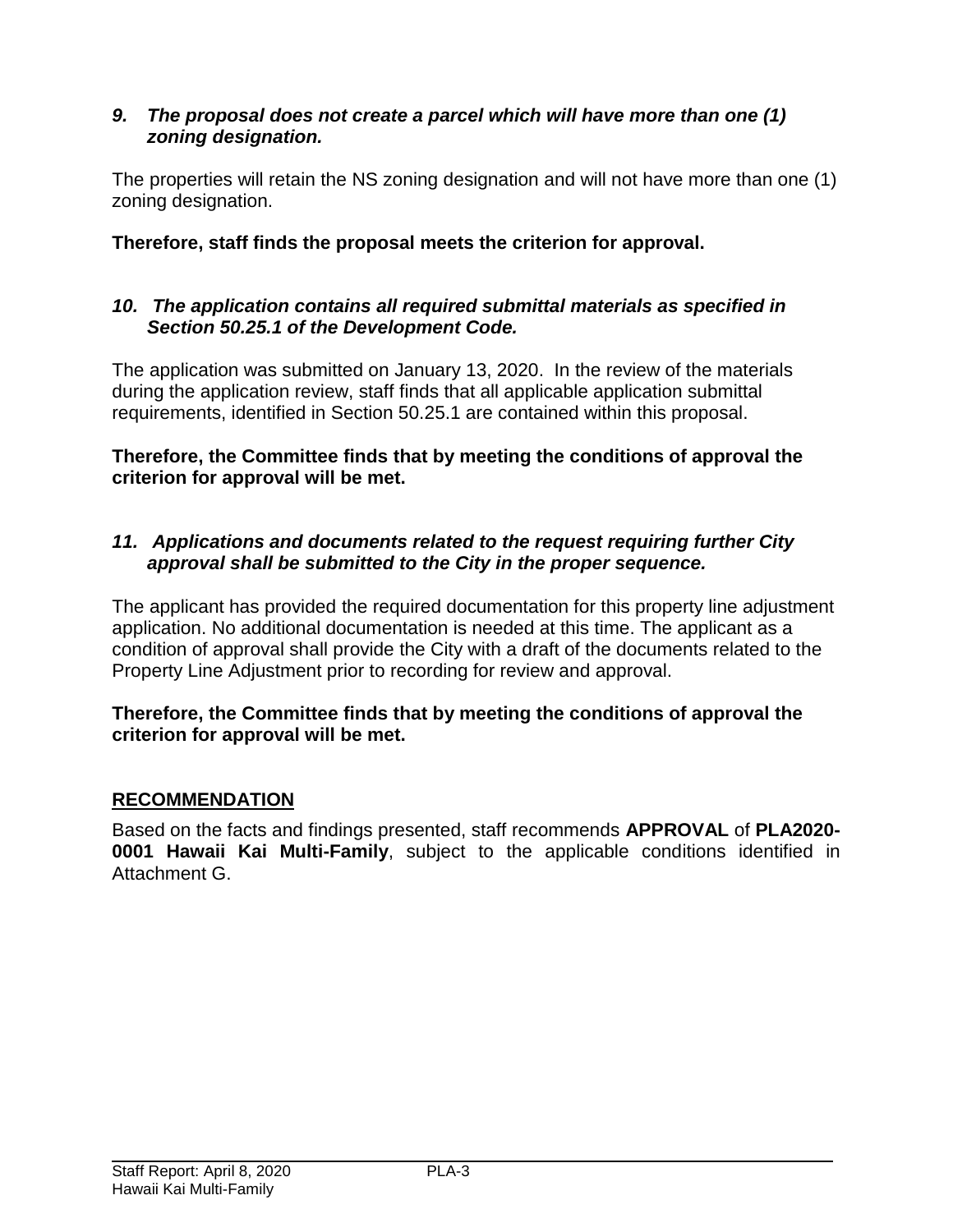#### **TP2019-0001 ANALYSIS AND FINDINGS FOR TREE PLAN TWO APPROVAL**

#### **Section 40.90.05 Tree Plan Applications: Purpose**

*Healthy trees and urban forests provide a variety of natural resource and community benefits for the City of Beaverton. Primary among those benefits is the aesthetic contribution to the increasingly urban landscape. Tree resource protection focuses on the aesthetic benefits of the resource. The purpose of a Tree Plan application is to provide a mechanism to regulate pruning, removal, replacement, and mitigation for removal of Protected Trees (Significant Individual Trees, Historic Trees, trees within Significant Groves and Significant Natural Resource Areas (SNRAs)), and Community Trees, thus helping to preserve and enhance the sustainability of the City's urban forest.*

#### **Section 40.45.15.5.C Approval Criteria:**

*In order to approve a Tree Plan Two application, the decision-making authority shall make findings of fact based on evidence provided by the applicant demonstrating that all the following criteria are satisfied.*

*1. The proposal satisfies the threshold requirements for a Tree Plan Two application.*

No Protected Trees are present on the subject site. The applicant's plans indicate the removal of 8 Community Trees from the subject site.

**Therefore, staff finds that the proposal meets the criterion for approval.**

*2. All City application fees related to the application under consideration by the decision-making authority have been submitted.*

The applicant paid the required fee for a Tree Plan Two application.

**Therefore, staff finds that the proposal meets the criterion for approval.**

*3. If applicable, removal of any tree is necessary to observe good forestry practices according to recognized American National Standards Institute (ANSI) A300-1995 standards and International Society of Arborists (ISA) standards on the subject.*

Removal of the Community Trees is necessary to accommodate the proposed development.

**Therefore, staff find that the criterion for approval does not apply.**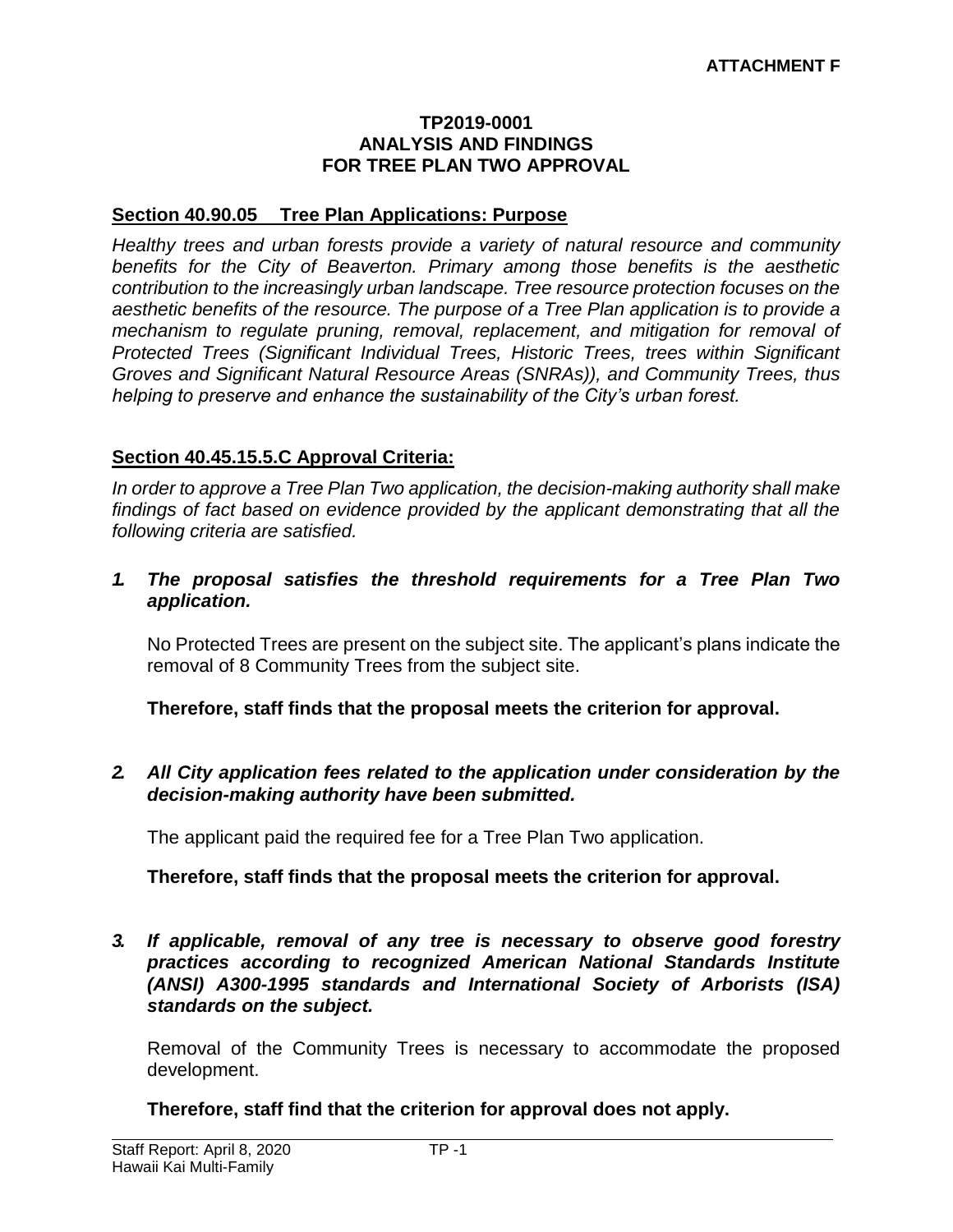#### *4. If applicable, removal of any tree is necessary to accommodate physical development where no reasonable alternative exists.*

The applicant states that the trees are in the direct location of improvements and cannot be saved. The applicant's plans show the site is proposed to be fully developed and the Community Trees must be removed to accommodate physical development.

**Therefore, staff finds the proposal meets the criterion for approval.**

#### *5. If applicable, removal of any tree is necessary because it has become a nuisance by virtue of damage to property or improvements, either public or private, on the subject site or adjacent sites.*

The applicant states the purpose of the removal is to accommodate physical development where no reasonable alternative exists, as described in response to Criterion 4 above. Staff concurs.

**Therefore, staff finds that the criterion for approval does not apply.**

#### *6. If applicable, removal is necessary to accomplish public purposes, such as installation of public utilities, street widening, and similar needs, where no reasonable alternative exists without significantly increasing public costs or reducing safety.*

As described in response to Criterion 4 and Criterion 5 above, the removal of the Community Trees is necessary to accommodate development. Three Community Trees are shown to be located within the area designated for the standard sidewalk along SW 96<sup>th</sup> Avenue, therefore, tree removal is also necessary to accommodate required right-of-way improvements.

#### **Therefore, staff finds the proposal meets the criterion for approval.**

#### *7. If applicable, removal of any tree is necessary to enhance the health of the tree, grove, SNRA, or adjacent trees, [or] to eliminate conflicts with structures or vehicles.*

The purpose of the removal is to accommodate physical development where no reasonable alternative exists as described above. No significant trees, groves or SNRAs are found on the site.

#### **Therefore, staff finds that the criterion for approval does not apply**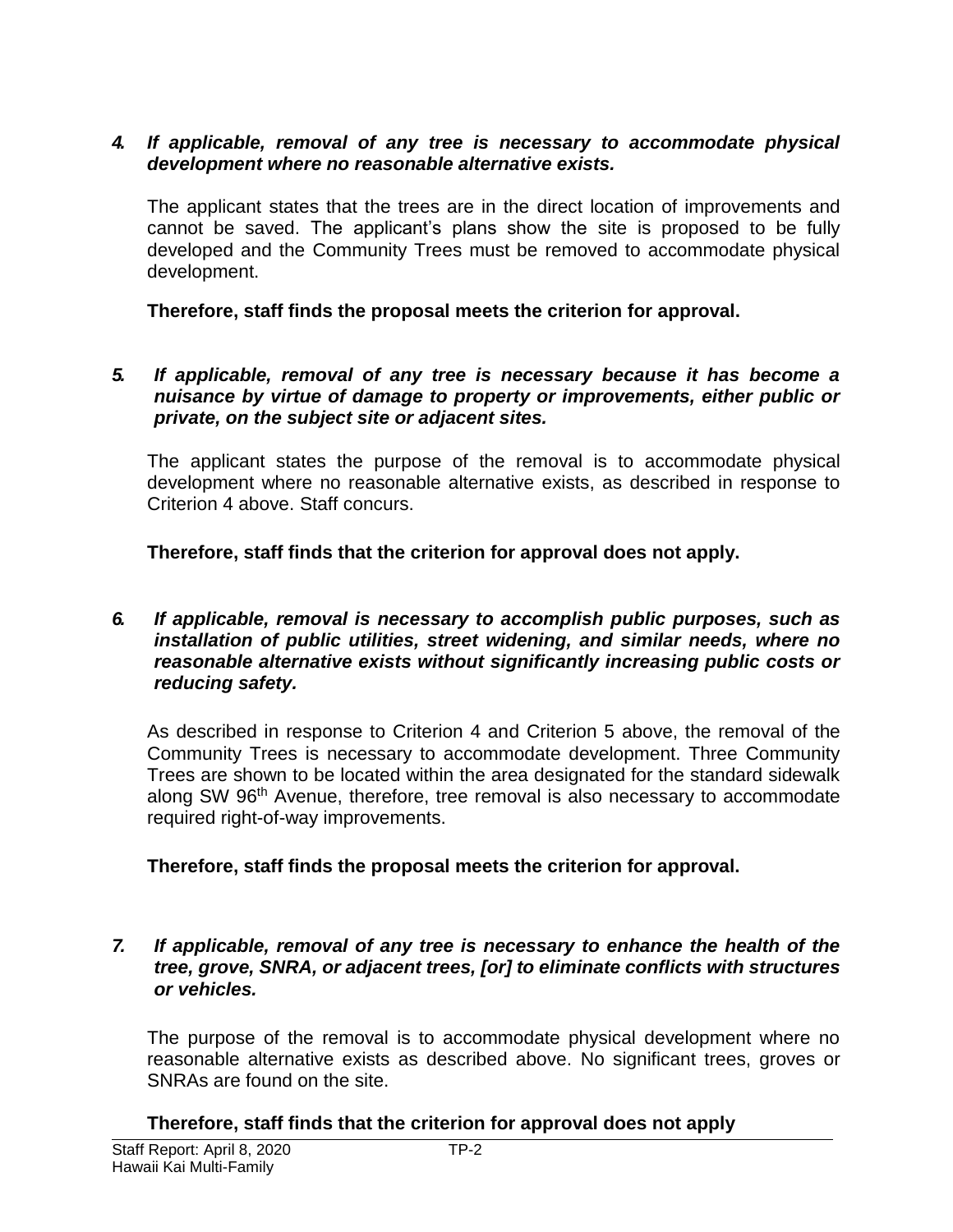*8. If applicable, removal of a tree(s) within a SNRA or Significant Grove will not result in a reversal of the original determination that the SNRA or Significant Grove is significant based on criteria used in making the original significance determination.*

No significant trees, groves or SNRAs are found on the site.

**Therefore, staff finds that the criterion for approval does not apply.**

*9. If applicable, removal of a tree(s) within a SNRA or Significant Grove will not result in the remaining trees posing a safety hazard due to the effects of windthrow.*

No significant trees, groves or SNRAs are found on the site.

**Therefore, staff finds that the criterion for approval does not apply.**

#### *10. The proposal is consistent with all applicable provisions of Section 60.60 Trees and Vegetation and Section 60.67 Significant Natural Resources.*

Staff cites the Code Conformance Analysis chart at the end of the Tree Plan Staff Report, which evaluates the project as it relates to applicable code requirements of Sections 60.60 through 60.67, as applicable to the aforementioned criterion. As demonstrated on the chart, the proposal complies, or can be made to comply through conditions of approval, with all applicable provisions of Chapter 60.60 and 60.67.

**Therefore, staff find by meeting the Conditions of Approval, the proposal meets the criterion for approval.**

*11. Grading and contouring of the site is designed to accommodate the proposed use and to mitigate adverse effect(s) on neighboring properties, public rightof- way, surface drainage, water storage facilities, and the public storm drainage system.*

This approval criterion is identical to Facilities Review approval criterion J found within Attachment A above. Staff incorporate the finding as stated therein.

**Therefore, staff find the proposal does not meet the criterion for approval.**

*12. The proposal contains all applicable application submittal requirements as specified in Section 50.25.1 of the Development Code.*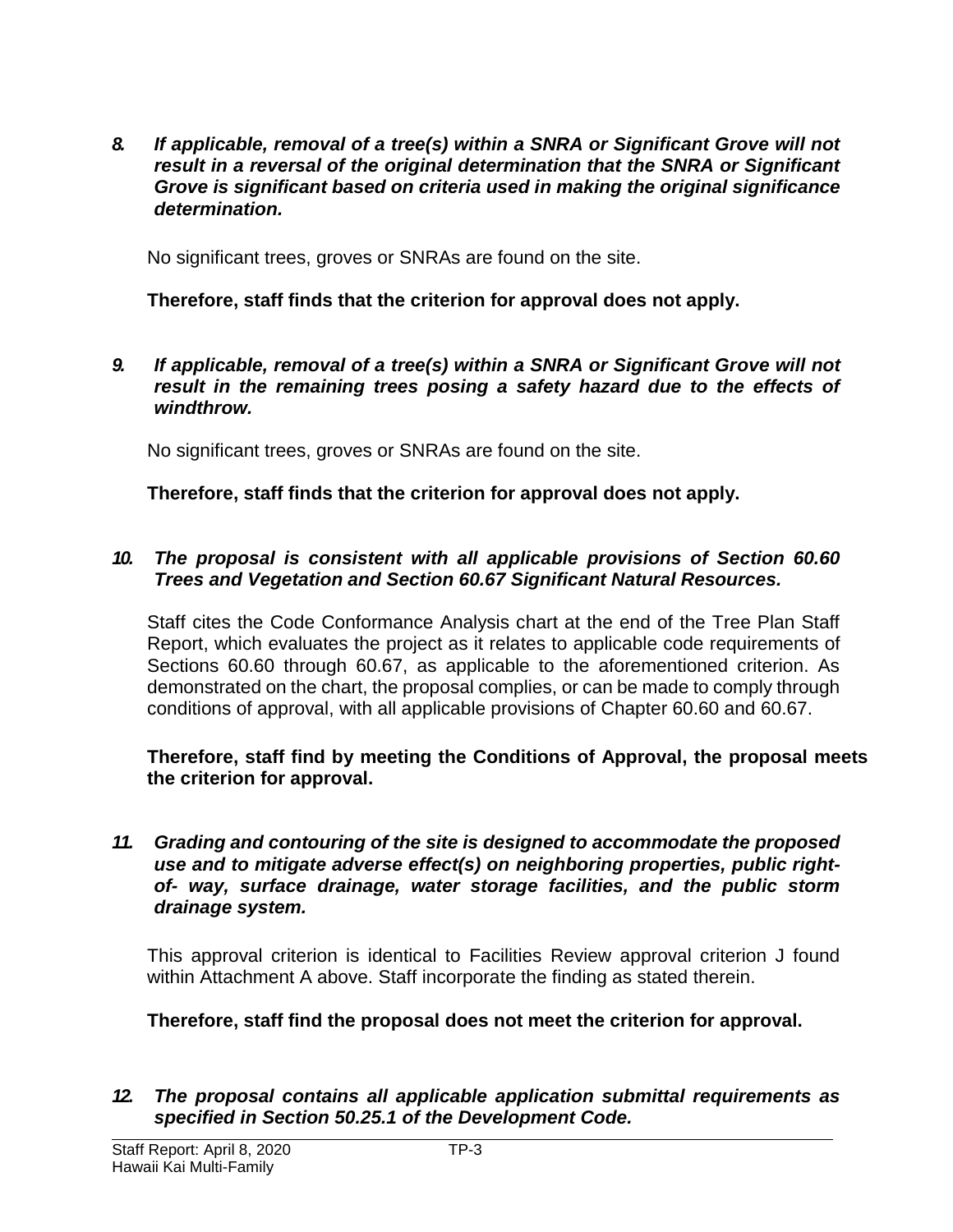The submitted Tree Plan proposal contained all applicable submittal requirements necessary to review the application.

## **Therefore, staff finds that the proposal meets the criterion for approval.**

## *13. Applications and documents related to the request, which will require further City approval, shall be submitted to the City in the proper sequence.*

The Tree Plan Two application is being processed concurrently with the Conditional use, Design Review Three, Replat One, and Property Line Adjustment applications. In the review of the materials during the application review, staff found that all applicable application submittal requirements, identified in Section 50.25.1 are contained within this proposal. Staff recommends a condition of approval that the above-mentioned Design Review Three application, be approved in order for this Tree Plan Two to be approved.

#### **Therefore, staff finds that by meeting the conditions of approval the proposal meets the criterion.**

#### **Recommendation**

Based on the facts and findings presented, staff recommend **DENIAL** of **TP2019-0001 (Hawaii Kai Multi-Family)**.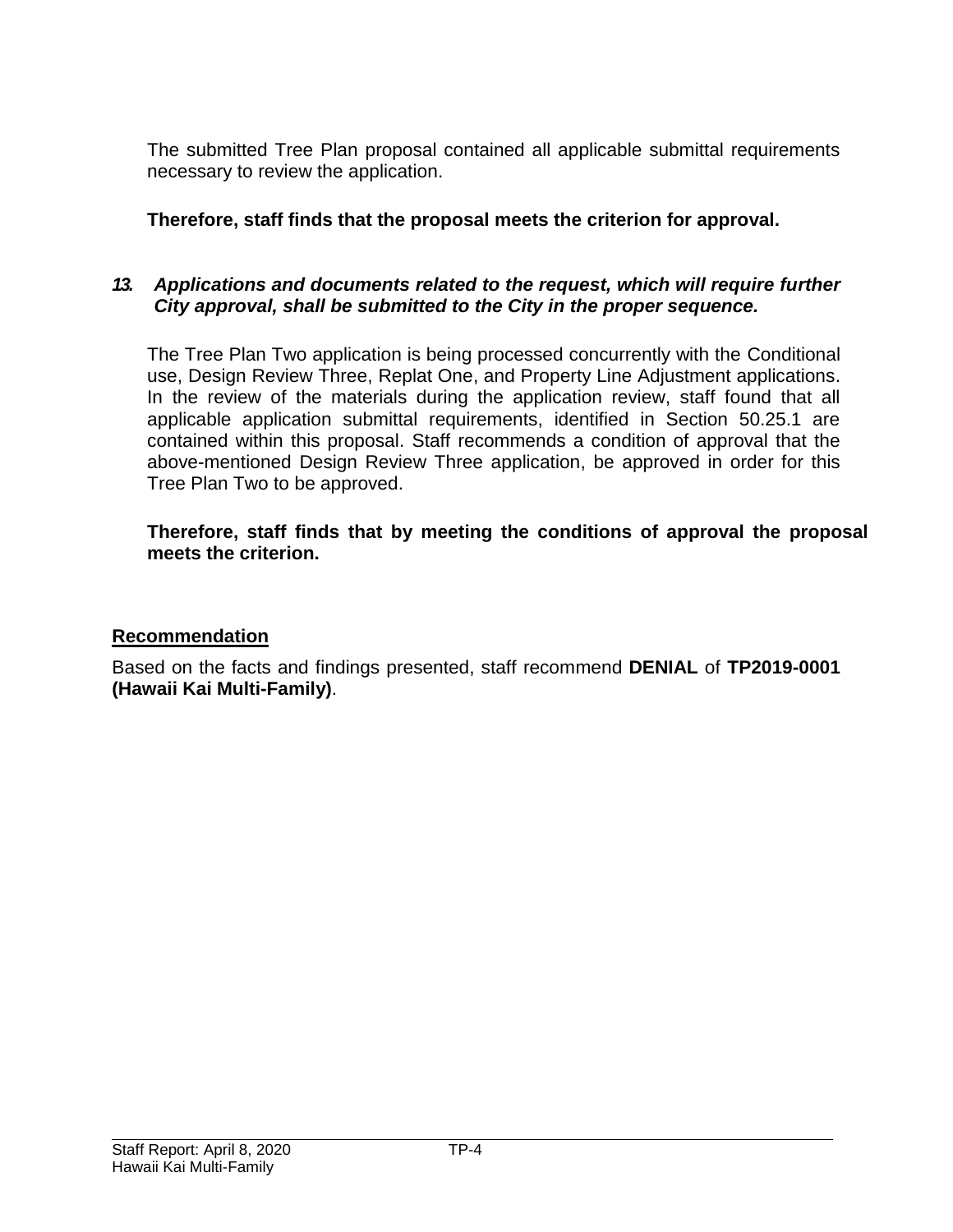#### **Code Conformance Analysis Chapter 60.60 Trees and Vegetation & Chapter 60.67 Significant Natural**

| <b>Resources</b>                                      |                                                                                                                                                                                                                         |                                                                                                                                                                                                                         |                                |  |
|-------------------------------------------------------|-------------------------------------------------------------------------------------------------------------------------------------------------------------------------------------------------------------------------|-------------------------------------------------------------------------------------------------------------------------------------------------------------------------------------------------------------------------|--------------------------------|--|
| <b>CODE</b><br><b>SECTION</b>                         | <b>CODE REQUIREMENT</b>                                                                                                                                                                                                 | <b>PROJECT PROPOSAL</b>                                                                                                                                                                                                 | <b>MEET</b><br><b>STANDARD</b> |  |
| 60.60.15 Pruning, Removal, and Preservation Standards |                                                                                                                                                                                                                         |                                                                                                                                                                                                                         |                                |  |
| 60.60.15.1A-B                                         | <b>Pruning Standards for</b><br><b>Protected Trees</b>                                                                                                                                                                  | The subject site does not<br>contain any Protected Trees.                                                                                                                                                               | N/A                            |  |
| 60.60.15.2.A                                          | <b>Removal of Protected Trees</b><br>must be in accordance with<br>this section.                                                                                                                                        | The subject site does not<br>contain any Protected Trees.                                                                                                                                                               | N/A                            |  |
| 60.60.15.2.B                                          | Mitigation is required as set<br>forth in 60.60.25                                                                                                                                                                      | The subject site does not<br>contain any Protected Trees.<br>No mitigation is required for<br><b>Community Trees.</b>                                                                                                   | N/A                            |  |
| 60.60.15.2.C.1-<br>8                                  | Standards for SNRA &<br><b>Significant Groves</b>                                                                                                                                                                       | A SNRA (Significant Natural<br>Resource Area) is not<br>present on the site, not is a<br>Significant Grove.                                                                                                             | N/A                            |  |
| 60.60.20 Tree Protection Standards During Development |                                                                                                                                                                                                                         |                                                                                                                                                                                                                         |                                |  |
| 60.60.20.1                                            | Trees shall be protected<br>during construction by a 4'<br>orange plastic fence and<br>activity within the protected<br>root zone shall be limited.<br>Other protections measures<br>may be used with City<br>approval. | To protect trees on abutting<br>sites that may have roots on<br>the subject site, staff<br>recommend the applicant<br>demonstrate compliance<br>with Section 60.60.20, prior<br>to Site Development permit<br>issuance. | Yes w/ COA                     |  |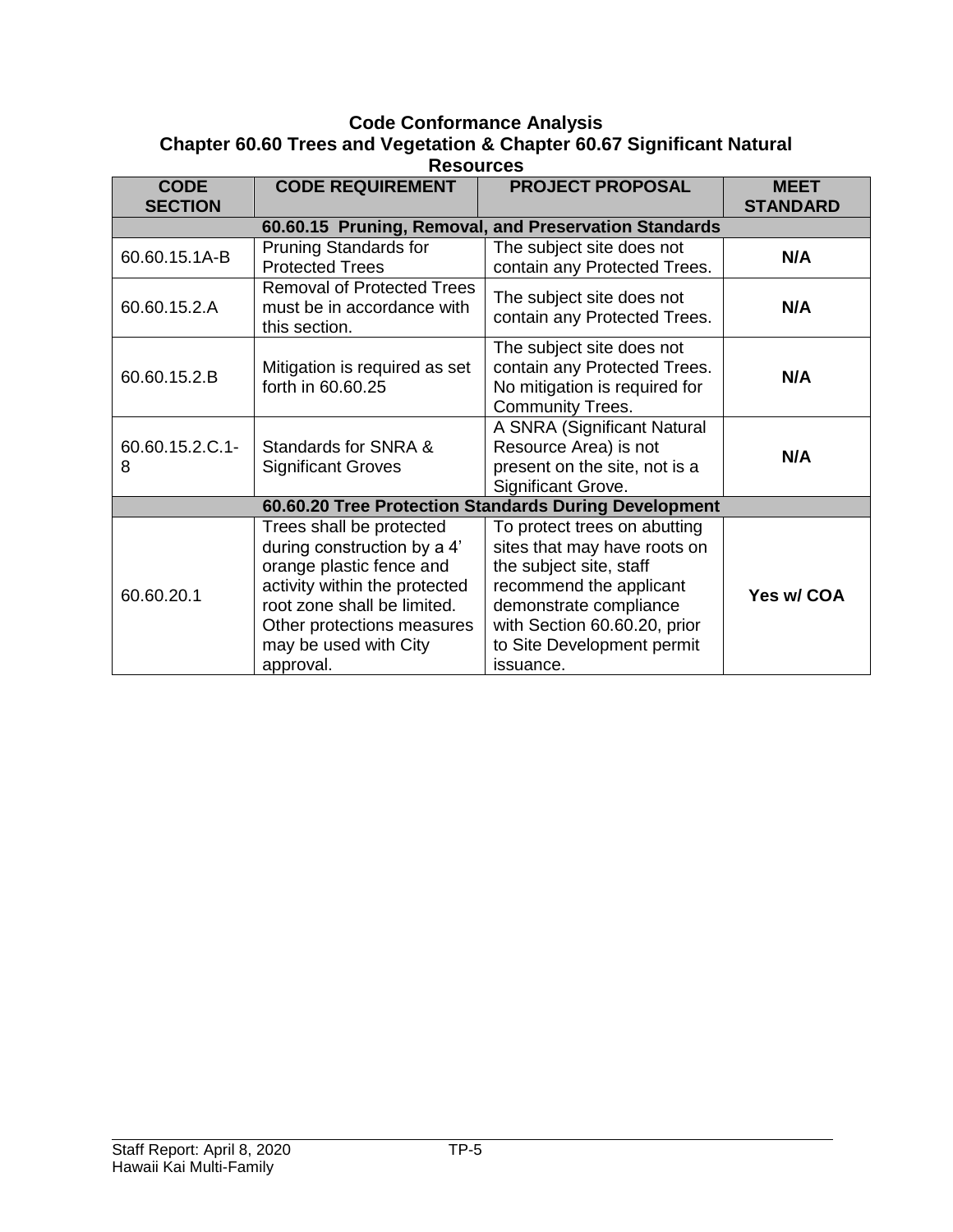## **RECOMMENDED CONDITIONS OF APPROVAL Hawaii Kai Multi-Family (CU2019-0001 / DR2019-0012 / LD2019-0003 / PLA2020-0001/ TP2019-0001)**

#### **Conditional Use (CU2019-0001)**

As staff recommends Denial of the Conditional Use application CU2019-0001 no conditions of approval are provided as a Denial cannot be conditioned.

#### **Design Review (DR2019-0012)**

As staff recommends Denial of the Design Review Three application DR2019-0012 no conditions of approval are provided as a Denial cannot be conditioned.

#### **Replat One (LD2019-0003)**

- **A. General Conditions, the Applicant shall:**
	- 1. Ensure the associated land use application PLA2020-0001 has been approved. (Planning / ES)

#### **B. Prior to approval of the final plat, the applicant shall:**

- 2. Submit electronic copies of the proposed final plat to the City for review and approval, prior to recording. (Planning / ES)
- 3. Submit copies of the proposed final plat to Washington County for preliminary review and comments, to be shared with the City of Beaverton, prior to recording. (Planning / ES)
- 4. Show the dedication of a six (6) foot easement along the property's frontage to SW 96th Avenue to Washington County for purposes of public access to the sidewalk. (Transportation/KM)
- 5. Have commenced construction of the site development improvements to provide minimum critical public services to the proposed lot (access graded, cored and rocked; wet utilities installed) as determined by the City Engineer and to allow for verification that the location and width of proposed rights of way and easements are adequate for the completed infrastructure, per adopted City standards. (Site Development Div./TDM)
- 6. Show granting of any required off-site easements on the plat, along with plat notes as approved by the City Engineer for area encumbered and County Surveyor as to form and nomenclature. The applicant's engineer or surveyor shall verify all pre-existing and proposed easements are of sufficient width to meet current City standards in relation to the physical location of existing site improvements. (Site Development Div./TDM)